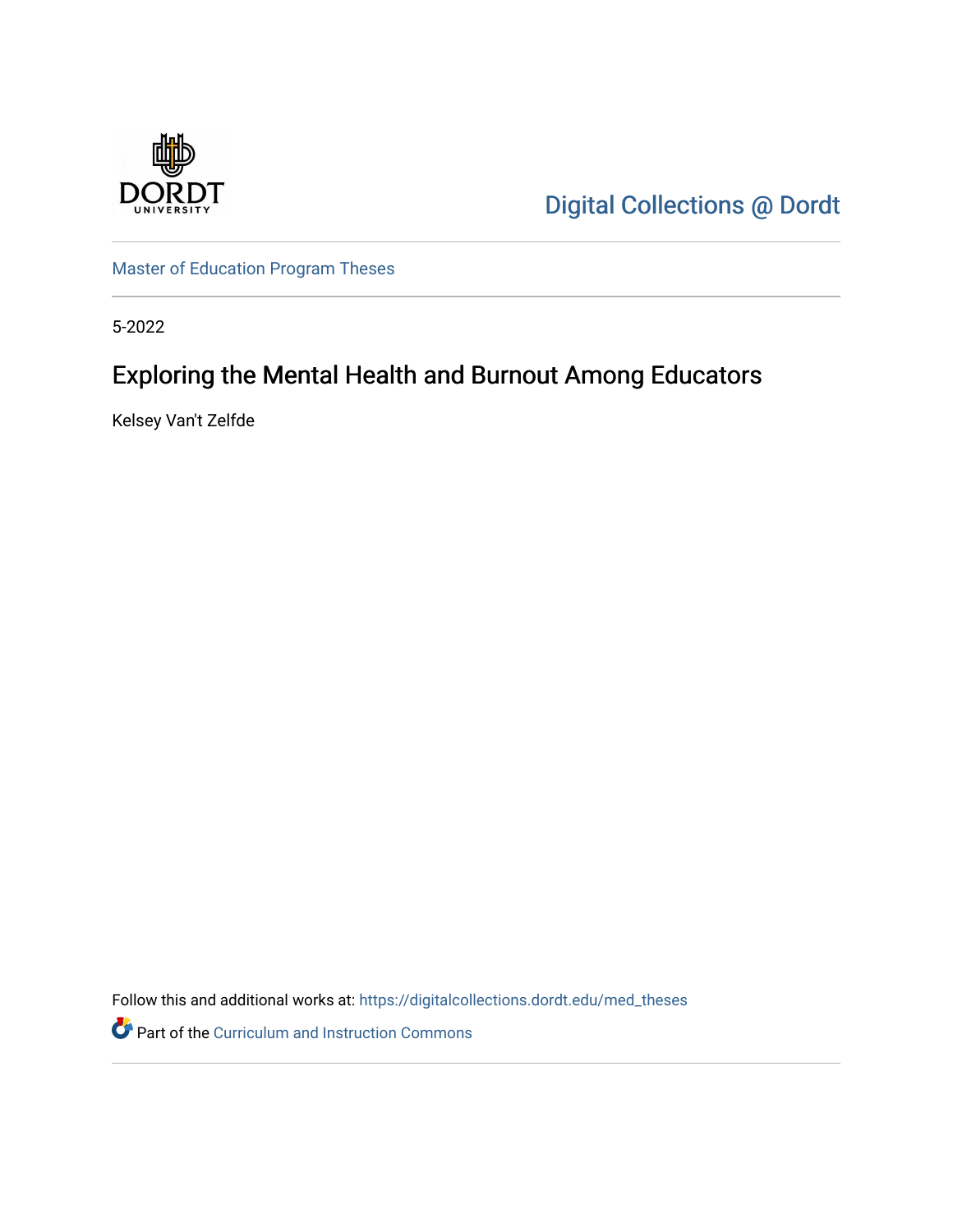# Exploring the Mental Health and Burnout Among Educators

# **Abstract**

This study examined the internal and external factors that contribute to stress and burnout among teachers in a group of denominational schools located in the United States. Thirty-one educators from these schools participated in a short survey to examine their personal experience with these factors and to identify areas of concern. These educators had varying years of experience. The participants were surveyed about their teaching careers and the results indicate that negative factors such as job satisfaction, workload, classroom management, lack of appreciation and support, and lack of self-care can have a detrimental effect on the mental health of teachers and their career longevity. Connections between mental health, workload, job satisfaction, and burnout are deeply intertwined, and further investigation is required to understand the complexity surrounding the factors involved.

Document Type

Thesis

Degree Name Master of Education (MEd)

**Department** Graduate Education

First Advisor Patricia C. Kornelis

Keywords mental health, job satisfaction, burnout, teacher attrition

# Subject Categories

Curriculum and Instruction | Education

## **Comments**

Action Research Report Submitted in Partial Fulfillment of the Requirements for the Degree of Masters of Education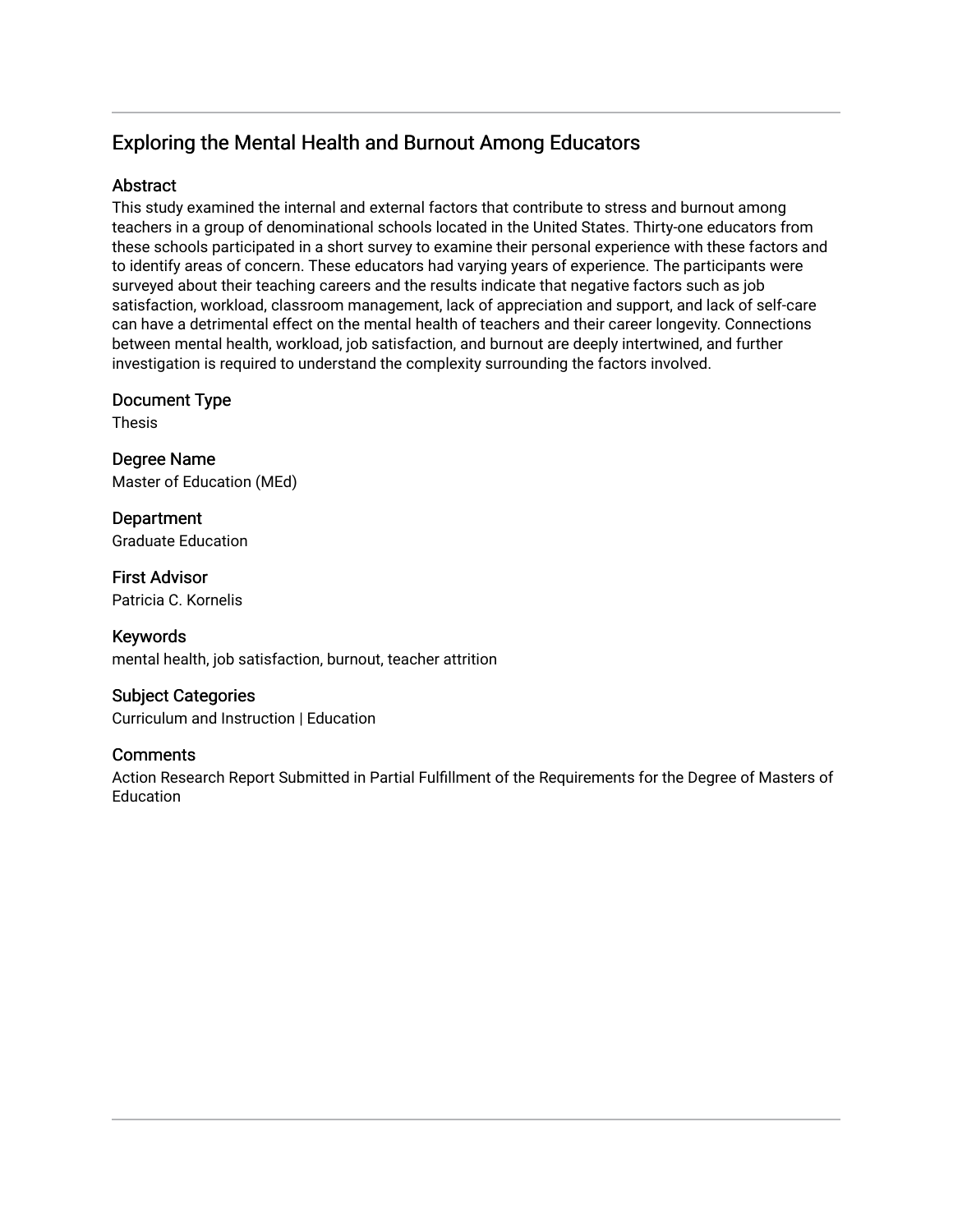Exploring the Mental Health and Burnout Among Educators

By

Kelsey Van't Zelfde

B.A. Grand Valley State University, 2019

Action Research Report Submitted in Partial Fulfilment of the Requirements for the Degree of Masters of Education

> Department of Education Dordt University Sioux Center, Iowa May 2022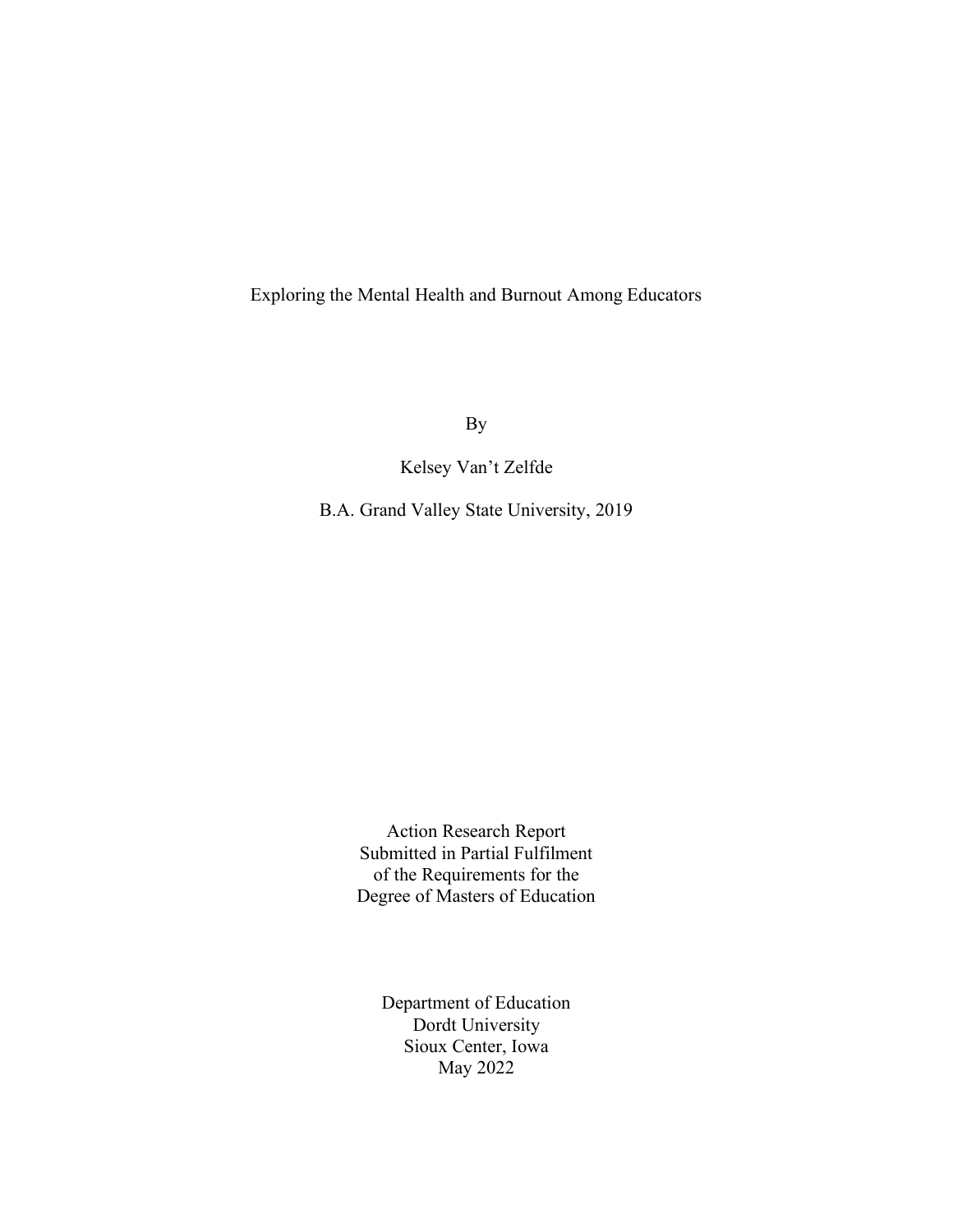|  |  |  | <b>Table of Contents</b> |  |
|--|--|--|--------------------------|--|
|--|--|--|--------------------------|--|

| Appendices |  |
|------------|--|
|            |  |
|            |  |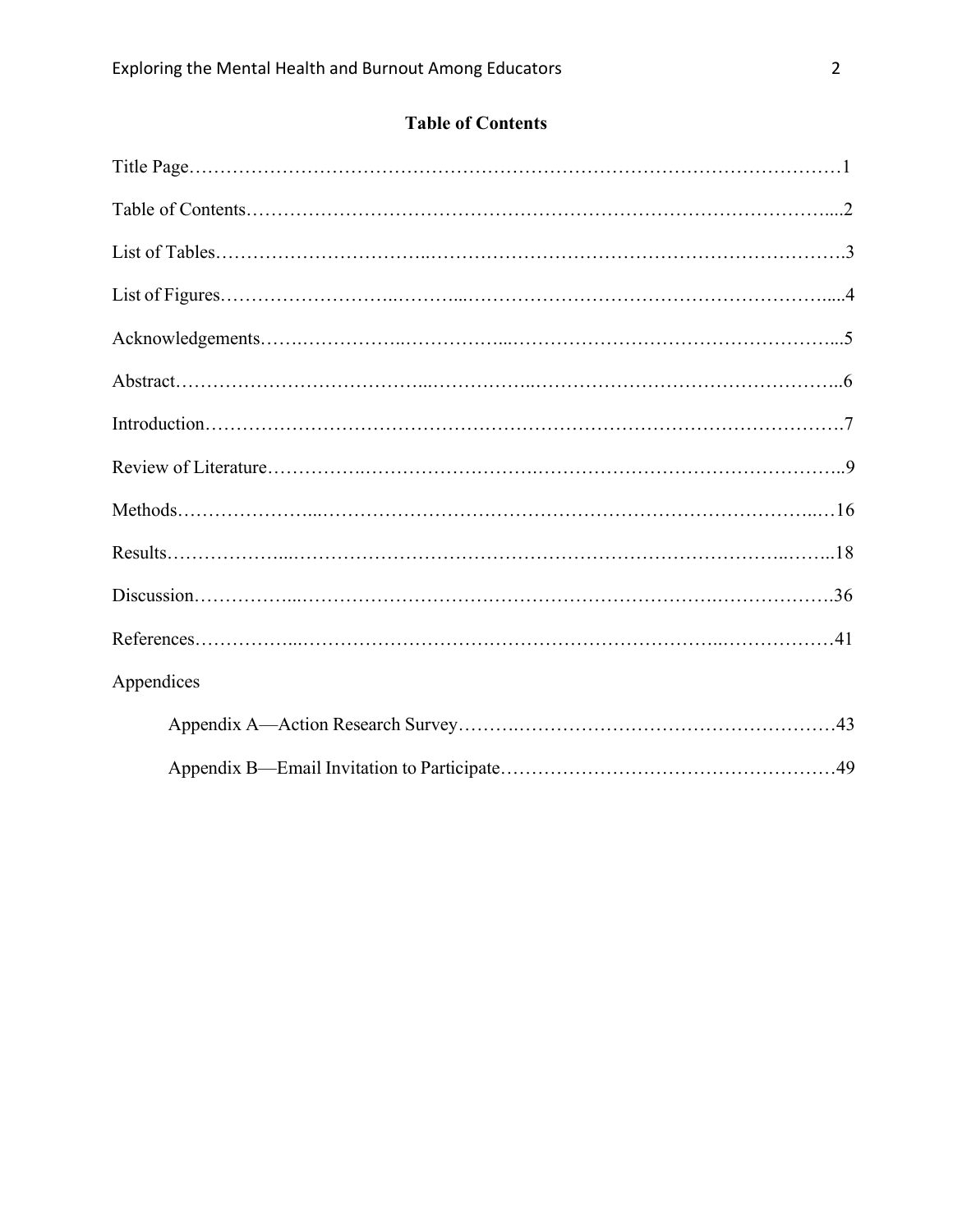# **List of Tables**

| Table                                                                             | Page |
|-----------------------------------------------------------------------------------|------|
| Mean Response Per Likert-Scale Questions for Internal and External Factors19<br>1 |      |
| $\overline{2}$<br>Mean Response Per Likert-Scale Questions for Internal Factors20 |      |
| 3                                                                                 |      |
| $\overline{4}$                                                                    |      |
| 5<br>Mean Response Per Likert-Scale Questions for External Factors23              |      |
| 6                                                                                 |      |
| $\overline{7}$                                                                    |      |
| 8                                                                                 |      |
| 9                                                                                 |      |
| 10                                                                                |      |
| 11<br>Workload Outside School Hours & Weekends Among Groups29                     |      |
| 12                                                                                |      |
| 13                                                                                |      |
| 14                                                                                |      |
| 15                                                                                |      |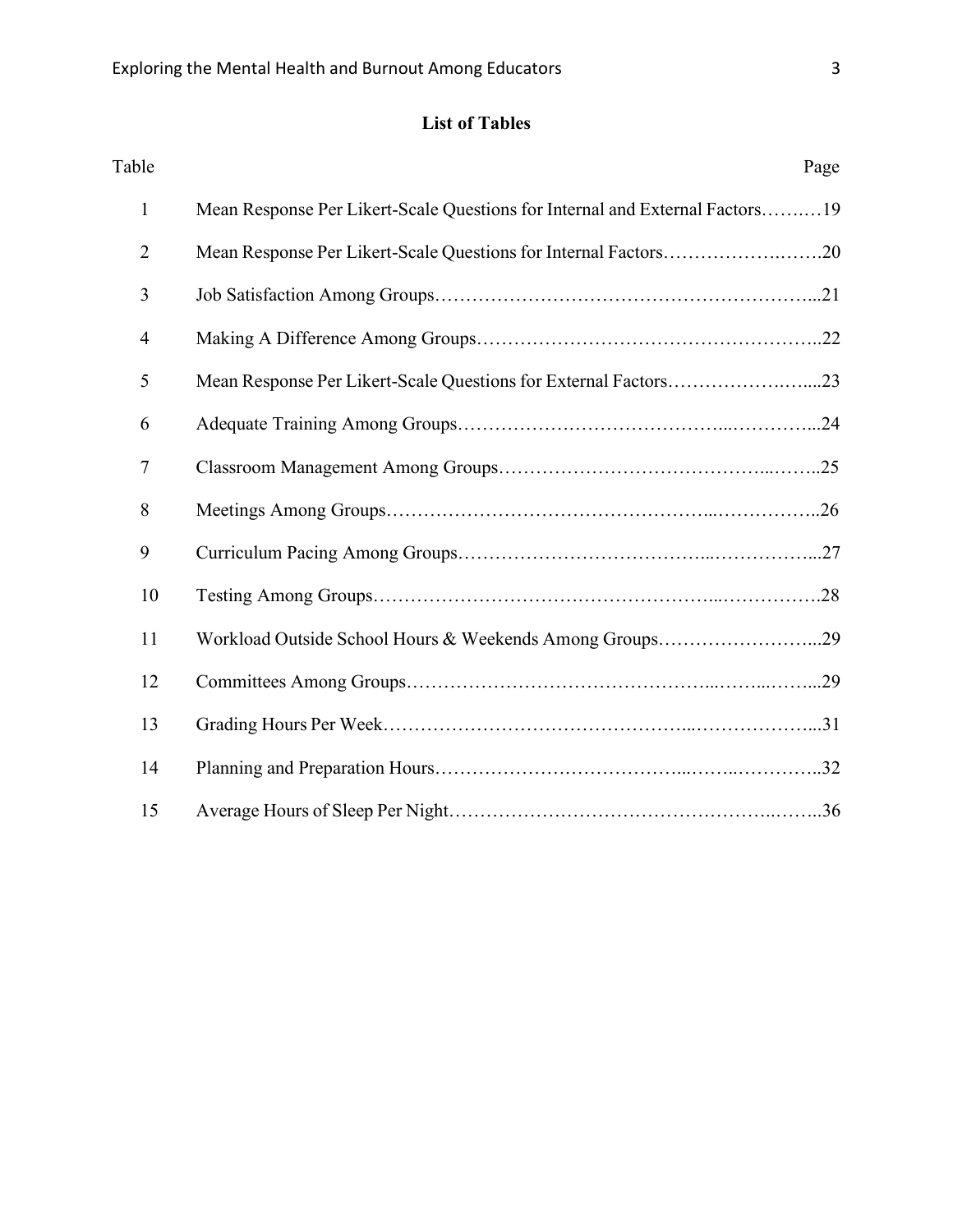# **List of Figures**

| Figure | Page |
|--------|------|
|        |      |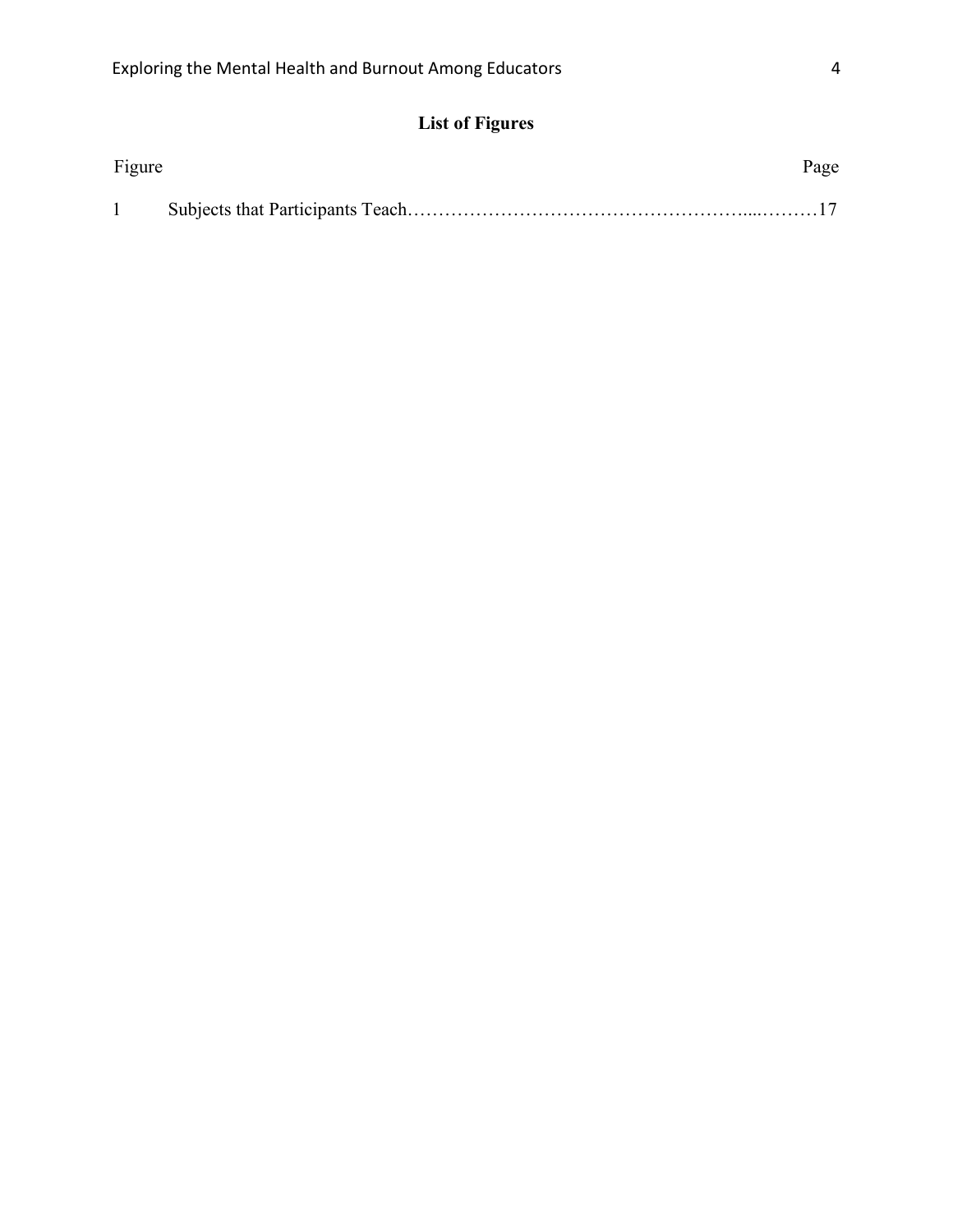#### **Acknowledgements**

Teaching is to touch a life forever. My calling of teaching is a work of the heart in which what is written on the pages of life stories can never be erased. The influence of a teacher can never be erased. What a God-given blessing and responsibility to be able to guide students to their fullest potential! I would like to thank all of the professors of Dordt University for their positive influence in guiding and encouraging me along the pathway of pursuing my Master of Education. Thank you to my students and colleagues who have cheered me on throughout the whole process. I would like to thank my family and friends for their love and for keeping me motivated to write about this topic that I care deeply about. Mark, thank you for your listening and support on this journey and also for encouraging me throughout the long hours of research and writing. I would not have reached this milestone without all of you! Finally, but above all, Soli Deo Gloria. I am thankful to God for giving the strength and ability to do my best in completing this project.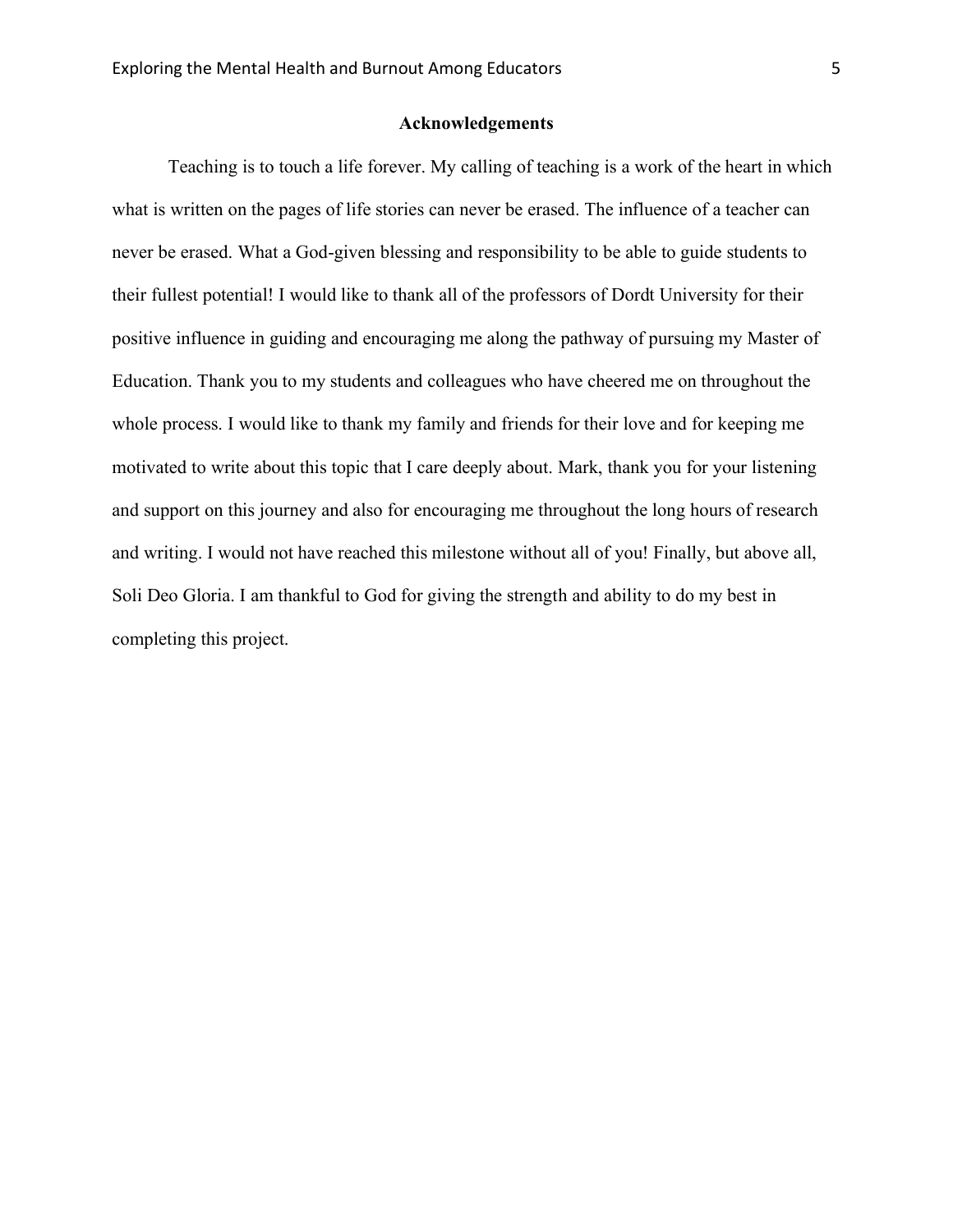#### **Abstract**

This study examined the internal and external factors that contribute to stress and burnout among teachers in a group of denominational schools located in the United States. Thirty-one educators from these schools participated in a short survey to examine their personal experience with these factors and to identify areas of concern. These educators had varying years of experience. The participants were surveyed about their teaching careers and the results indicate that negative factors such as job satisfaction, workload, classroom management, lack of appreciation and support, and lack of self-care can have a detrimental effect on the mental health of teachers and their career longevity. Connections between mental health, workload, job satisfaction, and burnout are deeply intertwined, and further investigation is required to understand the complexity surrounding the factors involved.

**Key Words**: mental health, job satisfaction, burnout, teacher attrition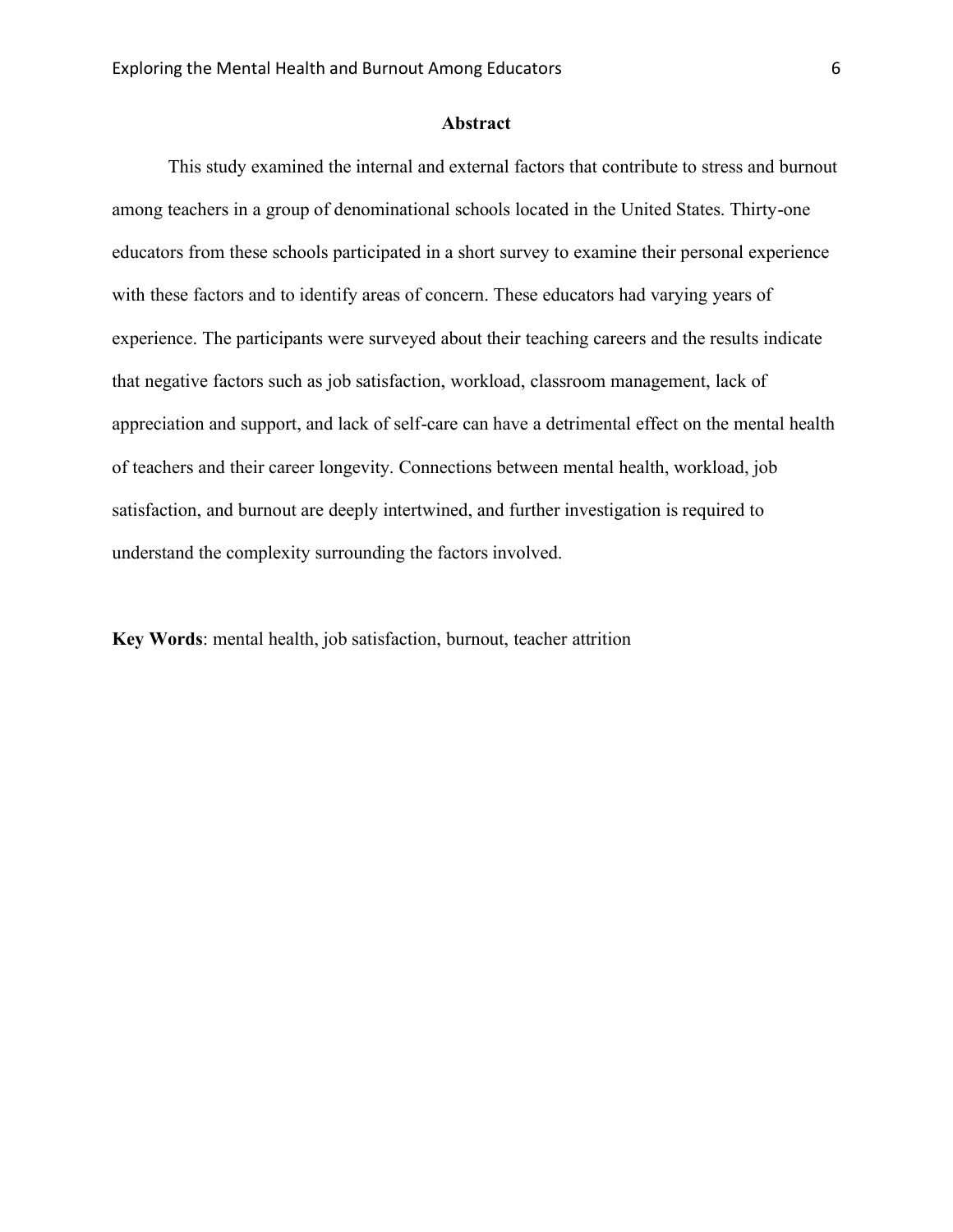Across the world and especially in America, teachers are suffering under the chronic issues of stress and burnout. "Teaching is a high-stress profession, and many teachers experience serious emotional problems relating to the stress of their job." (Herman et al., 2018). This issue of stress and burnout significantly impacts our schools and needs to be addressed as it can lead to further issues including teacher attrition. According to Dassa and Derose (2010), 30 to 50 % of new teachers in the United States are leaving their job within the first five years. As alarming as this statistic is, it only addresses attrition among new teachers while not addressing the teachers teaching longer than five years. To retain new and veteran teachers, there needs to be career support as well as mental health support to prevent internal and external factors associated with burnout and stress.

There are a variety of both internal and external factors that are presently contributing to burnout among teachers (Coyle et al., 2020). When teachers feel inadequate and lack support in job demands, burnout becomes much more of an issue. Burnout can also negatively affect external attitudes and teacher goals which can lead to work avoidance (Yildizli, 2019). Along with work avoidance other negative external values can include workload, control, reward, community, fairness, and values (Coyle et al., 2020). Since teaching is a complex and high stress profession, persistent pressure and stress can contribute to professional burnout. (Herman et al., 2018). These internal and external factors contributing to burnout can cause changes for teachers as well as changes in the relationships teachers have with their students (Herman et al., 2018).

Finding ways to support teacher coping and efficacy can be crucial to reduce stress and burnout (Herman et al., 2018). Ultimately, these supports depend on the context and situation, but it is important to realize that there are ways to combat this issue of burnout. Teachers do not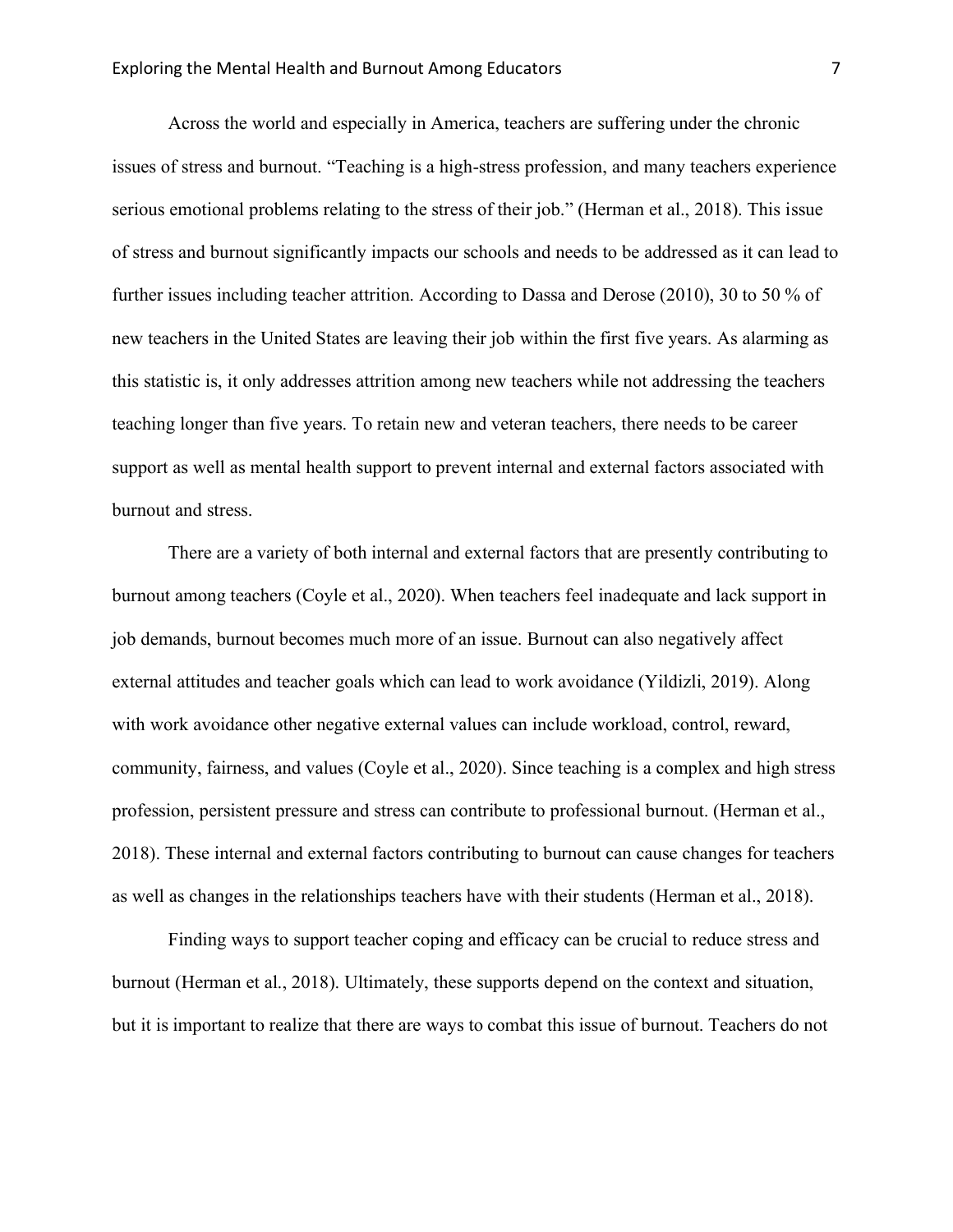have to struggle alone without hope but need to address the issue of burnout that stress is contributing to.

#### **Purpose of this Study**

The purpose of this study is to determine internal and external factors that contribute to stress and burnout among teachers as investigated and illustrated by teachers in a particular set of Christian schools.

#### **Research Questions**

- 1. What internal factors do teachers perceive as impacting their mental health and contributing to stress and burnout?
- 2. What external factors do teachers perceive as impacting their mental health and contributing to stress and burnout?
- 3. What supports do teachers desire to minimize and combat negative mental health challenges?

#### **Definition of Terms**

For the purpose of this study, the following definitions will be used. The definitions are the author's own unless it is specifically indicated.

Burnout: "Overwhelming exhaustion, feelings of cynicism and detachment from the job, and a sense of ineffectiveness and lack of accomplishment" (Maslach, Schaufeli, & Leiter, 2001). Mental health: a person's condition relating to their psychological and emotional well-being. Self-efficacy: a teacher's belief in their own ability to succeed in their job and in job related situations.

Stress: a response of negative, unpleasant emotions resulting from some aspects of their work (Kyriacou, 2001, as cited in Daniilidou et al., 2020).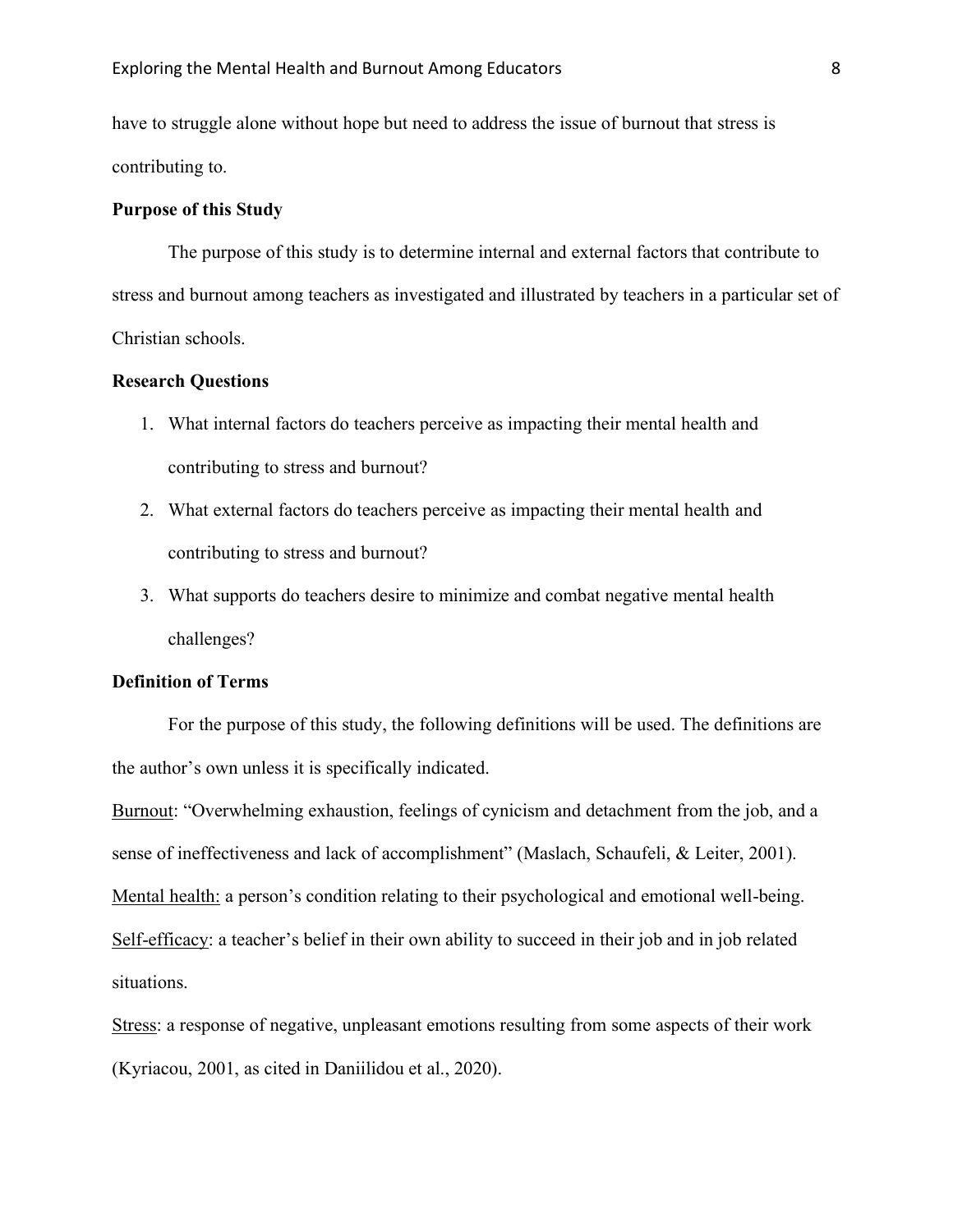Teacher attrition: departure of teachers from the teaching profession for any reason.

#### **Literature Review**

Teachers are leaving the teaching profession at an alarming rate. Teacher attrition rates worldwide are high (Craig, 2017); results in teacher attrition which in turn impacts the quality of the teaching profession and leads to significant financial costs in the U.S. up to \$2.2 billion dollars (Caruso, 2019).

#### **Internal Factors Contributing to Stress and Burnout**

Teaching is a high stress profession that can lead to burnout and can negatively affect teachers personally (Herman et al., 2019); in fact, the teaching profession has been described as the profession most characterized by burnout (Zaretsky & Katz, 2019). The demands on teachers can be overwhelming and cause teachers to lose sight of what they most enjoy: the students. Instead, burnout caused by stress steals their joy (Caruso, 2019). Caruso (2019) emphasized that burnout often affects teachers internally which results in outward changes. Burnout and low selfefficacy can negatively affect the teacher's emotional state, their classroom management abilities, and their students' performance (Herman et al., 2018) By identifying what factors contribute to stress and burnout in teachers, systems and supports can be put in place to boost mental health as well as to ensure the success and growth in student learning.

Mental health and burnout are well-researched. Lackritz (2004) studied the relationship between general health and job burnout for male and female teachers. Data collected using Maslach's Burnout Inventory indicated that general health and further, emotional exhaustion, depersonalization, and lack of personal accomplishment all are correlated with job burnout (Lackritz, 2004). In his study, Lackritz (2004) found that female faculty members have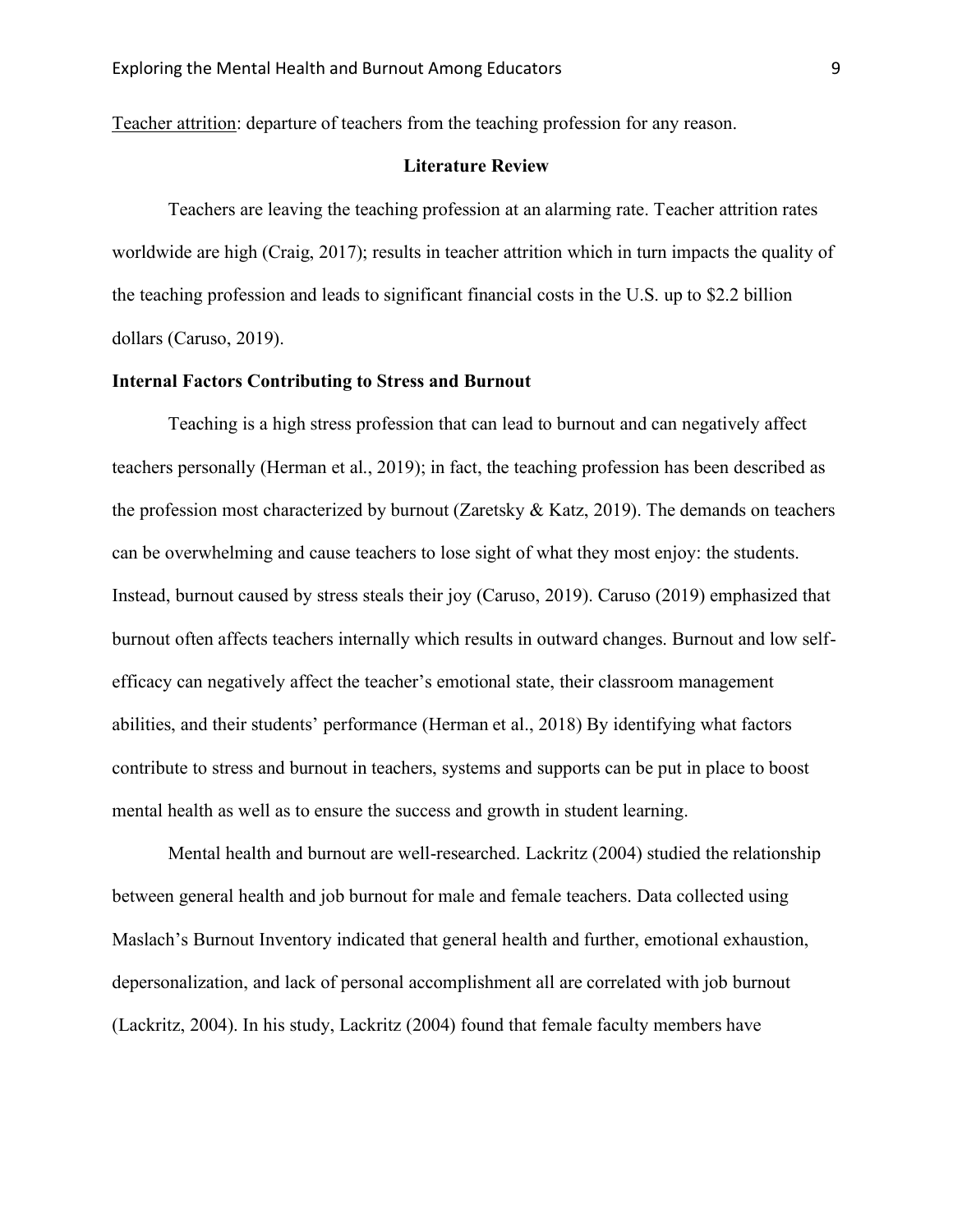significantly higher average emotional exhaustion while male teachers have higher scores on depersonalization; these factors significantly impact burnout.

Dealing with burnout and exhaustion can pose a challenge for teachers. Although teachers can experience a variety of positive and negative emotions within their emotional labor, some cultures have specific "feeling rules" that promote specific attitudes and actions regarding feelings (Zaretsky & Katz, 2019). Zaretsky and Katz (2019) noted that often teachers act in a specific way that does not match their actual feelings, because they feel as they are seeking to express and react to emotions in ways that society deems appropriate. Society expects teachers to demonstrate feelings professionally, so they will repress or hide feelings to regulate themselves emotionally to attempt to narrow the discrepancy in their feelings. (Zarestky & Katz, 2019) According to the Emotional Labor Theory in teaching, "emotional labor creates emotional dissonance resulting in job stress, emotional exhaustion, burnout, or other negative outcomes to teachers." (Tsang, 2011). Along with the demands of the classroom, teachers are constantly regulating their emotions which can be exhausting. Herman et al. (2018) concluded from their study that 93% of the teachers surveyed fell into the category of dealing with high stress; high stress individuals usually had low coping strategies which had a major impact on the teachers as well as their students' achievement. Herman et al. (2018) argued that negative behavior and academic results in the classroom can stem from the underlying issues with which the teacher is struggling. If the teacher is not well, the outcomes can affect students as well.

Research studies note that there are many internal factors that also negatively impact teacher mental health and lead to stress and burnout. Inmaculada Vicente de Vera Garcia & Inés Gabari Gambarte (2019) stated that personal fulfillment, cynicism, and emotional fatigue/exhaustion are all negative factors that can contribute to teacher burnout and stress.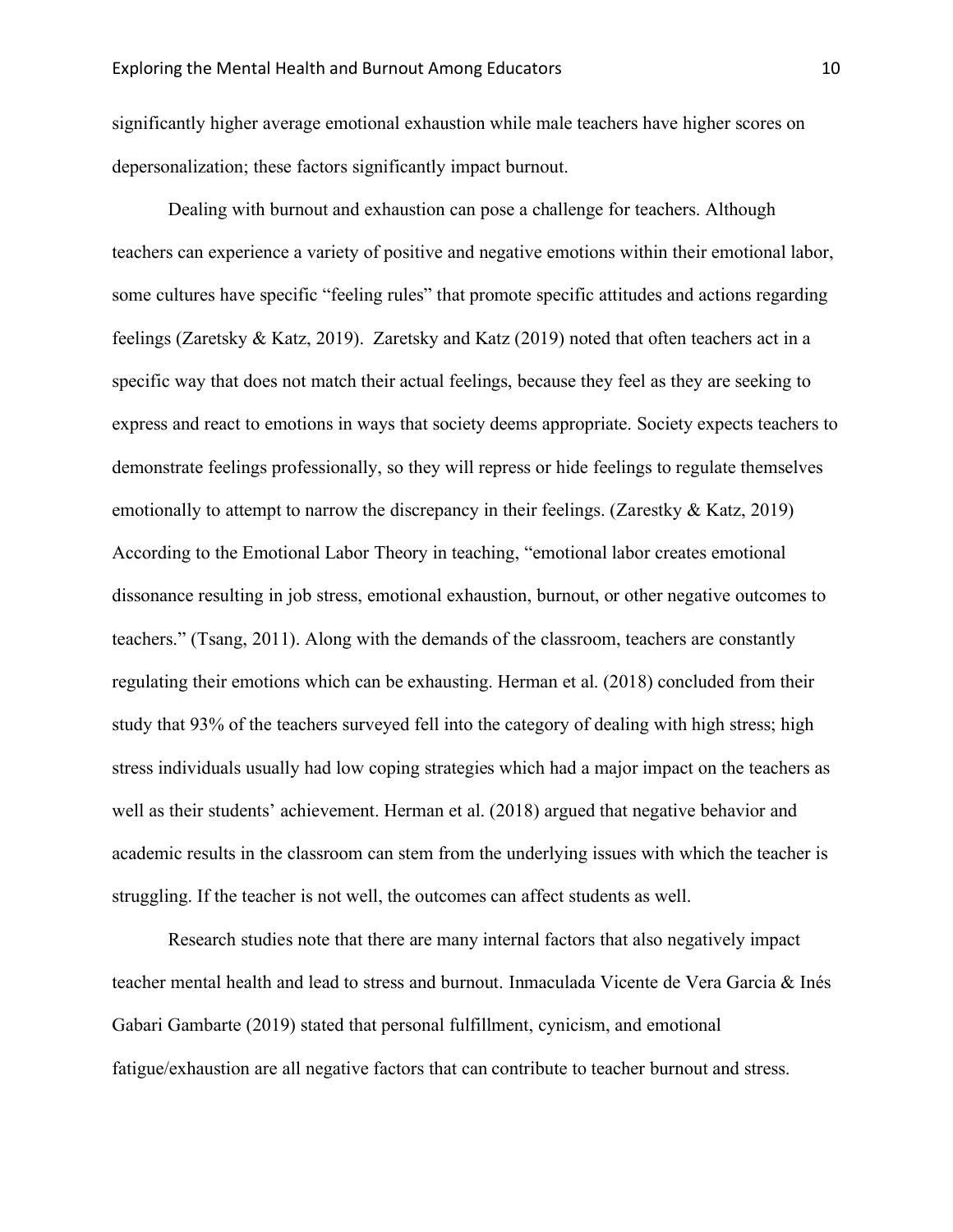However, Inmaculada Vicente de Vera Garcia & Inés Gabari Gambarte (2019) also found that resilience reduces feelings of burnout and developing resilience in teachers is important. Diniilidou et al. (2020) built on this by stating that emotional resilience has the greatest power over stress through self-efficacy. Daniilidou et al. (2020) examined the theme of self-efficacy and resilience and found that efficacy beliefs are crucial when it comes to stress and burnout; resilience majorly impacts the burnout rate of teachers and can contribute to overall feelings of self-efficacy. Daniilidou et al. (2020) examined over 600 primary education teachers and the roles of self-efficacy and resilience in predicting their burnout and stress levels. The researchers concluded that when teachers are feeling inadequate, are not supported in the demands of their job, and have low resilience, burnout becomes much more likely of an issue. When teachers are resilient, they can cope better with the difficult emotions that teaching can bring.

Along with the internal factors of self-efficacy and resilience, other internal factors like attitudes towards teaching and motivation have a significant impact on burnout in teachers (Yildizli, 2019). Positivity in attitudes and motivation can prevent teachers from burning out as they find satisfaction in their work. When attitudes and teacher goals are negative due to burnout, work avoidance can result (Yildizli, 2019). Yilidzi (2019) confirmed in a study of over 400 teachers, that there was a significant connection between work avoidance and negative attitudes towards teaching; when the teachers' work-avoidance increased, so does the burnout levels which negatively affect teachers' attitudes towards teaching (Yilidzi, 2019).

When teachers experience burnout, they struggle to feel purpose in their careers. Stress, coping, burnout, and self-efficacy are interrelated and intertwined. When teachers with high levels of stress and burnout are identified, they need the most help with self-efficacy and coping strategies (Herman et al., 2018). When teachers are not able to cope or produce strategic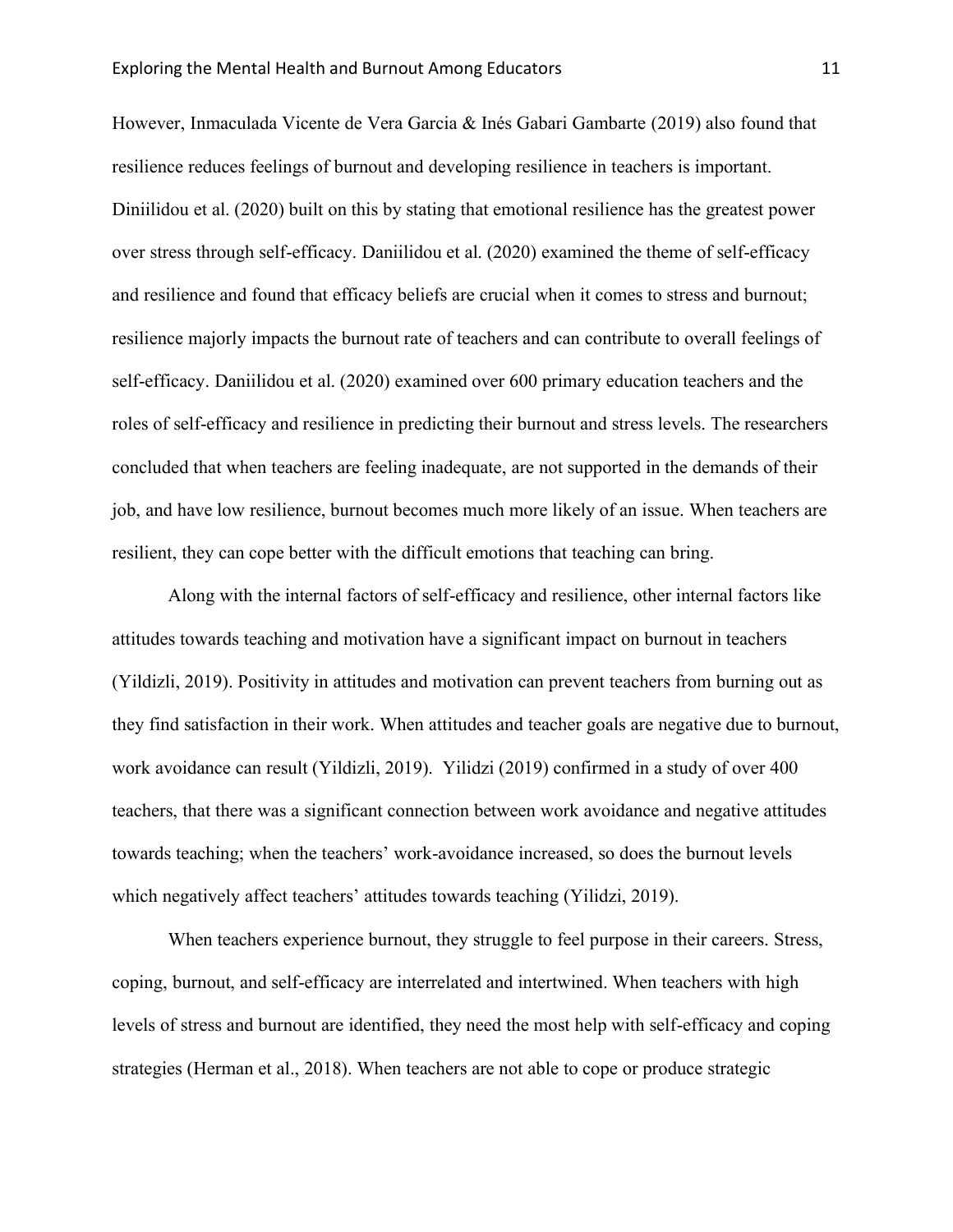behaviors to help them deal with stress and burnout, then they will experience burnout more completely. Although internal factors can be less tangible, they contribute to stress and burnout among teachers.

#### **External Factors Contributing to Stress and Burnout**

External factors can also contribute to burnout. One external factor that impacts burnout is education levels. Teachers with higher education levels will use natural acting techniques associated with emotional labor while teachers with lower education levels will use surface acting or deep acting emotional labor techniques (Zaretsky & Katz, 2019). Teachers often employ surface acting techniques which occurs when teachers show the emotions required for the job without changing how they actually feel. On the other hand, deep acting is a complex process where teachers try to change their internal feelings to match expectations of feelings. Zaretsky and Katz (2019) found in their study using questionnaires and Likert scales to identify emotional labor and burnout that teachers with lower levels of burnout will use natural acting and coping techniques while teachers with higher levels of burnout employ surface acting or deep acting emotional labor techniques. Zaretsky & Katz (2019) validated that education levels can improve managing emotions relating to burnout as results found that teachers with a teaching diploma used surface acting which relates to faking specific, expected emotions more significantly than teachers with a master's degree and these teachers with a teaching diploma adopted natural acting techniques. Teachers in the Zaresky and Katz (2019) study often played a role rather than acting naturally in line with their true emotions unless they have received coping education.

Rajendran et al. (2020) examined the factors of workload and burnout that contributes to teacher turnover. After studying relationships between workload, student misbehavior, and the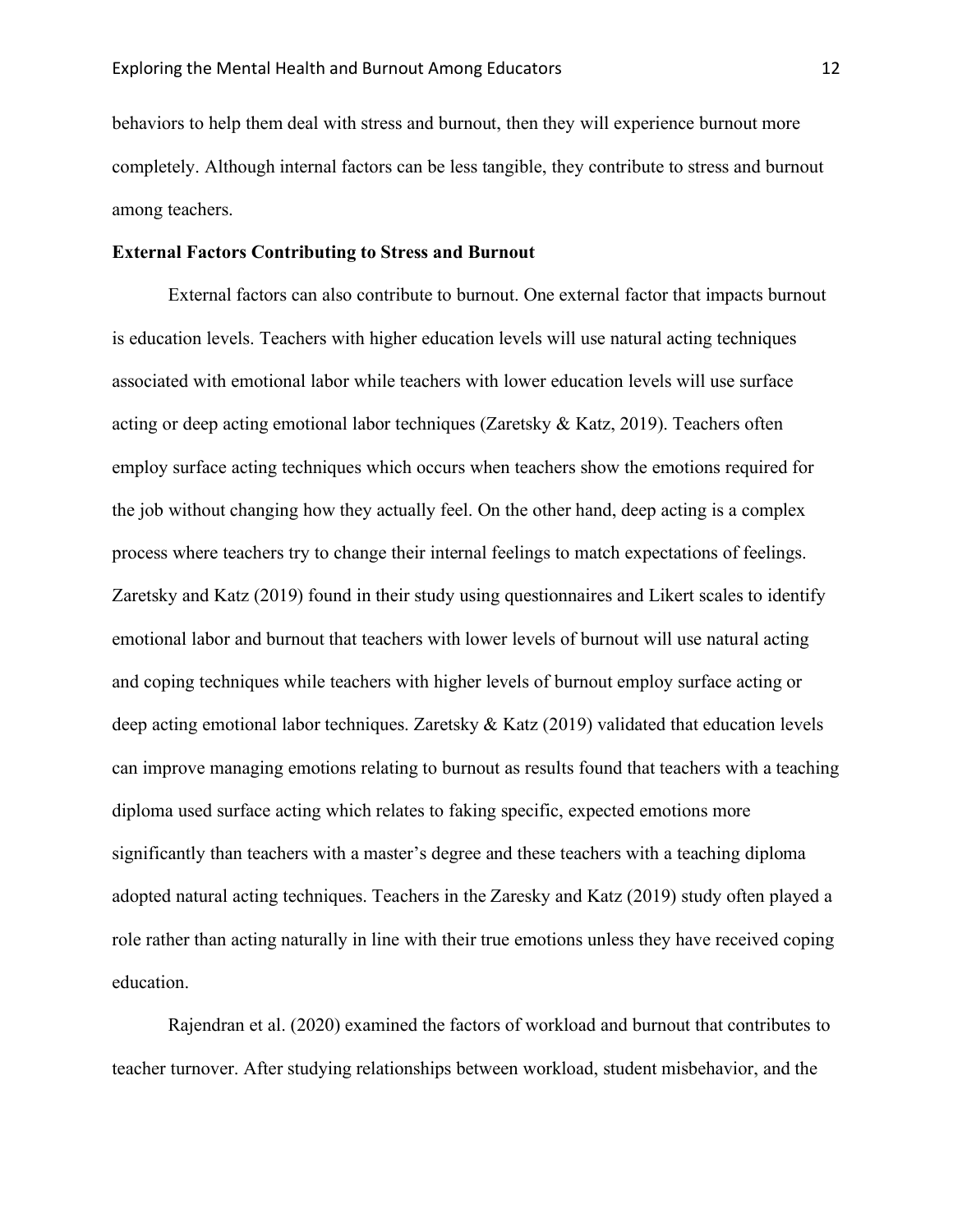personal demand of work-family conflict through the theme of job demands, this study found that work-family conflict demands were the greatest predictor of emotional exhaustion for male and female teachers (Rajendran et al., 2020). When teachers are stretched thin from the demands of workload, family, etc., then stress and burnout become more significant and will contribute to negative effects from burnout. Coyle et al. (2020) determined that supports are needed to prevent the factors contributing to burnout and emotional exhaustion as their study indicated the ninety percent of the participants had elevated burnout scores triggered by external factors and areas contributing to burnout.

Other external factors are more easily identified. Coyle et al. (2020) relates the findings of Maslach and colleagues (2009) who attribute burnout to six factors: workload, control, reward, community, fairness, and values. A study by Coyle et al. (2020) noted that an increased workload with eighty four percent of teachers not able to complete work demands within work hours become a significant problem when considered along with the low reward, minimal, decision-making authority, little fairness, etc. When these factors are too much, they can significantly affect teachers. Additionally, Coyle et al. (2020) noted that the Lackritz (2004) study found age to be significantly related to burnout as younger teachers show more emotional exhaustion than older teachers. Lackritz (2004) also found that the longer faculty is employed, the more they were emotionally exhausted and held lower feelings of personal accomplishment. Lackritz (2004) stated that teaching load, grading, office hours, grant money, service time, and number of service activities have an active role. (Lackritz, 2004). Teachers experiencing these external factors often face feelings of burnout. When considering the internal and external factor contributing to stress and burnout, it is evident that more supports for teachers are necessary.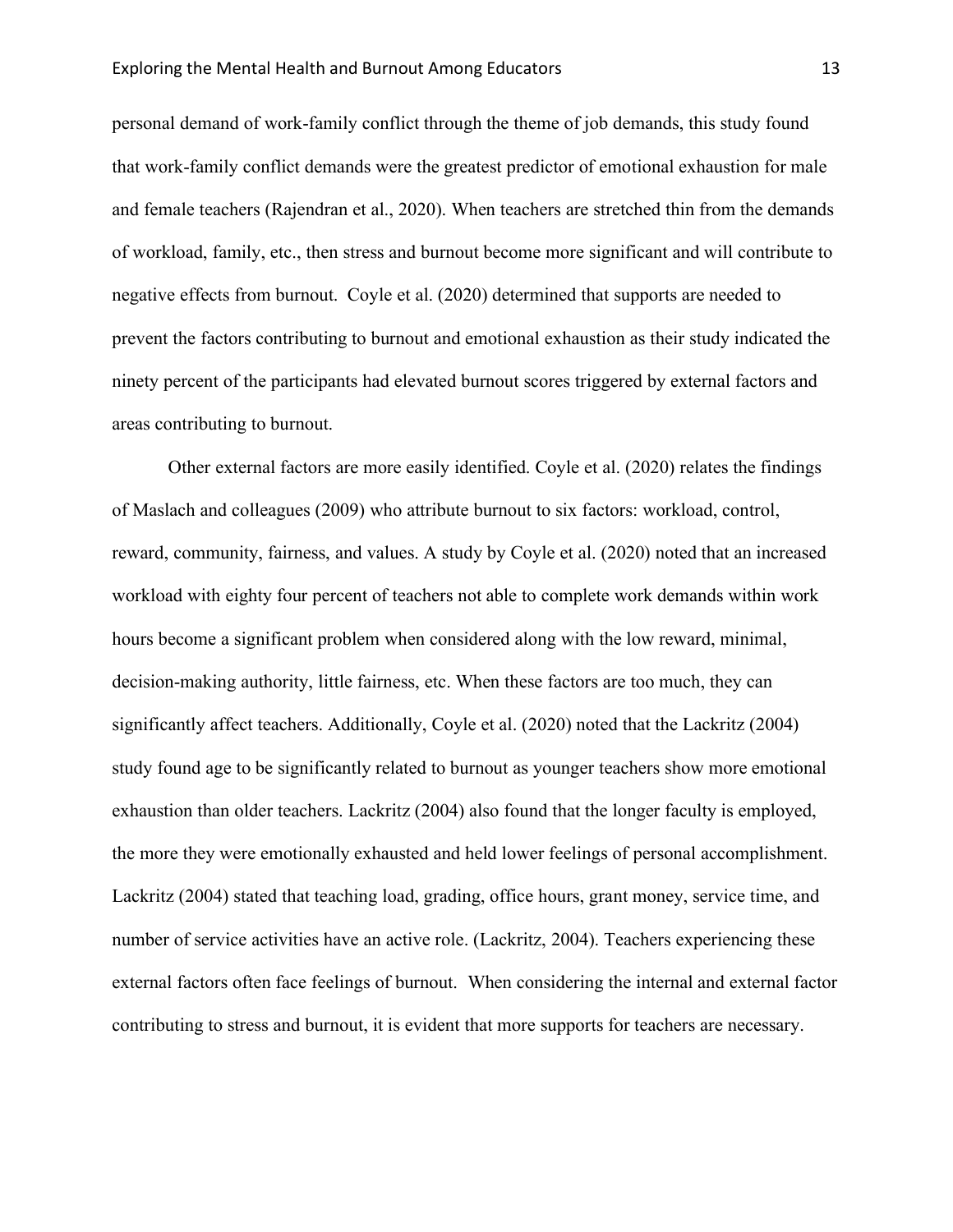#### **Prevention and Support Strategies**

Understanding the internal and external factors that lead to stress and burnout allows schools to put supports or services in place that will reduce both and lead to lower teacher attrition. Two factors that can reduce stress and burnout are high self-efficacy and resilence. Building on Maslach's (2009) research, Inmaculada Vicente de Vera Garcia & Inés Gabari Gambarte (2019) shared that high self-efficacy and resilience prevented burnout more effectively than other variables such as positivism, constructive coping strategies, and high resistance to frustration. Inmaculada Vicente de Vera Garcia & Inés Gabari Gambarte (2019) concluded that the most resilient teachers do not get burned out but achieve greater skills and competencies of work commitment. The most resilient teachers were able to use their skills to overcome difficulties that relate to burnout. Further, when teachers were able to adapt and have high selfefficacy, stress did not affect them as much as teachers with low self-efficacy levels and low adaptability. Low self-efficacy can relate to higher stress and therefore higher burnout levels.

To support teachers in their mental health and long-term careers, identifying struggling teachers and supporting them where they are is essential. Finding ways to support teacher coping and self-efficacy can be crucial to reducing burnout and stress (Herman et al., 2018). Strategies supporting teachers can be put into place after teachers are screened to determine those teachers that need the most support (Herman et al., 2018). Teachers are not always able to identify when they need of the support so screening for teachers in need is crucial.

Prevention models and support plans for teachers are helpful. Schools with tiered prevention models and other similar plans can reduce the feelings of stress and burnout among teachers (Oakes et al., 2013). These support plans can help teachers to cope with stress and burnout. By providing teachers with skills and coping strategies, teachers are able to be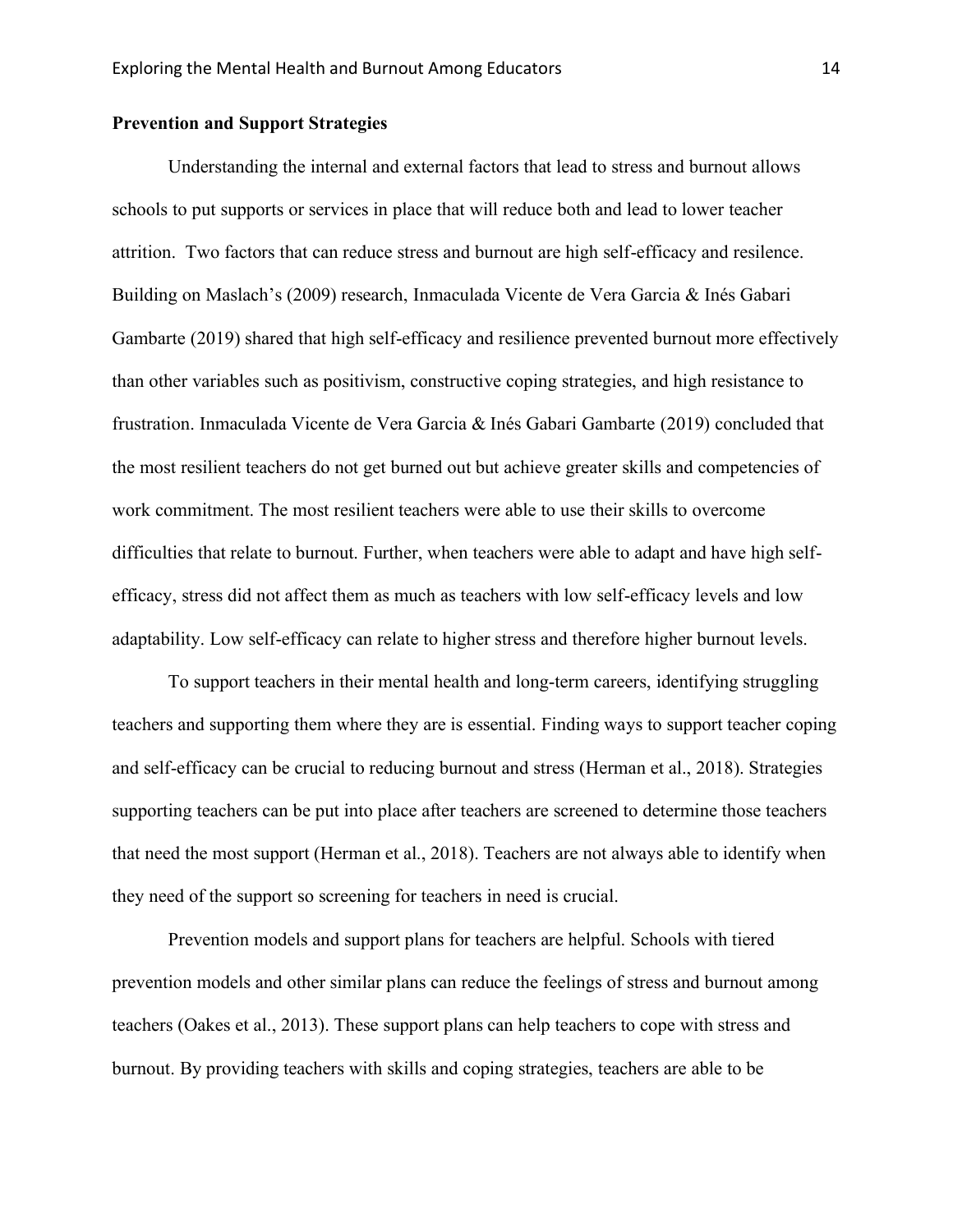supported in their careers and fulfill their callings more fully. One such tiered prevention model was examined by Oakes et al. (2013) who focused on preventative models for burnout among teachers such as the RTI model with certain tiers put into place for further support based on different levels of need. The RTI model identifies student and teacher needs and provides strategies to support them (Oakes et al., 2013). Although RTI models for students often have much support, Oakes et al. (2013) found only a limited number of preventative models being used to support teachers struggling with burnout which results in more stress for teachers and is a red flag for burnout among teachers. When preventative models such as the RTI model are used, Oakes et al. (2013) indicated that these preventative models helped lessen the issues with burnout.

Another prevention strategy to reduce burnout and stress is the creation of a positive classroom environment. Building on the Burnout Inventory of Maslach built in 1982, Caruso (2019) noted that motivated students contribute to burnout prevention. Motivated students powerfully contribute to motivated teachers which reduces burnout (Caruso, 2019). When there is a positive classroom environment, teachers are able to feel purpose in their work.

Practical supports can be put into place to minimize and combat these negative health challenges. One such support is smaller class sizes to increase feelings of efficacy (Yildiz-Durak et al., 2020). Cemaloglu and Sahin (2007) found that teachers who teach with bigger class sizes can put even more time and effort in and still feel emotionally exhausted due to the lack of time they can give individually to students. Class sizes can affect the emotional exhaustion of teachers as teachers can feel that their efficiency is low (Yildiz-Durak et al., 2020). Bigger class sizes impact the teacher's emotional exhaustion and can affect their mental health as well.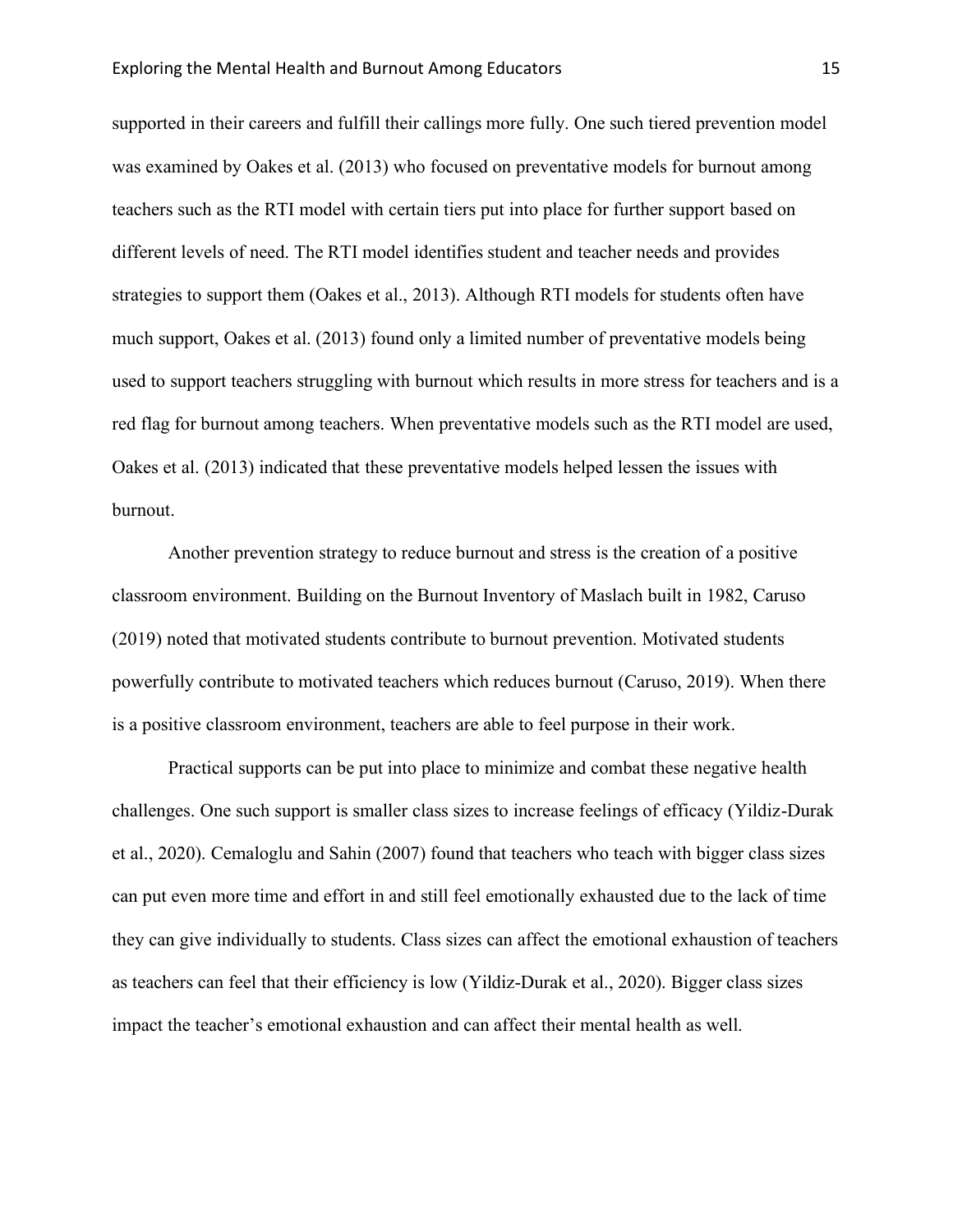Teachers can be influential in deciding what works best for them as far as contextspecific strategies (Caruso, 2019). Rajendran et al. (2020) stated that a common overall strategy that reduces significant amounts of burnout for primary teachers include reducing the workload/family conflict while secondary teacher strategies include reducing workload.

#### **Methods**

This study was a cross-sectional study of the general education elementary, middle, and high school teachers. Teachers were surveyed and their responses were analyzed to determine key factors that contribute to stress, burnout, and ultimately teacher attrition. This research study involved surveying teachers with both open and closed questions which allowed for more indepth written answers. By sharing thoughts, struggles, and experiences, teachers gave more complete and well-rounded answers. While each teacher's experience is unique, there were common threads of connection that were common among all.

#### **Participants**

Participants were selected from four denominational schools in the United States to make the results meaningful for the researcher. Teachers who had not yet completed a first year of teaching were not included in the data results. Although the researcher fit the criteria, the researcher was excluded to prevent bias.

Of the 60 teachers who were invited to participate, 33 chose to participate in the survey. Seven of the participants were teachers for one to five years, seven of the participants were teachers for six to ten years, and 19 of the participants have been teaching for ten years or more. Participants taught a variety of subjects (see Figure 1).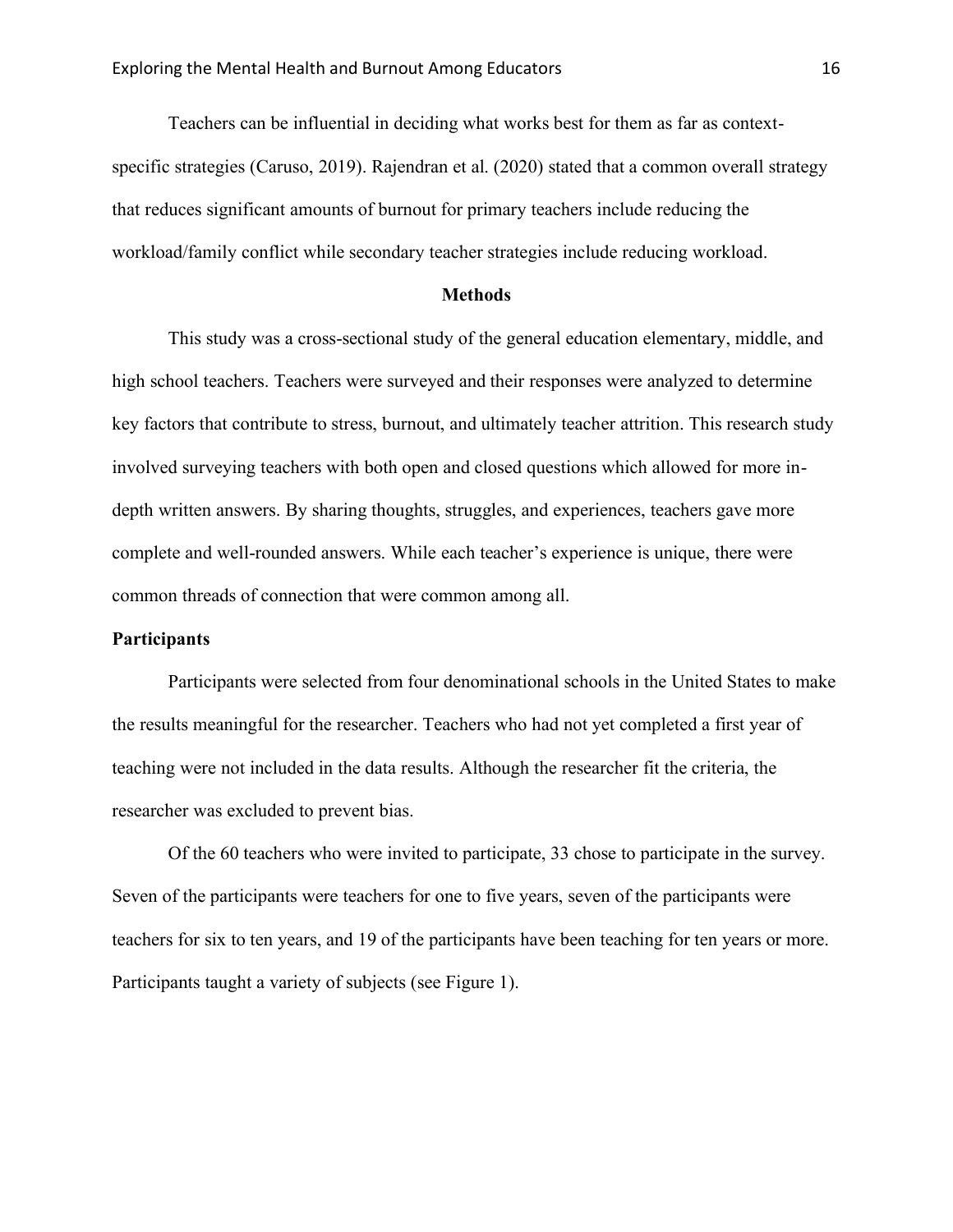### **Figure 1**

#### *Subjects that Participants Teach*



#### **Procedures**

At the start of the study, each administrator from the four participating schools received an introductory email (see Appendix B). These administrators distributed the introductory email and survey to their staff members. Each teacher was given the same survey link with the same nonleading questions (see Appendix A). The researcher ensured that the settings did not allow names and emails to be saved to keep the answers anonymous and to provide an unbiased view of the data. To provide teachers with enough time to think through these questions without adding extra stress, teachers were given a week to participate. Teachers were able to opt out if they did not want to participate.

Due to distance and to ensure that teachers could be honest without pressure, the survey was filled out electronically via Google Forms rather than in-person. This feature allowed the participants to attain more of a detachment from the researcher and to assume more of an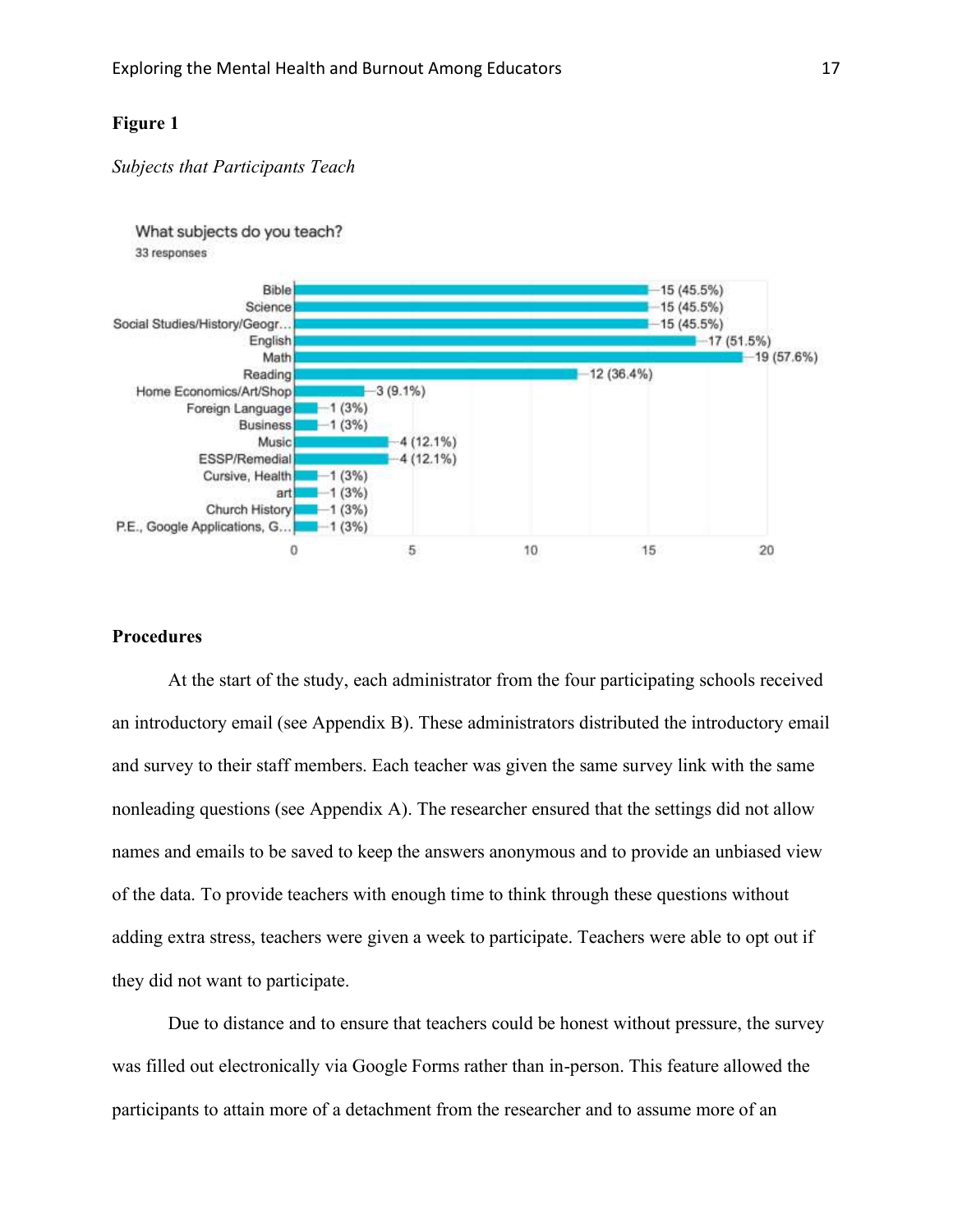anonymous approach. To ensure that the participants were answering honestly, a request at the top of the survey asked the participants for their honesty and assured their anonymity. Participants were notified that the survey would take five to seven minutes to complete.

#### **Design**

Data from the surveys were analyzed by the researcher to identify themes and factors that contributed to stress and burnout. The survey was categorized to identify three different groups: denominational teachers teaching for one to five years, denominational teachers teaching for six to ten years, and denominational teachers teaching for more than ten years. These groups were analyzed as individual groups and then as a whole to understand the data. The differences in these group responses were analyzed as well.

Qualitative data (open-ended questions) from the surveys were also considered and included in the analysis by the researcher to allow a more deep and complete understanding of the results. This data provided a deeper, personal glimpse into the research questions. Themes and factors were identified based on frequency and data and responses in the survey results.

#### **Results**

Survey results pointed to many areas that influence the stress and burnout among denominational teachers in this study. This study sought to find answers to three questions:

- 1. What internal factors do teachers perceive as impacting their mental health and contributing to stress and burnout?
- 2. What external factors do teachers perceive as impacting their mental health and contributing to stress and burnout?
- 3. What supports do teachers desire to minimize and combat negative mental health challenges?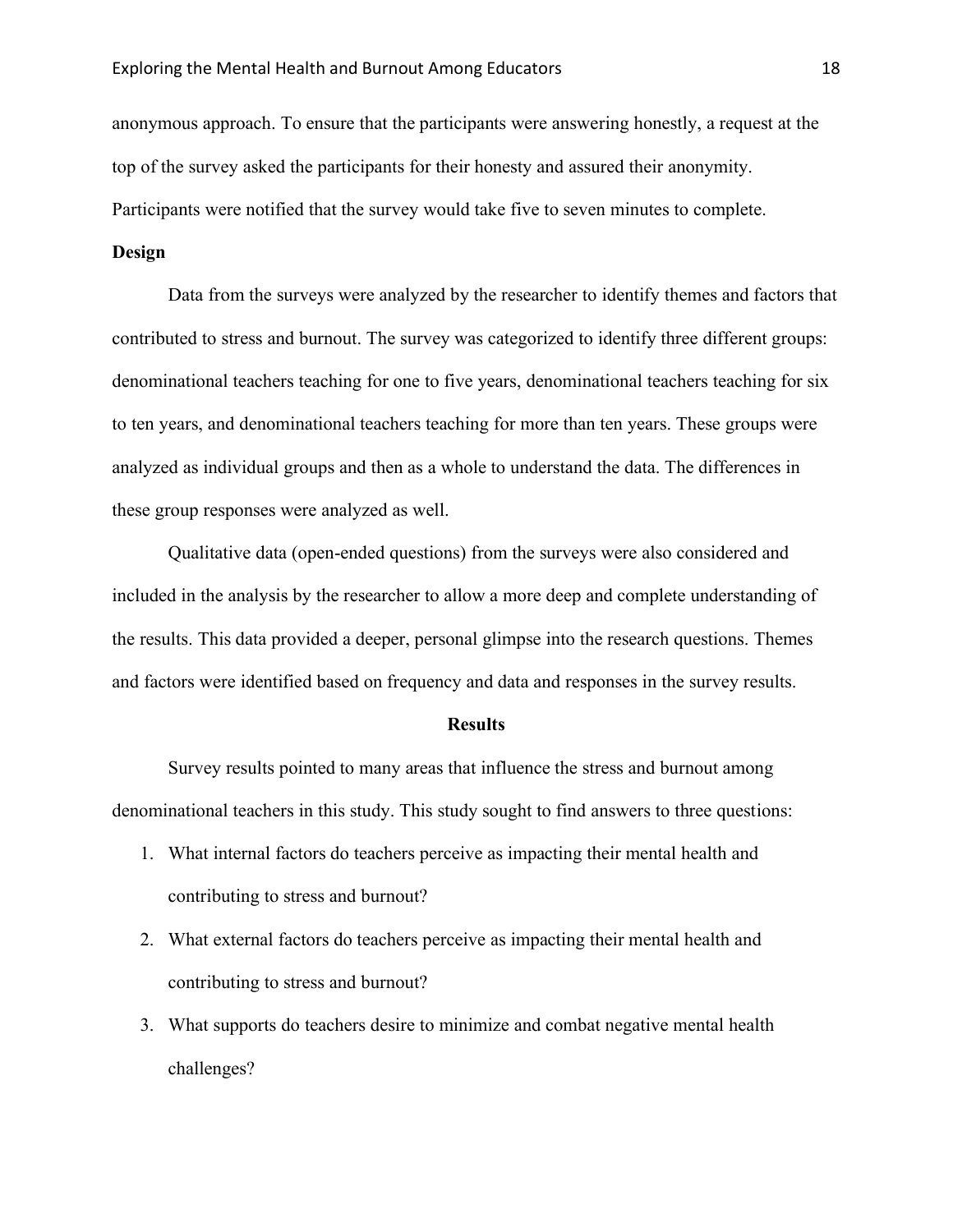Survey results were analyzed and organized into a spreadsheet to be able to see common trends in the data. Since the survey contained many different factors and questions relating to stress and burnout among teachers, each question required careful attention to be able to represent the data accurately. Data was placed into groups with Group 1 including teachers teaching for one to five years, Group 2 including teachers teaching for six to ten years, and Group 3 representing teachers who have dedicated more than ten years to the teaching profession. Results from among these three groups were averaged and compared to determine an accurate representation of the data and to find direct results to the three research questions proposed. Although the teachers surveyed have taught for different time lengths and at various denominational schools, common themes arose regarding stress and burnout.

#### **Table 1**

| How do the following aspects of teaching affect your job<br>satisfaction and your ability to do your job well? | Mean | <b>SD</b> |
|----------------------------------------------------------------------------------------------------------------|------|-----------|
| <b>Internal Factors</b>                                                                                        |      |           |
| Job Satisfaction (Current Level)                                                                               | 2.9  | .79       |
| Making A Difference                                                                                            | 2.4  | .90       |
| <b>External Factors</b>                                                                                        |      |           |
| <b>Adequate Training</b>                                                                                       | 2.6  | 1.1       |
| <b>Classroom Management</b>                                                                                    | 3.1  | 1.0       |
| Meetings                                                                                                       | 2.2  | 1.1       |
| Curriculum Pacing                                                                                              | 1.7  | 1.2       |
| Testing                                                                                                        | 2.2  | 1.1       |
| Workload/Work Outside Hours                                                                                    | 2.5  | 1.1       |
| Committees                                                                                                     | 2.5  | 1.1       |

*Mean Response Per Likert-Scale Questions for Internal and External Factors*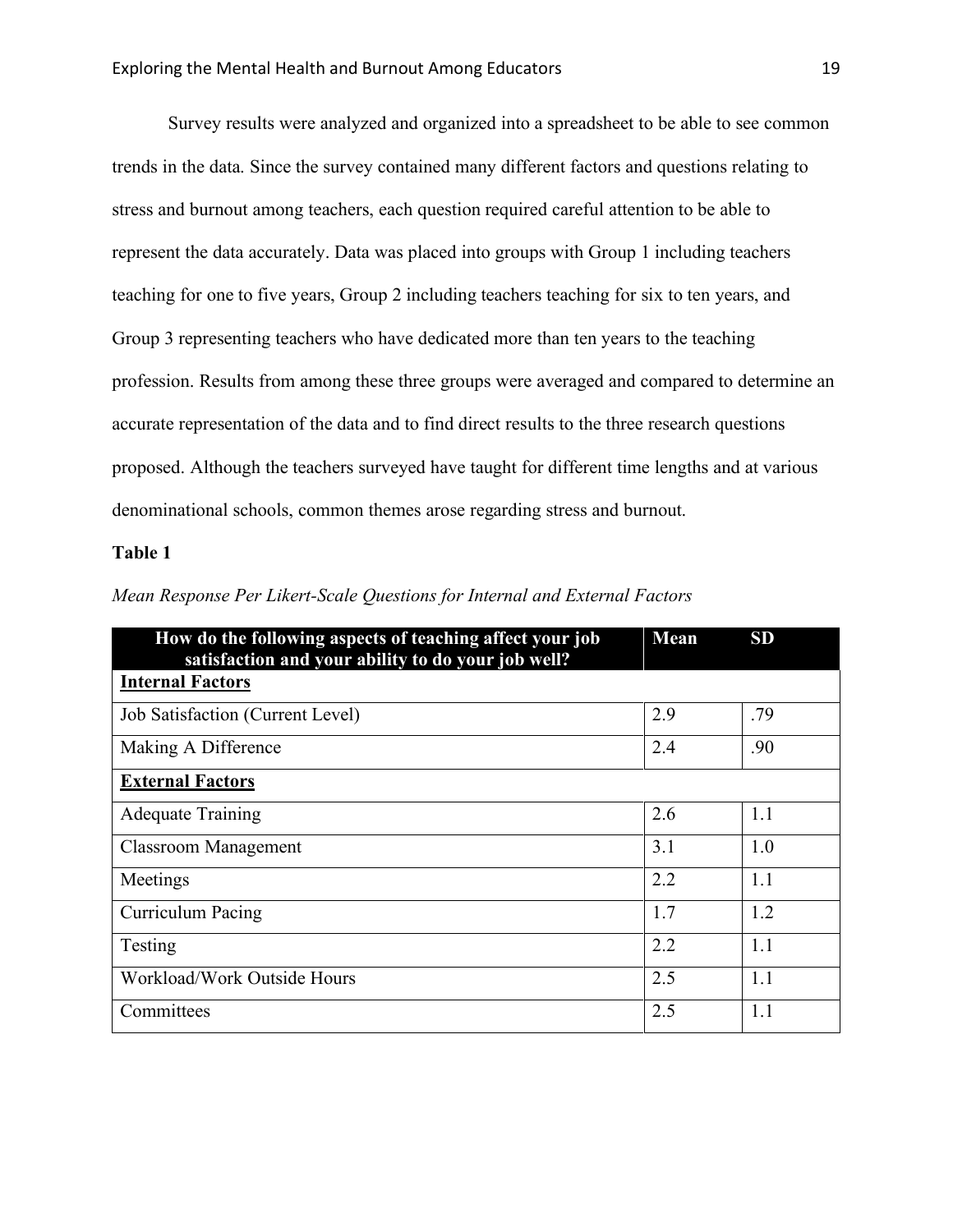Using a Likert scale, teachers rated internal and external factors affecting their job satisfaction and their ability to do their job well. Table 1 demonstrates the average mean and standard deviation for multiple internal and external factors. Based on this data, teachers reported that job satisfaction is one of the highest aspects of teaching that affects them and their ability to do their job well with a mean of 2.9. The standard deviation of .79 indicates that there is not much variance. Table 1 indicates that the factor that least affects teachers is curriculum pacing with a mean of 1.7.

#### **Research Question #1: Internal Factors**

Table 2 demonstrates the internal factors that contribute to job satisfaction and the ability for teachers to do their job well. Teachers indicated that their current level of job satisfaction significantly impacts their job satisfaction overall and the ability to do a their job well with a 2.9 mean. The standard deviation indicates that this is quite consistent. Making a difference also affects job satisfaction with a 2.4 mean and a standard deviation of almost 1.

#### **Table 2**

| Mean Response per Likert-Scale Questions for Internal Factors |  |  |  |  |  |  |  |  |
|---------------------------------------------------------------|--|--|--|--|--|--|--|--|
|---------------------------------------------------------------|--|--|--|--|--|--|--|--|

| How do the following internal factors affect your job satisfaction Mean |     | <b>SD</b> |
|-------------------------------------------------------------------------|-----|-----------|
| and your ability to do your job well?                                   |     |           |
| Job Satisfaction (Current Level)                                        | 2.9 | .79       |
| Making A Difference                                                     | 2.4 | .90       |

### *Job Satisfaction*

Job satisfaction is an internal factor that may either positively or negatively impact mental health and can potentially impact burnout.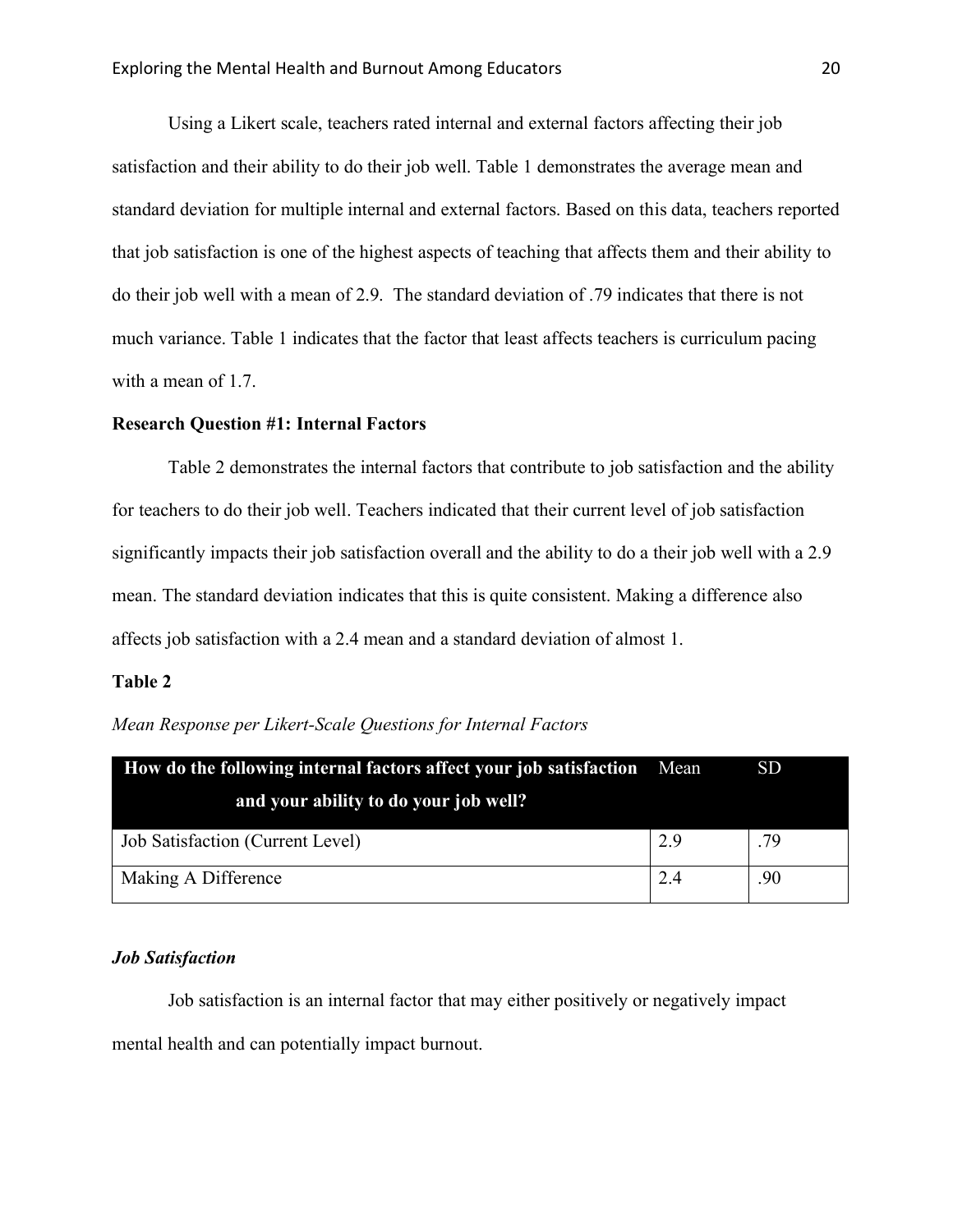## **Table 3**

| Job Satisfaction Among Groups |  |  |  |  |  |
|-------------------------------|--|--|--|--|--|
|-------------------------------|--|--|--|--|--|

| Participants              | Mean | <b>SD</b> |
|---------------------------|------|-----------|
| <b>Group 1</b>            | 2.4  | .79       |
| Group 2                   | 3.4  | .53       |
| Group 3                   | 2.9  | .78       |
| <b>Total of Group 1-3</b> | 2.9  | .79       |

Using a Likert scale, teachers generally rated their current job satisfaction from zero (totally unsatisfied) to four (totally satisfied). Of the seven teachers in Group 1, four indicated that they are mostly satisfied, two indicated that their satisfaction varies daily, and one teacher was mostly unsatisfied. Group 2 contained seven teachers of which four teachers were mostly satisfied and three teachers were totally satisfied. Of the seventeen teachers in Group 3, one teacher was mostly unsatisfied, three had satisfaction varying daily, ten teachers were mostly satisfied, and three teachers were totally satisfied. These results were averaged to provide a comparison among the three groups to determine the mean for job satisfaction. For educators teaching from 1-5 years, the job satisfaction mean was 2.42 while the mean for educators teaching for 6-10 years was 3.42. The job satisfaction mean for teachers who have been teaching for ten years or more was 2.88. The standard deviation of .79 indicated that the data is quite consistent indicating that teachers were mostly satisfied with teaching as a career, however, it could vary daily. To better understand the difference in job satisfaction among the three groups of teachers, an additional aspect of job satisfaction- making a difference- was considered.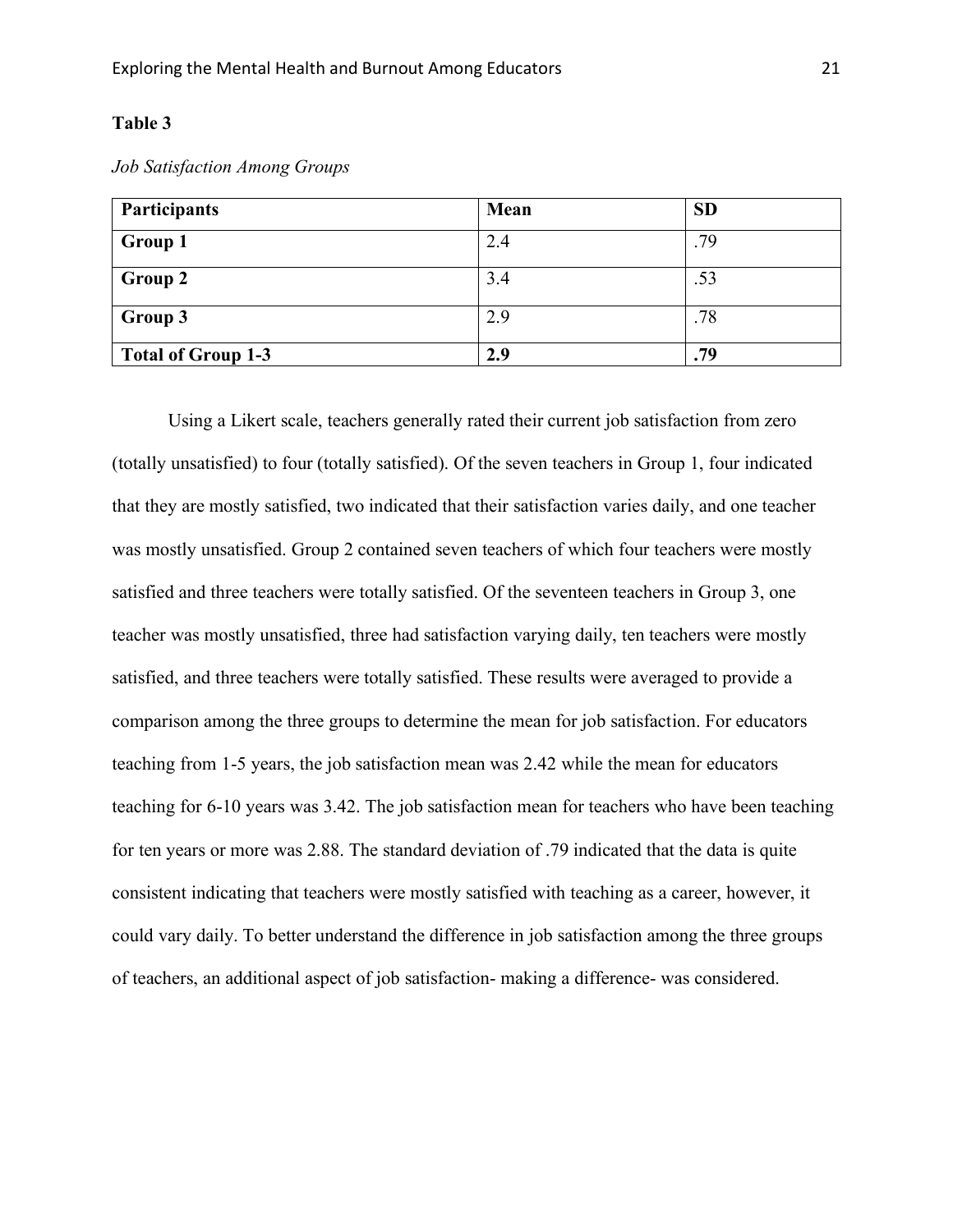# *Making a Difference*

It is essential that teachers feel that they are making a difference in their profession. When responding to a survey question whether teachers felt they were making a difference, the answers varied greatly.

#### **Table 4**

| Participants              | Mean | <b>SD</b> |
|---------------------------|------|-----------|
| <b>Group 1</b>            | 2.4  | .90       |
| <b>Group 2</b>            | 2.7  | .70       |
| Group 3                   | 2.2  | .92       |
| <b>Total of Group 1-3</b> | 2.4  | .90       |

*Making A Difference Among Groups*

Among all three groups, only four of teachers felt that they were absolutely making a difference while eight of the teachers felt they were considerably making a difference. Although there were no teachers who felt they were not making a difference at all, the most telling data indicated that most of the teachers were not as certain about making a difference with sixteen teachers feeling that it varied daily. Five teachers felt that they make only a small amount of difference. When considering making a difference, the mean resulted in 2.4 which showed that most teachers felt that the difference they are making is a considerable difference or varying daily. The standard deviation of .90 indicated some range in teachers feeling whether they are making a difference.

#### **Research Question #2: External Factors**

When considering various external aspects that can affect job satisfaction and the ability to teach well, the data indicated that these external stressors including adequate training, classroom management, meetings, curriculum pacing, testing, workload/work outside of hours,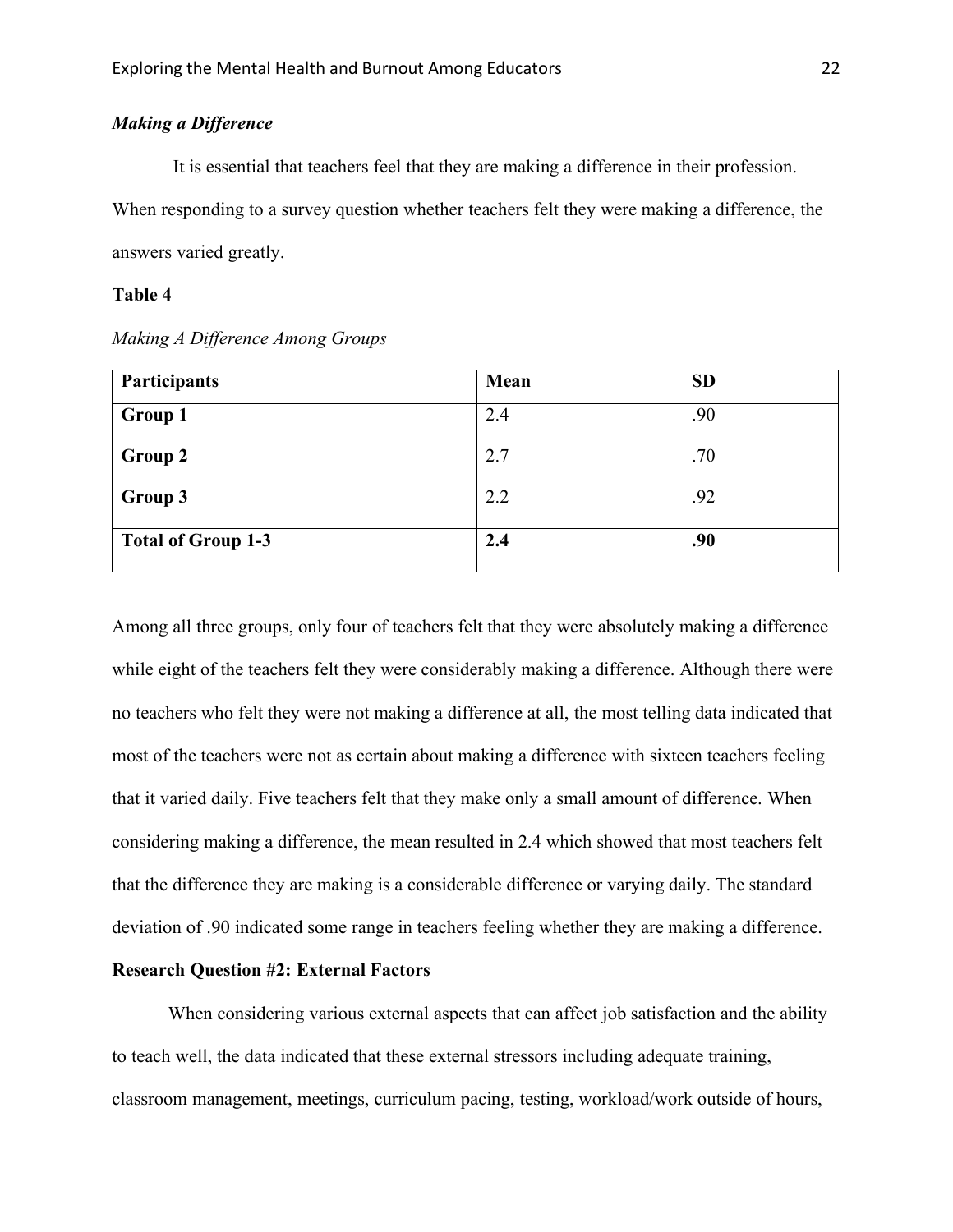committees, and shortage of time were affecting teachers in denominational schools. Table 5

indicates that there are multiple external factors that affect job satisfaction and teachers' ability

to do their job well. Classroom management is a significant factor with a mean of 3.1.

Curriculum pacing was the lowest with a mean of 1.7. All of these external factors can affect job satisfaction and the teachers' ability to do their job well.

#### **Table 5**

| How do the following external factors affect your job satisfaction | Mean | <b>SD</b> |
|--------------------------------------------------------------------|------|-----------|
| and your ability to do your job well?                              |      |           |
| <b>Adequate Training</b>                                           | 2.6  | 1.1       |
| Classroom Management                                               | 3.1  | 1.0       |
| Meetings                                                           | 2.2  | 1.1       |
| Curriculum Pacing                                                  | 1.7  | 1.2       |
| Testing                                                            | 2.2  | 1.1       |
| Workload/Work Outside of Hours                                     | 2.5  | 1.1       |
| Committees                                                         | 2.5  | 1.1       |

*Mean Response per Likert-Scale Questions for External Factors* 

All participants in this study were asked to relate how these specific external aspects of teaching affect their job satisfaction and the ability to do their job well.

#### *Adequate Training*

Table 6 illustrates that all participants except two felt that adequate training affected their job satisfaction. Group 1 had a mean of 2, Group 2 had a mean of 3 and Group 3 had a mean of 2.76. When considering the data for all three groups overall, the mean resulted in 2.6 which indicates that most teachers felt they are trained. However, this data also demonstrated that there was a standard deviation variance of 1.1 which showed that there was a range for teachers in how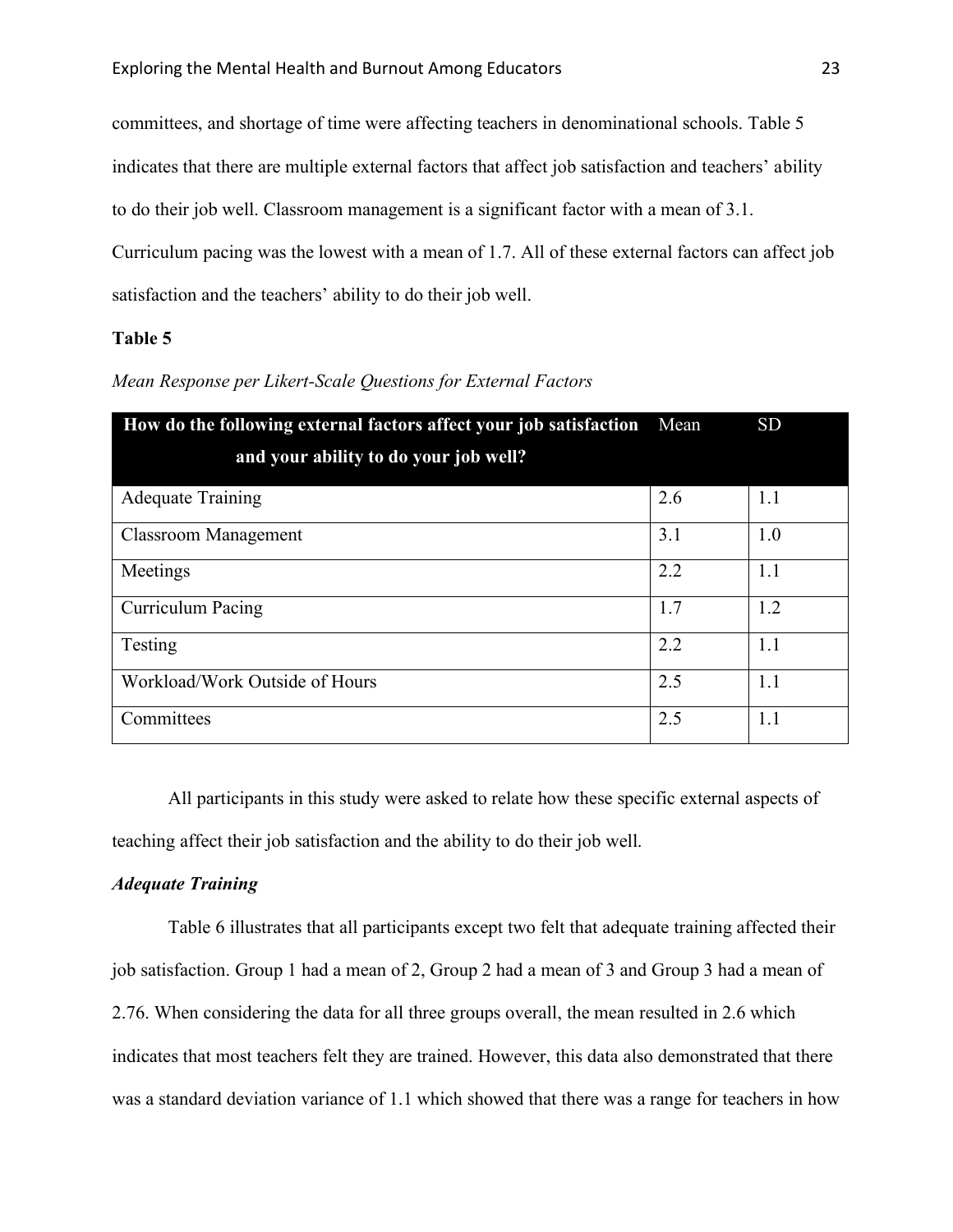adequately they feel that they are trained. This data showed that training for the teaching position has may not be high on the list of affecting job performance, but it is still important to be aware of and consider.

#### **Table 6**

#### *Adequate Training Among Groups*

| Participants              | Mean | <b>SD</b> |
|---------------------------|------|-----------|
| <b>Group 1</b>            |      | 1.4       |
| <b>Group 2</b>            |      | .82       |
| Group 3                   | 2.9  | .85       |
| <b>Total of Group 1-3</b> | 2.6  | 1.1       |

#### *Classroom Management*

When asked specifically what contributes to burnout relating to classroom management, common answers centered around difficult student behaviors as well as lack of support from parents and administration. All participants except one outlier indicated that classroom management as it relates to difficult student behaviors was a stressor for teachers. One teacher described this as, "students who try to push the limits resulting in teachers using up precious time in class for discipline and classroom management" (Participant Communication, 02-12-2022). Although behavior itself can be a challenge, the most commonly indicated negative behavior from students was disrespect. Multiple teachers alluded to this and even claimed that disrespect was higher than in the past. One teacher stated that the discipline issues can "drain the joy out of teaching" (Participant Communication, 02-14-2022).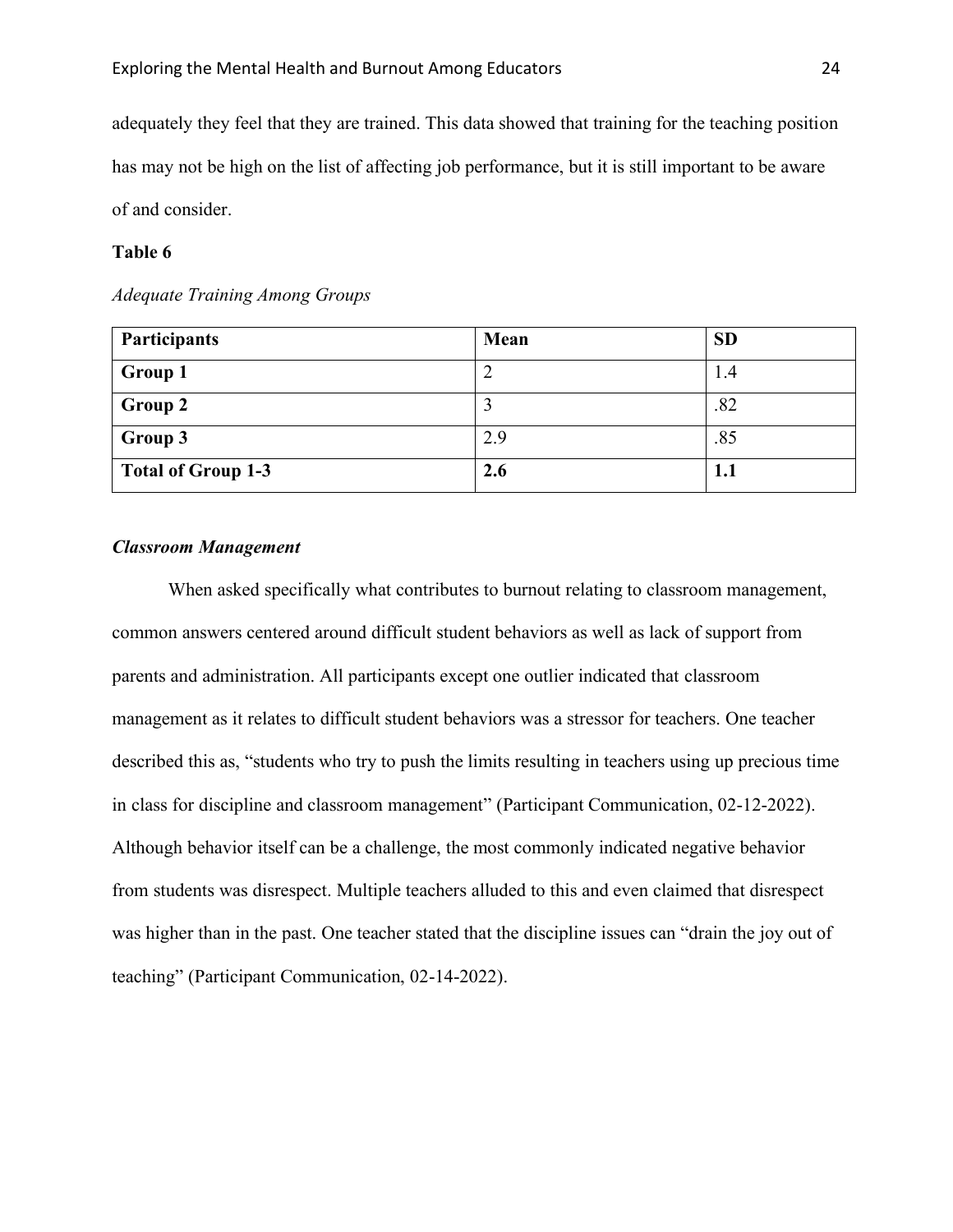#### **Table 7**

| Participants              | Mean | <b>SD</b> |
|---------------------------|------|-----------|
| Group 1                   | 2.7  | 1.4       |
| <b>Group 2</b>            | 3.6  | .79       |
| Group 3                   | 3.1  | .90       |
| <b>Total of Group 1-3</b> | 3.1  | 1.0       |

*Classroom Management Among Groups*

Teachers from all three groups stated that classroom management can have a major impact on their job satisfaction and the ability to do their job well.. Table 7 shows that Group 1 had a mean of 2.7. Interestingly, Group 2 had a higher mean score of 3.5. The mean score of teachers teaching for ten or more years was 3.05. When considering the data from all three of these groups combined, the mean resulted in 3.1 which indicated that classroom management considerably affects job satisfaction among teachers and their ability to do their job well. The standard deviation of 1.0 indicated that teachers vary between classroom management affecting job satisfaction. However, the fact that classroom management can affect teachers so much constantly indicates that there is a bigger issue at hand.

Many teachers also stated that support of parents and administration in dealing with these challenges with student behavior can make a difference. Unfortunately, not all teachers felt that they are adequately supported. Many teachers added that the lack of support from parents and administration was contributing to feeling burnout. Of the surveyed teachers, 21 or 68% of the teachers, when combining all three groups, mentioned lack of parental support in the form of parental pressures and demands as a negative aspect of teaching. Specifically, the most common aspects teachers mentioned were parents emailing/texting at all hours (Participant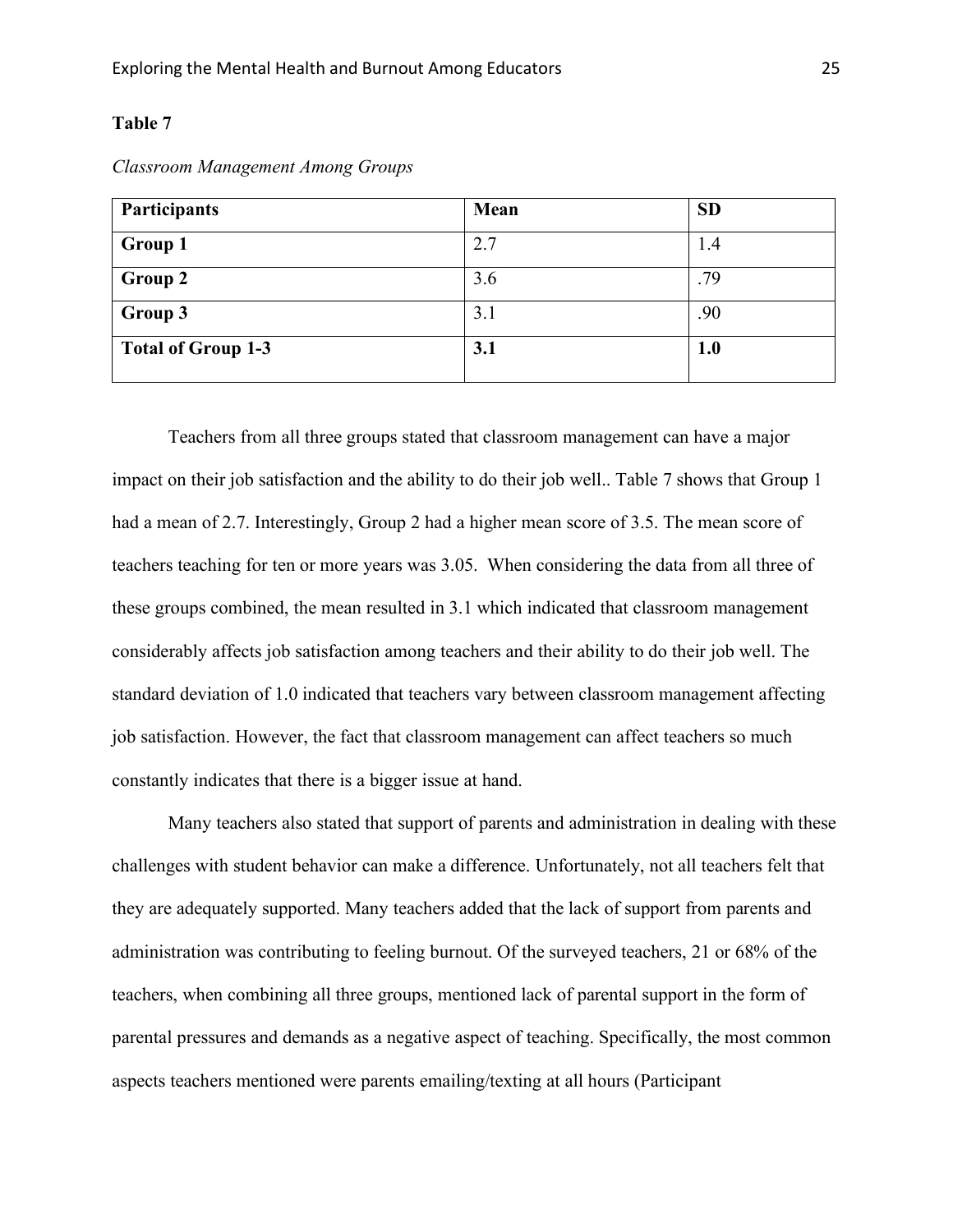Communication, 02-14-2022), lack of parental cooperation and support (6 Participant Comments), parental expectations (7 Participant Comments), and lack of appreciation (3 Participant Comments). At times, there was the feeling that teachers were expected to conform to specific pressures and expectations in situations to "try to please everybody (board, parents, students, admin, etc.)" (Participant Communication, 02-14-2022) Teachers indicated that they were lacking the support that they need to feel appreciated in their roles as teachers. As one teacher related,

"Throughout my teaching career, it was most encouraging when the ACTIONS (not words!) of parents and the school board showed that they appreciated our professionalism and hard work. When the Board seemed to listen to teaching staff, but then made decisions with disregard for the input of the teaching staff [it] was most discouraging." (Participant Communication, 02-09-2022)

#### *Meetings*

Meetings with staff or parents about IEPs, curriculum, student concerns, etc., meetings can take a significant amount of time. Table 8 shows teacher ratings regarding the external factor of meetings impacting stress and burnout.

#### **Table 8**

| Participants              | Mean | SD          |
|---------------------------|------|-------------|
| Group 1                   |      |             |
| Group 2                   | 2.3  | .95         |
| Group 3                   | 2.2  | 1.2         |
| <b>Total of Group 1-3</b> | 2.2  | ${\bf 1.1}$ |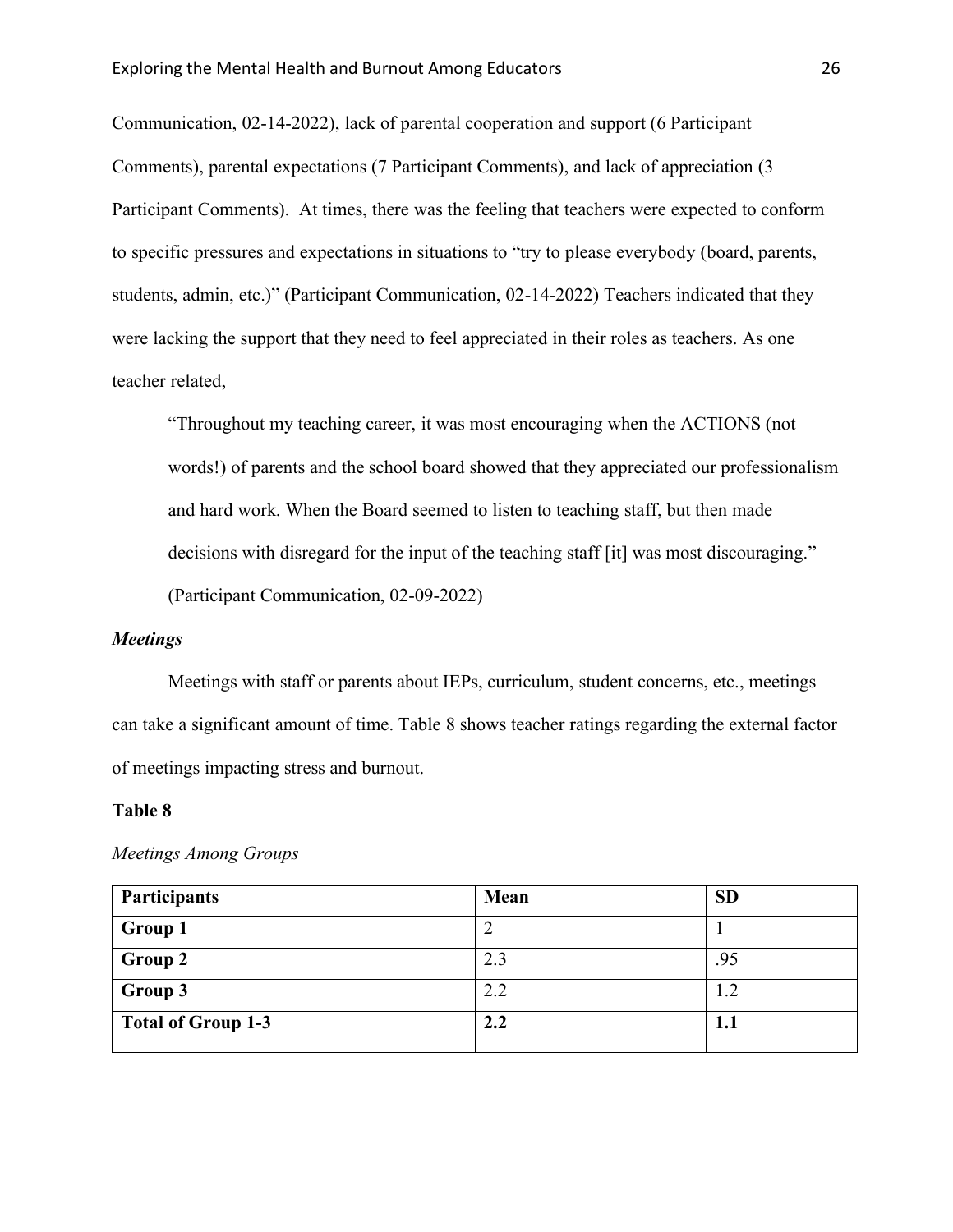Table 8 indicates the degree to which attending meetings impacts job satisfaction. Group 1 had a mean of 2, Group 2 had a mean of 2.3 and Group 3 had a slightly lower mean of 2.2. Overall, the mean of 2.2 with standard deviation of 1.1 indicated that meetings can affect some of the teachers, however, they are not as significant as other areas that can cause stress and burnout.

#### *Curriculum Pacing and Testing*

The data results demonstrated a wide variance among teachers in the study regarding pressures from curriculum pacing and testing affecting teacher stress. As noted in Table 9, curriculum pacing indicated a mean of 1.7 overall for all these groups which demonstrated that curriculum pacing affects job satisfaction and the ability to do a job well at some level. The standard deviation of 1.2 indicated that there were differences among teachers as curriculum pacing affected some teachers a minimally and others considerably. However, the data results showed that curriculum pacing affects teachers less than most other factors.

#### **Table 9**

| Participants              | Mean | <b>SD</b> |
|---------------------------|------|-----------|
| Group 1                   | ↑    | 1.2       |
| <b>Group 2</b>            | 1.4  | .98       |
| Group 3                   | 1.8  | 1.3       |
| <b>Total of Group 1-3</b> | 1.7  | 1.2       |

*Curriculum Pacing Among Groups*

Testing reportedly had more potential to cause stress and burnout than curriculum pacing as indicated in Table 10. Testing had higher means among all three groups than curriculum pacing with an overall mean of 2.2. Testing affects teachers' job satisfaction and the ability for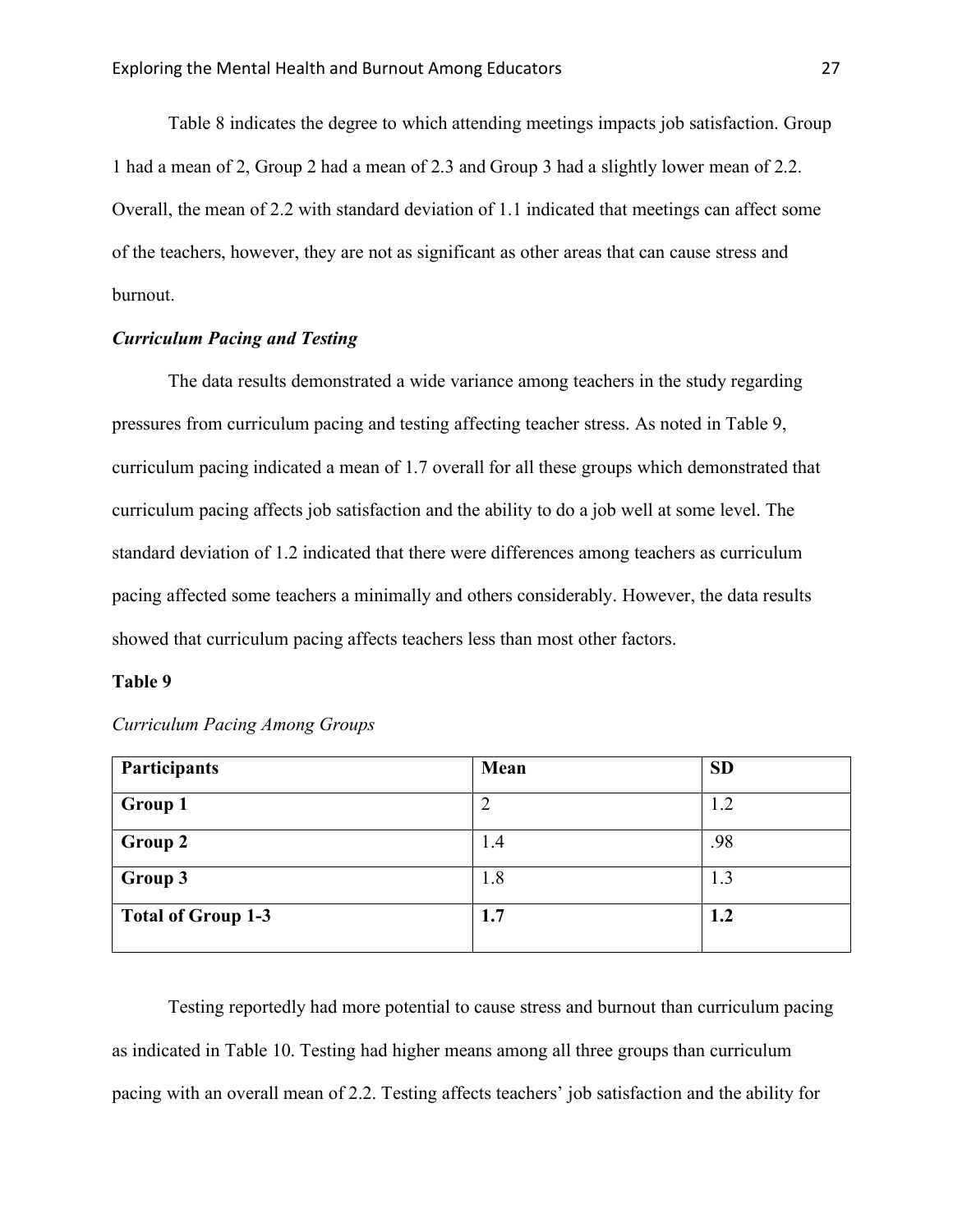them to do their job well. Testing had an almost equal standard deviation of 1.1 which indicated consistency when it comes to testing affecting job satisfaction and the ability for teachers to do their job well.

#### **Table 10**

#### *Testing Among Groups*

| Participants              | Mean | <b>SD</b> |
|---------------------------|------|-----------|
| <b>Group 1</b>            |      |           |
| Group 2                   |      | 1.2       |
| Group 3                   | 2.4  | 1.1       |
| <b>Total of Group 1-3</b> | 2.2  | 1.1       |

#### *Workload*

A major contribution towards stress and burnout among teachers was related to the workload of teachers in. Because these denominational schools have a shortage of teachers, many of the teachers in these schools are stretched thin resulting in work outside school hours, big class sizes, more grading, etc. It is impossible to state the impact that workload can have on teacher unless it is broken down into various aspects of workload that can be carefully considered. Teachers were asked to share their experience of work outside of school hours and weekends. While the different groups reported different findings as represented in Table 11, all demonstrated that work outside school hours and on weekends definitely affects the stress and burnout rates of teachers. It is interesting that even though teachers in their first few years of teaching typically will have more work when it comes to preparation, the amount of work for all three groups was similar. The mean for these three groups of 2.5 indicates that work outside of school hours and on weekends had a considerable impact on teachers. The overall standard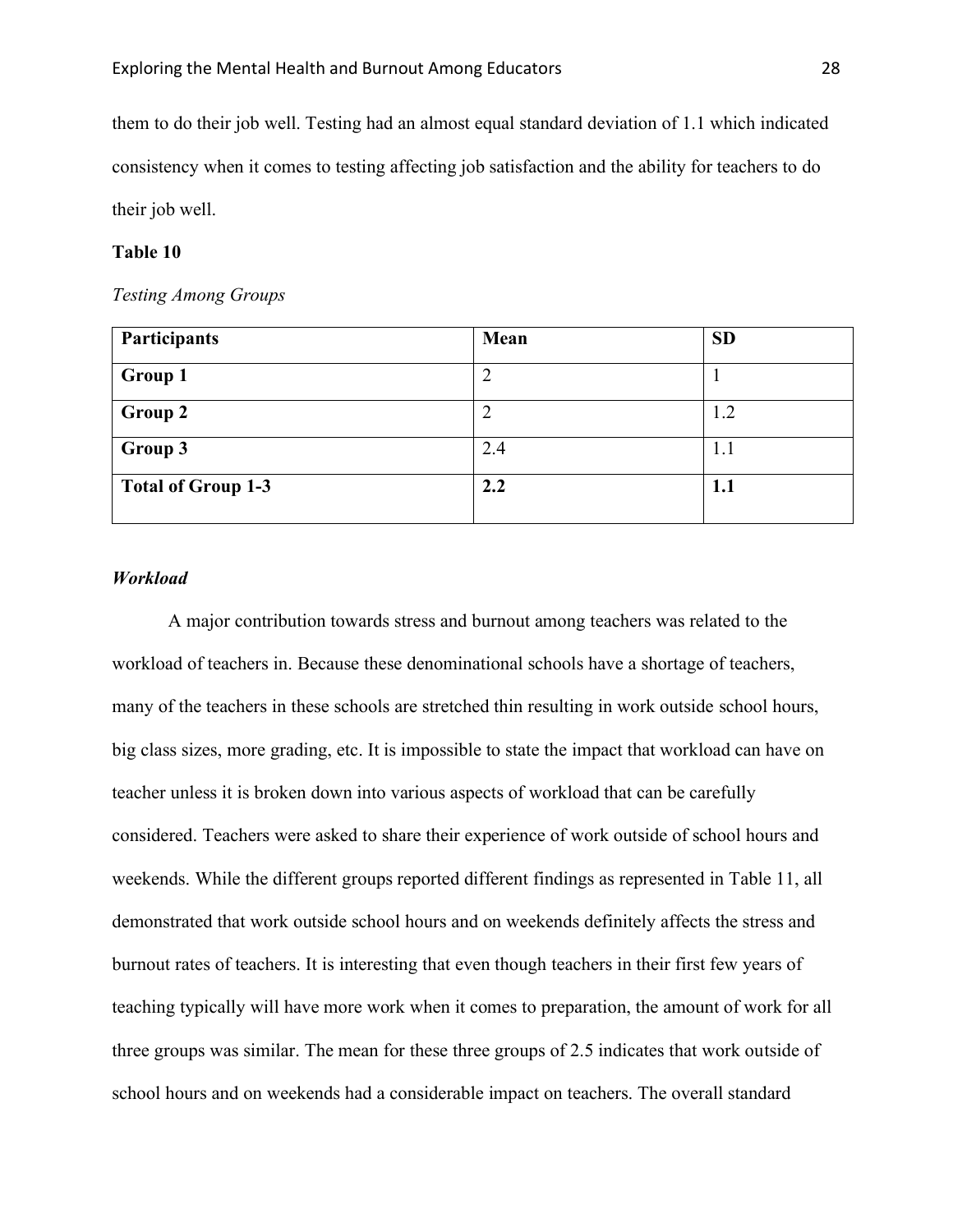deviation of 1.1 demonstrated that this varied among the teachers. Work outside of school hours and on weekends can significantly affect job satisfaction among teachers which can result in stress and burnout.

# **Table 11**

*Workload Outside School Hours & Weekends Among Groups*

| <b>Participants</b>       | Mean | <b>SD</b> |
|---------------------------|------|-----------|
| <b>Group 1</b>            | 2.7  | 1.4       |
| Group 2                   | 2.6  | .98       |
| Group 3                   | 2.5  | 1.1       |
| <b>Total of Group 1-3</b> | 2.5  | 1.1       |

#### *Committees*

Teachers in this study were required to be on specific committees in addition to their teaching responsibilities. Committees are expected to fulfill their responsibilities within school hours, or the additional work would have to be done outside of school hours on their own time.

#### **Table 12**

*Committees Among Groups* 

| Participants              | Mean | <b>SD</b> |
|---------------------------|------|-----------|
| Group 1                   | 2.7  | 1.4       |
| Group 2                   | 2.6  | .98       |
| Group 3                   | 2.5  | 1.1       |
| <b>Total of Group 1-3</b> | 2.5  | 1.1       |

Table 12 indicates Group 1 had a mean of 2.7, Group 2 had a mean of 2.57 while Group 3 had a mean of 2.47. As years of experience increase, the workload of committees affecting job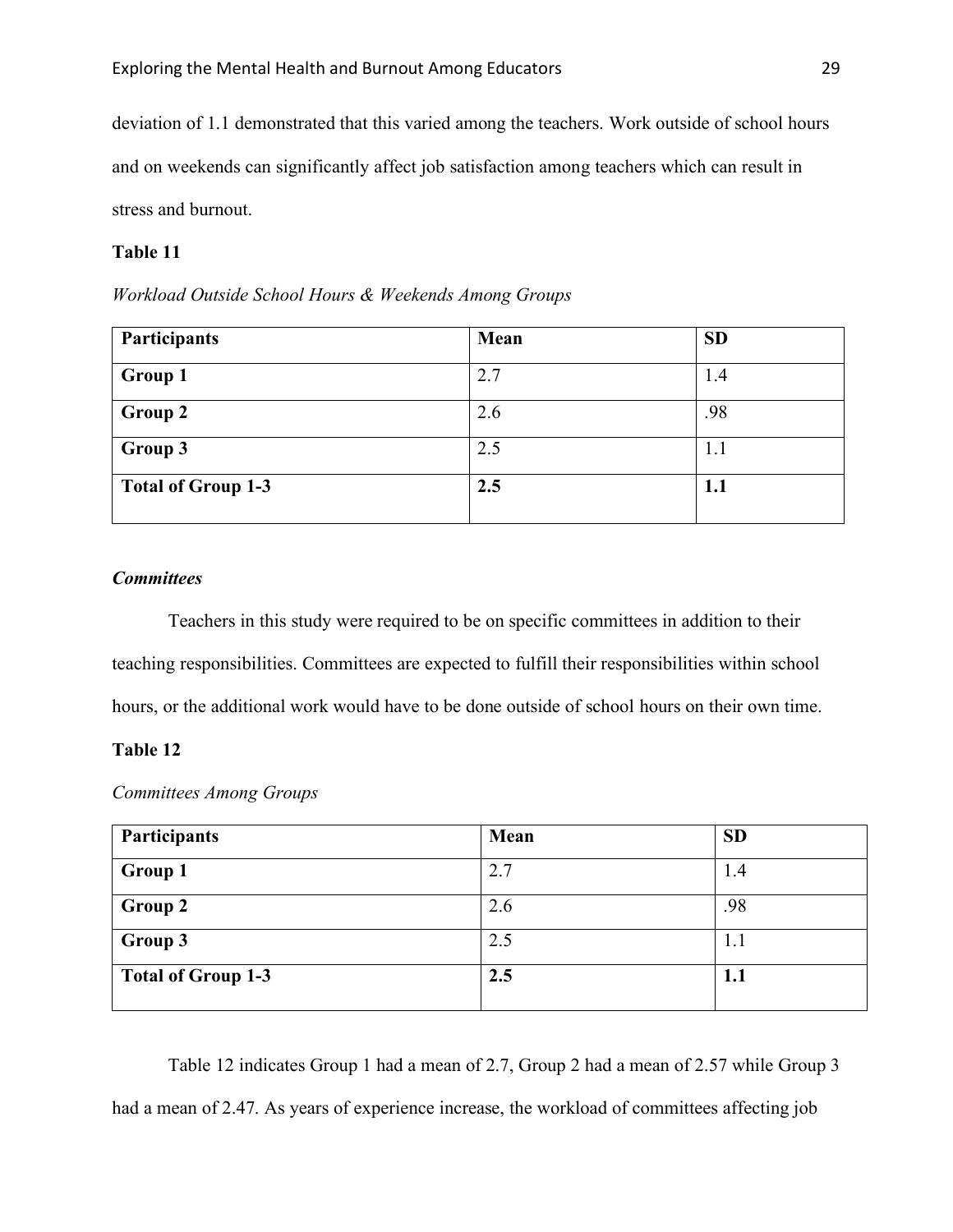satisfaction decreased, however, it is only a slight decrease. It is important to recognize that committees are impacting the teachers who are in their first five years of experience the most and can cause stress and burnout. Although the standard deviation of 1.1 indicates that there was variance among teachers, the overall mean of 2.5 indicates that teachers were experiencing less job satisfaction due to the additional responsibilities of committees.

#### *Shortage of Time*

The lack of time has a significant impact on teachers of all experience as teachers have limited hours to complete a significant amount of work—much of which happens behind the scenes. Teachers shared that the demands of all of the responsibilities can lead to stress and burnout quickly "as it is emotionally and mentally exhausting" (Participant Communication, 02- 10-2022). Other teachers commented on how there is too much work that really is never done. There is always more to do. Another teacher shared, "A teacher could literally be busy 24 hours a day with work for the classroom. The mind is constantly worrying about the day that you've had or tomorrow." (Participant Communication, 02-10-2022) These participant comments clearly indicate that teachers are feeling burdened by the emotional and physical wear and stress that the shortage of time creates which may lead to burnout.

#### *Grading Hours*

Grading is a significant part of a teacher's life. When surveying teachers about grading, teachers were asked whether they spent 1-3 hours, 4-6 hours, 7-9 hours, or 10 or more hours on grading per week.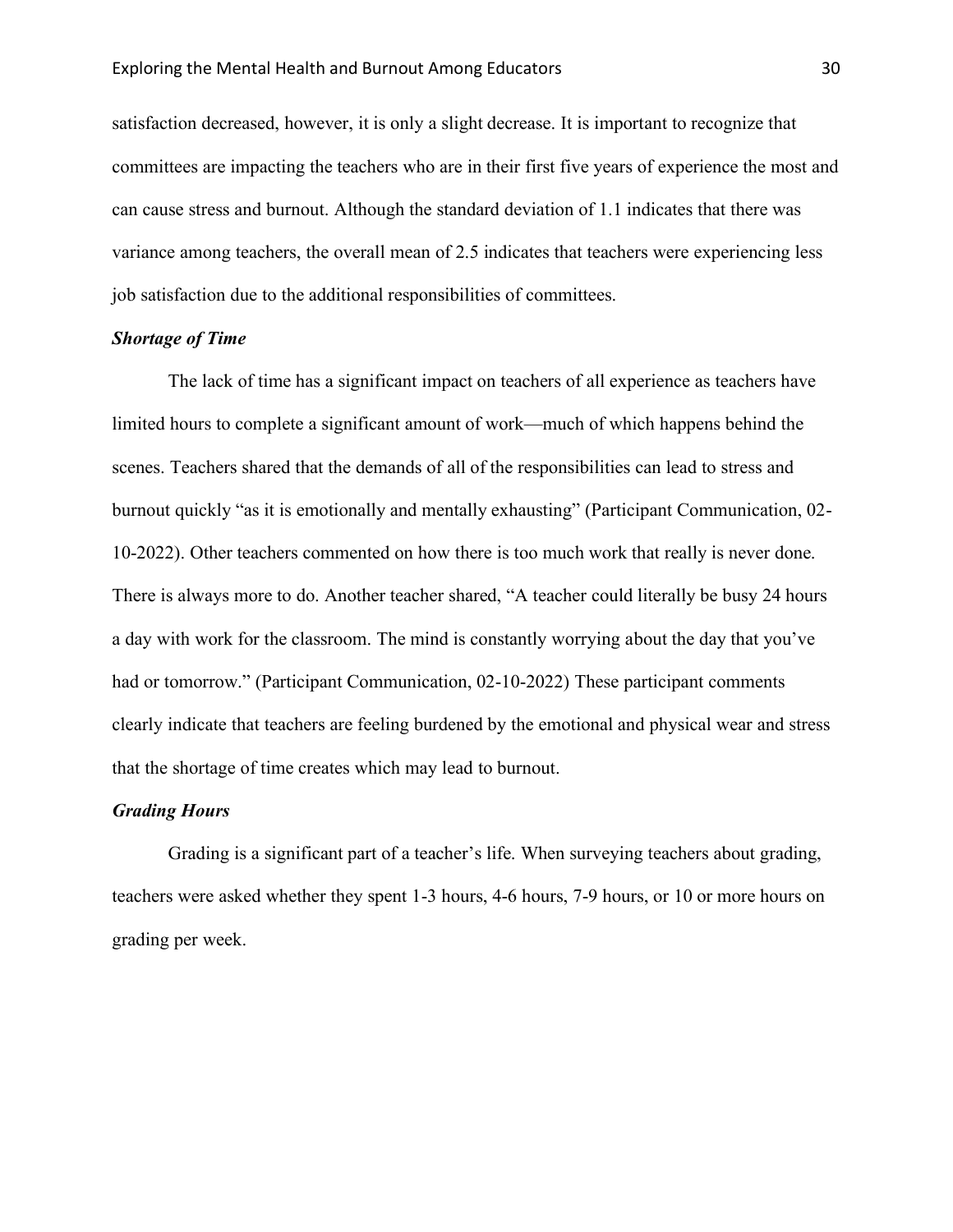# **Table 13**

| Part.          | $\mathbf{1}$   | $\overline{2}$ | 3     | $\overline{4}$ | 5    | 6    | $\overline{7}$ | 8    | 9     | 10    | 11   | 12   | 13   | 14             | 15    | 16 | 17             |
|----------------|----------------|----------------|-------|----------------|------|------|----------------|------|-------|-------|------|------|------|----------------|-------|----|----------------|
| G1             | $1-$           | $1-$           | $4-6$ | $7-9$          | $1-$ | $4-$ | $4-$           |      |       |       |      |      |      |                |       |    |                |
|                | $\overline{3}$ | 3              |       |                | 3    | 6    | 6              |      |       |       |      |      |      |                |       |    |                |
| G <sub>2</sub> | $1-$           | $1-$           | $4-6$ | $10+$          | $4-$ | $4-$ | $4-$           |      |       |       |      |      |      |                |       |    |                |
|                | $\overline{3}$ | 3              |       |                | 6    | 6    | 6              |      |       |       |      |      |      |                |       |    |                |
| G <sub>3</sub> | $1-$           | $1-$           | $10+$ | $1 - 3$        | $1-$ | $4-$ | $1 -$          | $1-$ | $7 -$ | $7 -$ | $7-$ | $1-$ | $1-$ | $1-$           | $7 -$ | 4- | $1-$           |
|                | 3              | 3              |       |                | 3    | 6    | 3              | 3    | 9     | 9     | 9    | 3    | 3    | $\mathfrak{Z}$ | 9     | 6  | $\mathfrak{Z}$ |

*Grading Hours Per Week*

It is important to realize that every teacher spent hours a week grading. It is also important to note that some teachers may have more grading than others depending on grade level and subject area; however, when looking at the responses for all of the participants in these three groups, it is evident that additional hours beyond the school day were needed for grading. Multiple teachers indicated that the hours spent on grading after work was very challenging and contributed to stress and burnout.

#### *Planning and Preparation Hours*

Table 14 indicates the hours of planning and preparation that teachers reported to be spending a week. This data indicated a range of hours for the different groups of teachers, but also demonstrated that even experienced teachers had many hours of grading per week. A teacher shares her experience with, "The amount of time put into preparing new curriculum several evenings a week and Saturday mornings away from the family as a mother… and dealing with larger classroom sizes of 27-33 students each day is emotionally/mentally exhausting"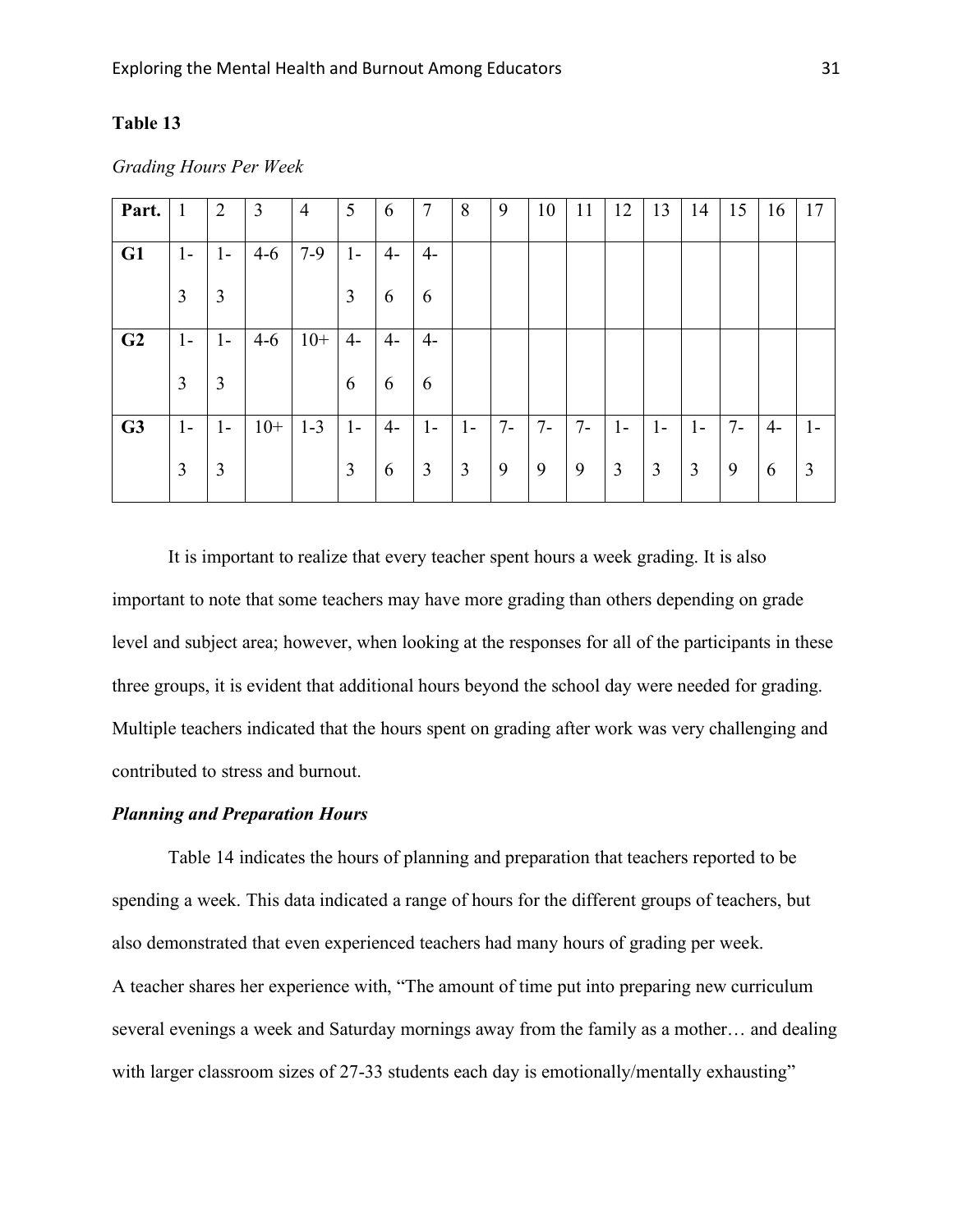(Participant Communication, 02-10-2022). Interestingly, the significant amount of hours that teachers in the first five years spent on planning and preparation compared to only slightly lower hours as experience increased.

### **Table 14**

| Planning and Preparation Hours |  |
|--------------------------------|--|
|--------------------------------|--|

| Part.          | 1       | $\overline{2}$ | 3    | $\overline{4}$ | 5    | 6       | 7            | 8    | 9    | 10   | 11   | 12    | 13   | 14   | 15   | 16   | 17    |
|----------------|---------|----------------|------|----------------|------|---------|--------------|------|------|------|------|-------|------|------|------|------|-------|
| G1             | $1 - 3$ | $7-$           | $4-$ | $10+$          | $4-$ | $4-6$   | $4-$         |      |      |      |      |       |      |      |      |      |       |
|                |         | 9              | 6    |                | 6    |         | 6            |      |      |      |      |       |      |      |      |      |       |
| G <sub>2</sub> | $10+$   | $1-$           | $4-$ | $4-6$          | $1-$ | $1 - 3$ | $\mathbf{I}$ |      |      |      |      |       |      |      |      |      |       |
|                |         | 3              | 6    |                | 3    |         | 3            |      |      |      |      |       |      |      |      |      |       |
| G <sub>3</sub> | $1 - 3$ | $4-$           | $1-$ | $1 - 3$        | $4-$ | $10+$   | $1-$         | $1-$ | $1-$ | $1-$ | $4-$ | $7 -$ | $1-$ | $4-$ | $4-$ | $1-$ | $1 -$ |
|                |         | 6              | 3    |                | 6    |         | 3            | 3    | 3    | 3    | 6    | 9     | 3    | 6    | 6    | 3    | 3     |

#### **Research Question #3: Supporting Teachers**

With 23 teachers out of the 31 teachers surveyed indicating that they have experienced burnout in the past, it is important to recognize that burnout is a significant issue that cannot be ignored and teachers need support. When all three groups were asked whether they are currently experiencing burnout or on the verge of burnout, two teachers responded that they absolutely were experiencing burnout currently while three teachers were experiencing considerable burnout. Most of the teachers (13) indicated that they were experiencing burnout that varies daily. Eight teachers surveyed responded that they are feeling a small amount of burnout while only seven teachers are stating that they are not experiencing burnout at all. Upon a deeper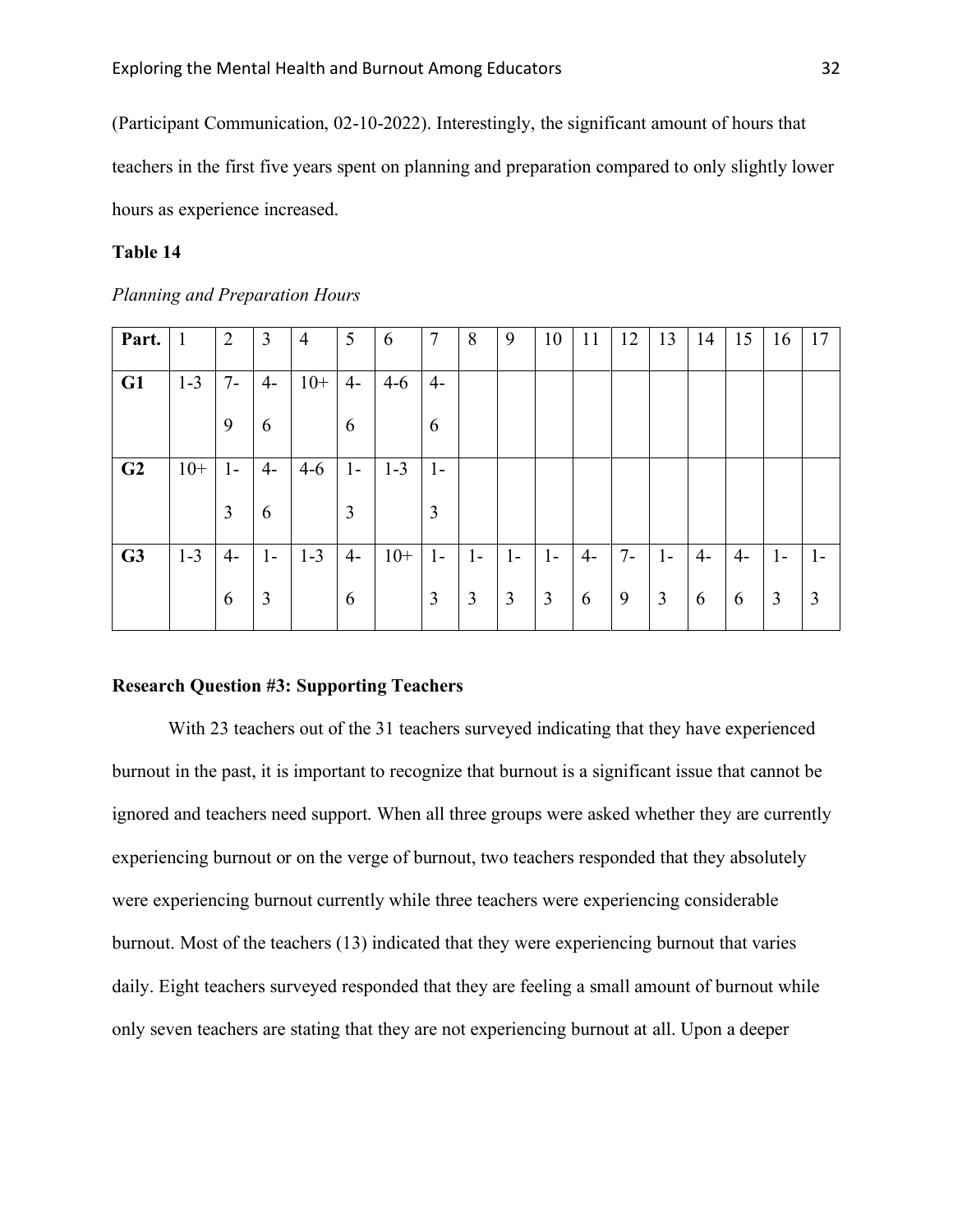inspection, these teachers not experiencing burnout fall into the teachers in Group 2 and 3 whereas all teachers in Group 1 are experiencing some level of burnout.

Even more telling, when asking teachers in Groups 1-3 if they have considered leaving the teaching profession, there was only one teacher who said that they have never considered this option and only six teachers who rarely considered leaving their career. This leaves most of the teachers indicating that they have thought about leaving the teaching profession. Nineteen of the 31 teachers (61% of teachers surveyed) indicated that they sometimes think about leaving while seven of the teachers surveyed (23%) thought about leaving the teaching profession often.

#### *Supporting Teachers*

Finally, the teachers surveyed were asked what supports can be put into place to minimize and combat the negative health challenges. There were a variety of responses that were analyzed as a whole group rather than three individual groups, since many of the supports were mentioned by all three groups.

**Support and Appreciation.** A key aspect resounding among teacher responses was the need for support from multiple areas including parents, administration, and school board. Leadership support was especially emphasized by the teachers in the study. Although support can be given in multiple ways by administration, teachers emphasized that the variety of ways support is given is acceptable as long as support is provided for teachers. One teacher shared that "regular check-ins by the principal to gauge how the classroom teacher is managing workload in the classroom and also how he/she is handling stress" (Participant Communication, 02-09-2022) is beneficial. Another teacher shared that an administrator that is "willing to cut or adjust the extras in order to focus on teaching" (Participant Communication, 02-15-2022) can be a significant aspect, because teachers cannot balance everything at once well without eventual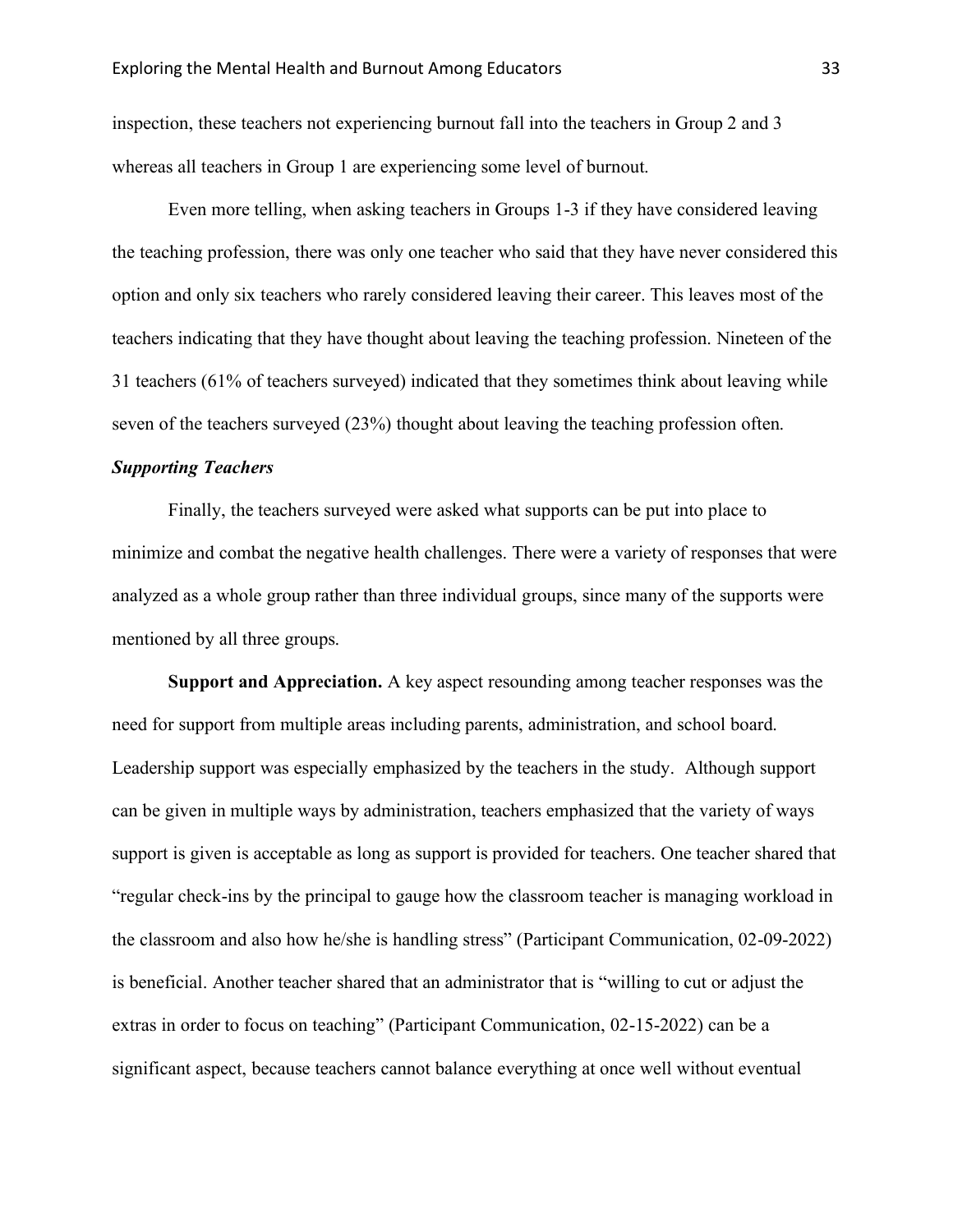stress and burnout. Another survey response stated that "support in discipline issues—not being undermined by administration in how I maintain discipline, consistency across the board in how teachers approach discipline, etc." (Participant Communication, 02-11-2022).

Support does not stop just at the administration level, but also trickles down into the staff relationships. Teachers shared that they benefit from a positive community. One respondent indicated this by stating that is so important "to feel unified as a staff. When you have positive and good support from staff, that can go a long way!" (Participant Communication, 02-14-2022) Unity is essential and even having someone to bounce ideas off or a fellow grade-level teacher can be very helpful (Participant Communication, 02-14-2022).

Parental support was another area that teachers in the study indicated as valued. One teacher shared that "support from parents without the badmouthing which comes out in student comments" (Participant Communication, 02-10-2022) can go a long ways in supporting a teacher who may already feel stress and burnout. Parents hold a lot of power to deprive or support a teacher whether they realize this or not; it is important that parents are made aware that "others showing their appreciation for what you do and how you contribute to the school" (Participant Communication, 02-15-2022) can support teachers during stressful times which can prevent burnout.

**Additional Aides.** Another area of support that teachers indicated was desirable was having a good teacher aide to support the teacher's workload. A teacher shared, "An aide has now started helping me more hours during each week to do jobs that she can do to lighten my load so I can stick to jobs that she cannot do" (Participant Communication, 02-10-2022).

**More Prep Time.** Teachers in this study indicated that more prep time could also help them to balance the workload and complete more of their responsibilities during the school day.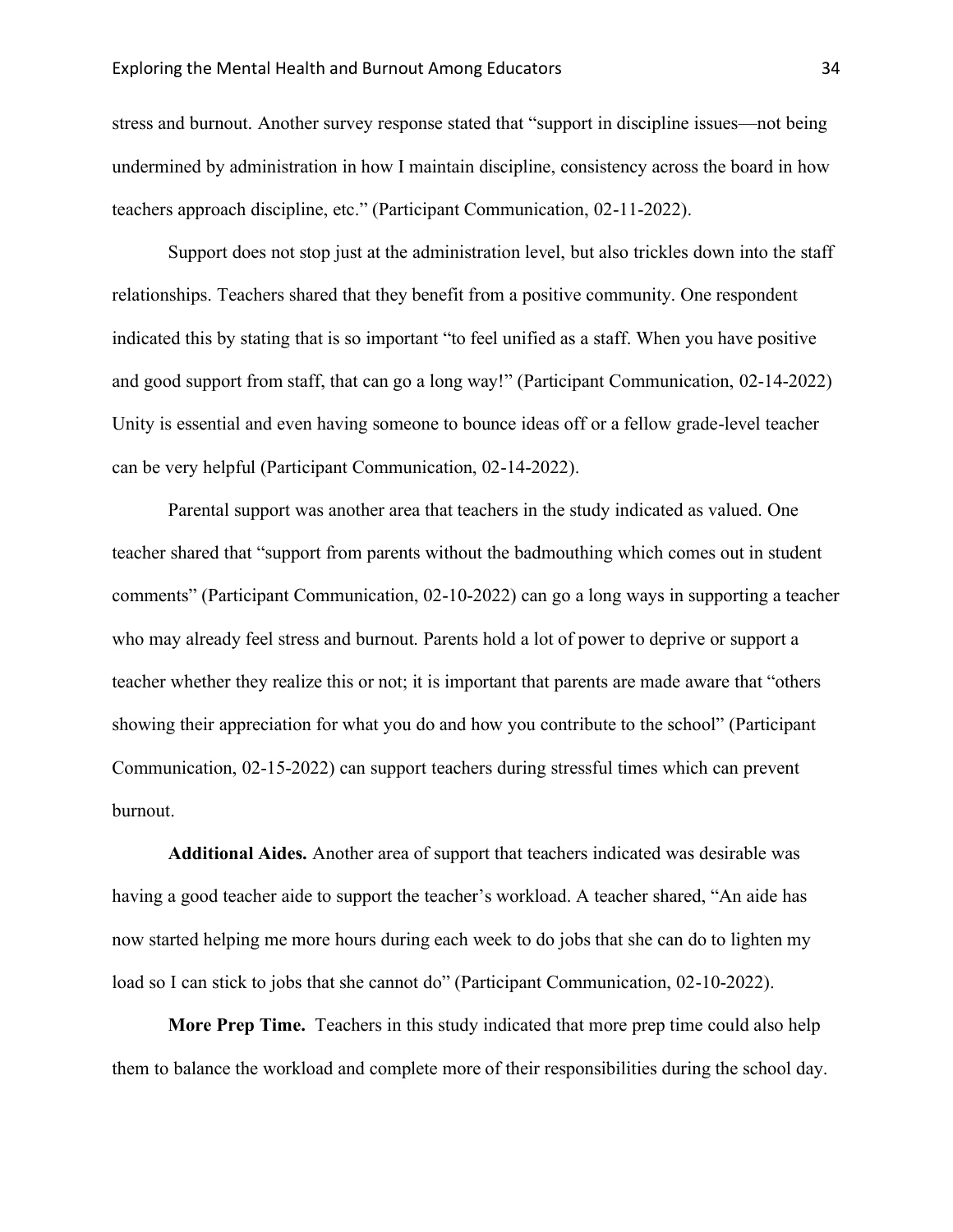One teacher described this as "giving teachers prep time daily to get organized, regroup, and feel positively prepared for optimal teaching and learning success" (Participant Communication, 02- 09-2022). Multiple teachers shared the importance of a prep during the day to regroup and plan. Allowing teachers adequate time to prepare can be beneficial in reducing stress.

**Self-Care.** Survey responses indicated that teachers felt guilty for taking care of themselves and taking breaks because of the pressure to do and complete everything. One teacher surveyed commented that the best supports to prevent burnout were those that allowed teachers "time to catch up on school work or time to just do something other than school work and not feel guilty" (Participant Communication, 02-14-2022). Another similar response stated specifically, "time away from work, relaxed time spent with the kids, and time to be an individual away from school" (Participant Communication, 02-14-2022). Acceptance as a community for who that teacher is as an individual can be meaningful for that teacher as well (Participant Communication, 02-14-2022). Two participants noted that when teachers have so many responsibilities, there is a lot of benefit in simply taking time off which can also include some mental health days and counseling which are not currently offered at many denominational schools.

**More Sleep.** Much of the sacrifice of denominational teachers mentioned included lack of sleep. Of the 31 surveyed teachers, 16 teachers reported that they did not feel that they are well rested. When looking specifically at the average hours of sleep per night in Table 15, the majority of the teachers receive the recommended 7-9 hours of sleep per night. However, they still indicated that they felt quite drained due to their many tasks as well as their mental exhaustion.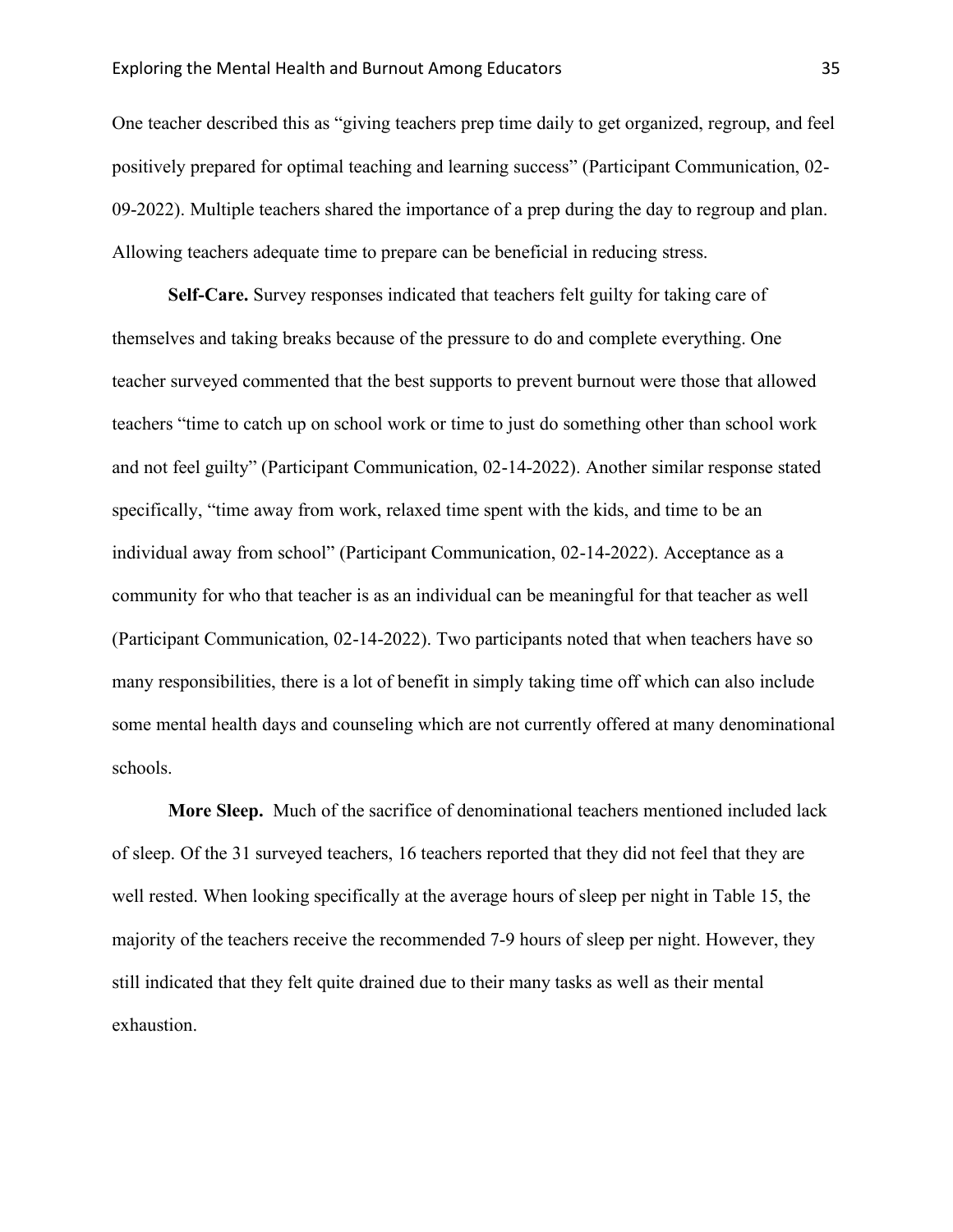# **Table 15**

| Part.          | $\mathbf{1}$ | $\overline{2}$ | 3     | $\overline{4}$ | 5     | 6     | $\overline{7}$ | 8    | 9    | 10   | 11   | 12   | 13   | 14   | 15   | 16   | 17    |
|----------------|--------------|----------------|-------|----------------|-------|-------|----------------|------|------|------|------|------|------|------|------|------|-------|
| G1             | $7-$         | $7-$           | $5-$  | $5-$           | $7 -$ | $7-9$ | $5-$           |      |      |      |      |      |      |      |      |      |       |
|                | 9            | 9              | 6     | 6              | 9     |       | 6              |      |      |      |      |      |      |      |      |      |       |
| G <sub>2</sub> | $5-$         | $7 -$          | $7 -$ | $7 -$          | $5-$  | $10-$ | $7 -$          |      |      |      |      |      |      |      |      |      |       |
|                | 6            | 9              | 9     | 9              | 6     | 12    | 9              |      |      |      |      |      |      |      |      |      |       |
| G <sub>3</sub> | $7-$         | $7 -$          | $7 -$ | $7 -$          | $5-$  | $7-9$ | $5-$           | $5-$ | $7-$ | $5-$ | $7-$ | $5-$ | $7-$ | $7-$ | $7-$ | $5-$ | $7 -$ |
|                | 9            | 9              | 9     | 9              | 6     |       | 6              | 6    | 9    | 6    | 9    | 6    | 9    | 9    | 9    | 6    | 9     |
|                | $\bullet$    |                |       |                |       |       |                |      |      |      |      |      |      |      |      |      |       |

*Average Hours of Sleep Per Night*

#### **Discussion**

The purpose of the study was to identify key internal and external factors that contribute to stress and burnout among teachers in the denominational schools and to identify the supports that can be put in place to prevent stress and burnout among teachers. Addressing mental health concerns is important as it can have lasting impacts on educators and their likelihood of staying in the profession. Although there can be aspects that encourage teachers in their callings, this survey pointed to the factors that contribute to the need to address stress and burnout among teachers. To understand the issues of burnout and mental health among teachers, the first research question examined more closely the internal stressors that impacted stress and burnout in teachers. Internal stressors such as job satisfaction and making a difference can impact teachers significantly. More specifically in this study, when teachers were asked if they felt they were making a difference, the results indicated that often teachers did not feel confident that they were. Among all three groups, 16 of the 31 teachers felt that their confidence that they were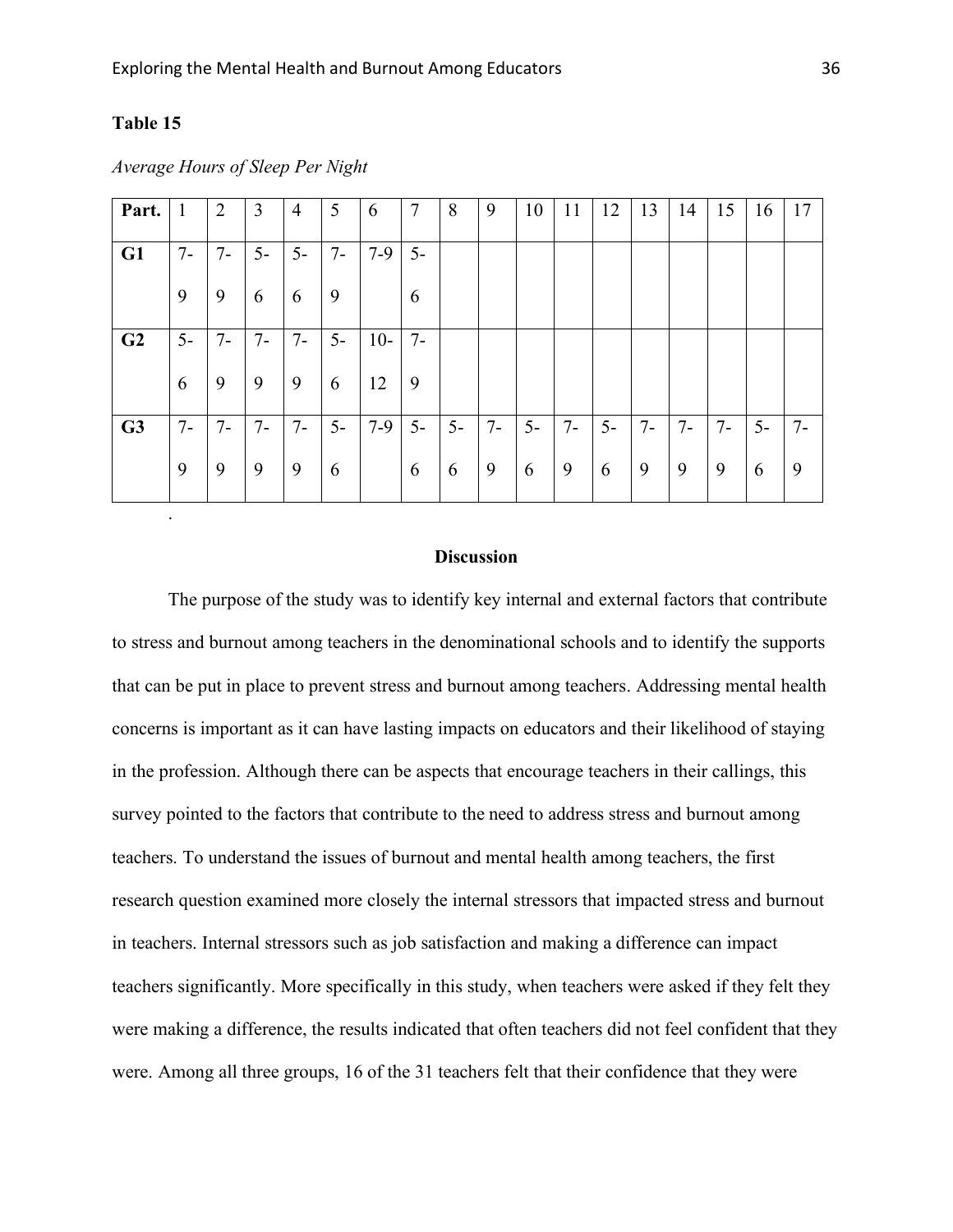making a different varied daily. Previous research by Yilidzi (2019) indicated that when teachers struggle to feel purpose in their careers and experience burnout, their attitudes are also negatively affected towards teaching. Research supports the findings of the survey that teachers experience negative attitudes toward teaching when they are not satisfied in their job and do not feel that they are making a difference.

The second research question focused on the external factors that impact job satisfaction as it relates to stress and burnout in teachers. Previous research completed by Caruso (2019) indicated that stress and burnout can affect teachers internally and result in outward changes to the teacher's emotional state and classroom management abilities (Herman et al., 2018). Classroom management was a significant issue for teachers in Group 2 (mean of 3.6) more so than the teachers in Group 1 (2.7) and Group 2 (3.1). However, the results indicated that classroom management has a higher mean (3.1) than any other factors indicating that this factor impacts teachers in the study more than other factors.

It is important to note that 68% of the teachers surveyed mentioned a lack of parents' support and appreciation as they are expected to "please everyone". Teachers in this study felt pressure to conform to specific feeling rules that support specific attitudes and actions as Zaretsky & Katz (2019) indicated in their study.

Research by Rajendran et al. (2020) stated that job demands such as workload, student misbehavior, work/family conflict, etc. are closely associated with emotional exhaustion which leads to burnout and ultimately teacher attrition in schools. This study supported this conclusion as teachers indicated that they were overwhelmed by work demands while also balancing their personal life. Workload and hours spent after school was a significant concern in this study. Additionally, this study found that teachers teaching in the first five years experienced stress at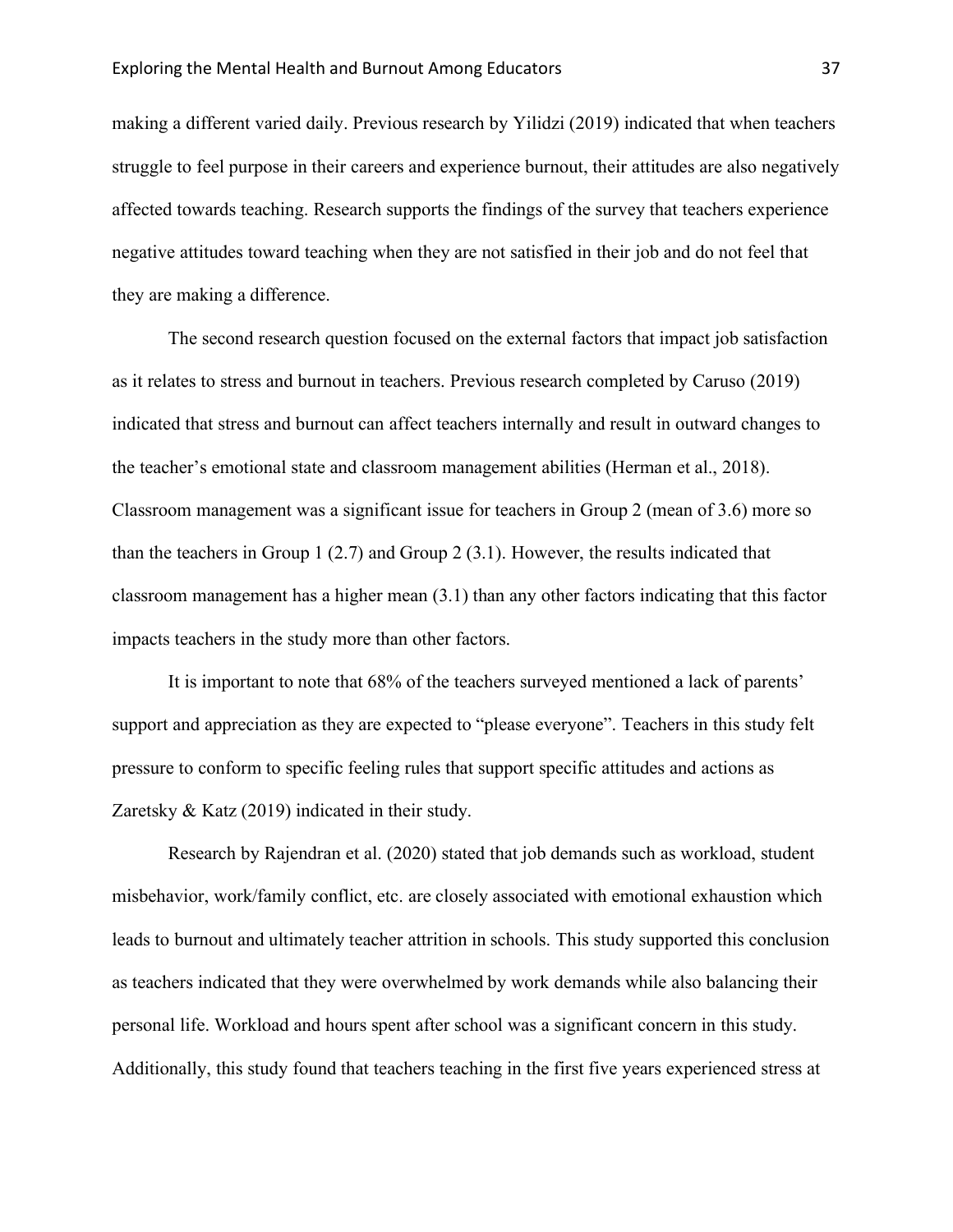alarming rates. Teachers are expected to "get through" their first five years before it is expected that teaching will become easier, but in the meantime, newer teachers are struggling. Grading and planning/preparation times were also reported as taking a toll on teachers. The research of Lackritz (2004) and Rajendran et al. (2020) confirm the finding of this study in that grading and similar tasks such as planning and prepping which are all part of workload and work—family conflict can be closely associated with emotional exhaustion which is the core cause of burnout. This study clearly demonstrated that stress and burnout are impacting many teachers in these denominational schools, and it is impossible to deny that supports are necessary to prevent burnout and teacher turnover within these schools.

Thus, the third research question focused on supports that could help to prevent stress and burnout among denominational teachers. When teachers with high levels of stress and burnout are identified, they need the most help with self-efficacy and coping strategies. (Herman et al., 2018). This study demonstrated that there are coping strategies that need to be provided including self-care strategies such as allowing teachers to take time to spent for themselves and allowing teachers to take breaks without feeling guilty. This study also demonstrated the importance of reducing workload as Rajendran et al. (2020) also emphasized. This could be done through additional aides and more prep time.

#### **Conclusion**

The teachers in this study created a convincing argument that there is stress and burnout present in these schools. Stress in teaching can lead to job burnout and teacher attrition. The data results in this study showed that all but one teacher have previously thought or are currently thinking about leaving the teaching profession. The factors that contribute to stress and burnout are evident, but this study indicates that more awareness and attention needs to be encouraged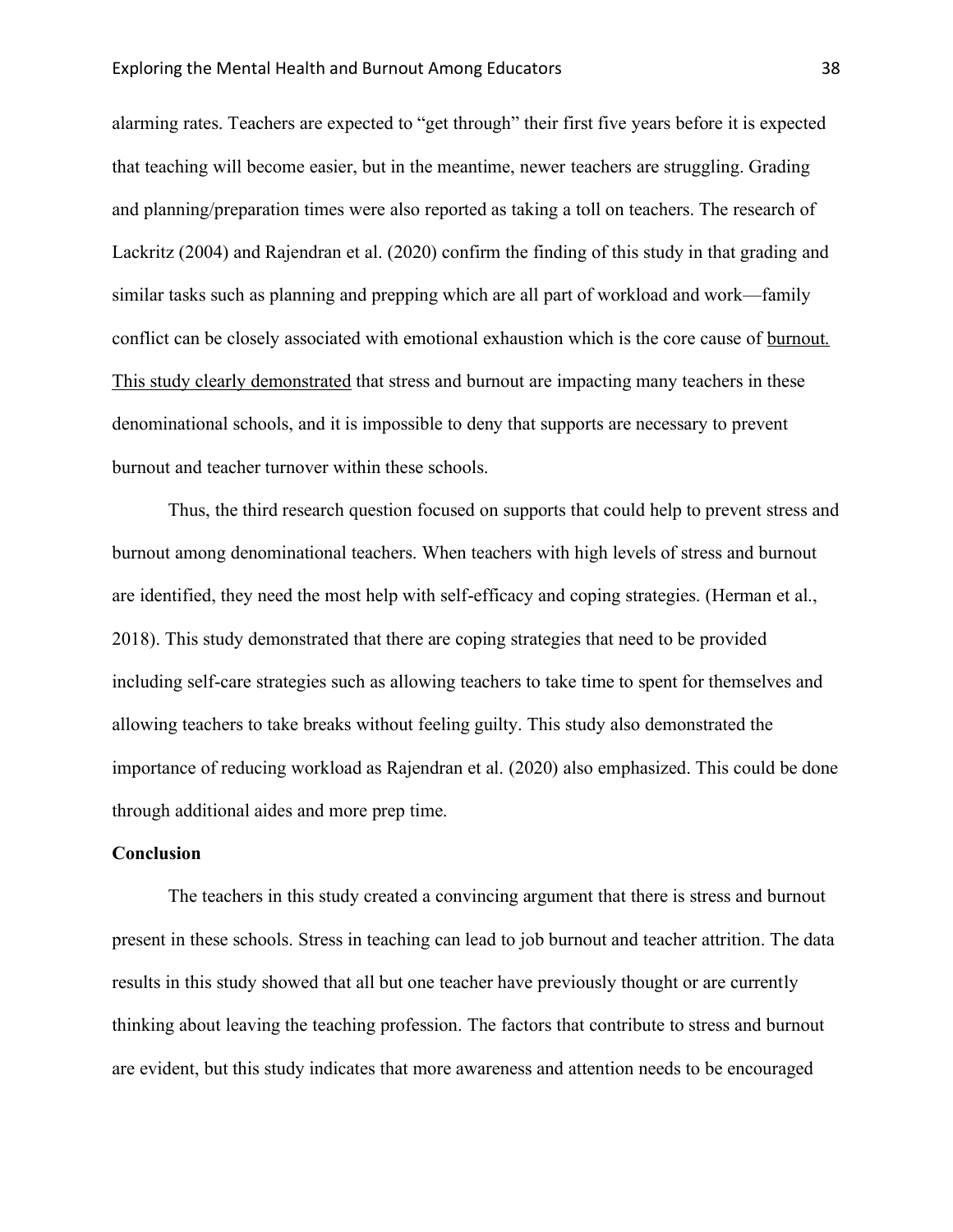when focusing on teaching as a career. Although this can be easier described than done, strength and encouragement that is given along with appreciation can make a significant difference in encouraging teachers to continue past the obstacles and negative experiences that may stand in the way of them feeling fulfilled in their calling. Practical supports such as aides, additional preparation time, and reducing the stigma surrounding self-care for teachers can also reduce the stress that teachers feel which can factor into burnout rates of teachers teaching in these denominational schools.

#### **Limitations and Recommendations for Further Study**

This study does have limitations that could have affected the results of this specific research. A specific limitation of the study was that the researcher was teaching at a denominational school at the time that this study was performed. This allowed for a personal insight into many aspects of the study through personal experience; however, this may have also been translated into some personal bias throughout the study.

Since this study was very specific to denominational schools within the United States, the impact that the insights of this study are limited. Results cannot be applied beyond the demographic that this study researched.

Another limitation is that this study was conducted at these denominational schools that are attended by students and teachers who generally are from middle-class and upper-class families. Since there is not as much diversity among the students and teachers, this may have had an impact on the data gathered.

Another limitation that occurs is that the research data was collected only once rather than at different points of the year. Depending on the aspects of teacher stress and burnout considered, a more reliable representation could be concluded with the results if multiple data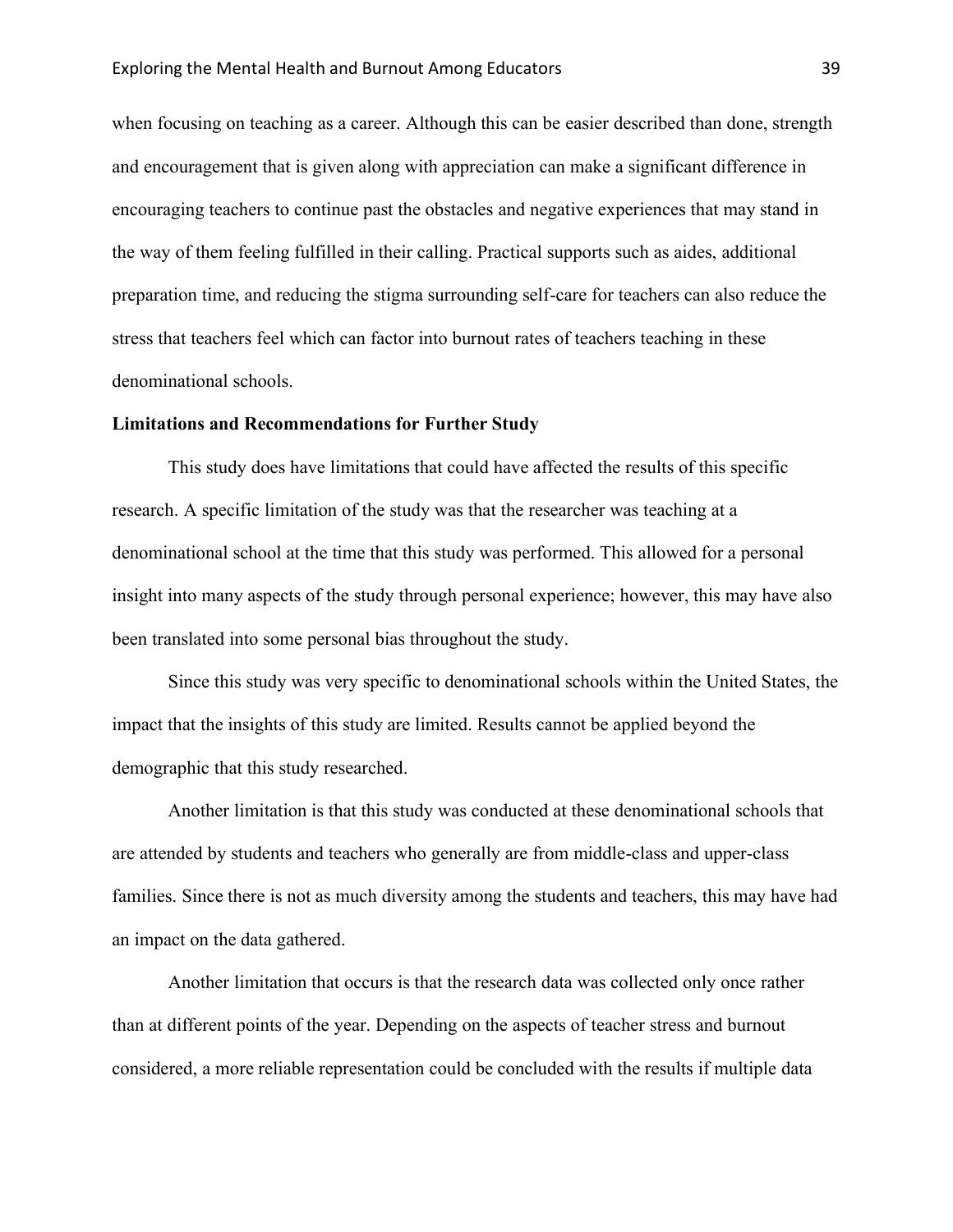collections were incorporated for collecting data and analyzing this data. Collecting data at the beginning, middle, and end of the school year to track and understand shifts that happen in teacher stress and burnout could be very helpful.

For further study, this researcher recommends a larger sample size than the eligible 33 participants as a different sample size may have generated slightly different results. A larger sample size of teachers would have given more insights that would have been informative in implementing more supports that could aid in reducing stress and preventing burnout for teachers. Additionally, for further studies, the researcher recommends surveying teachers who have left the profession as well as those currently in the profession to provide another insight into personal experience with these factors of stress and burnout.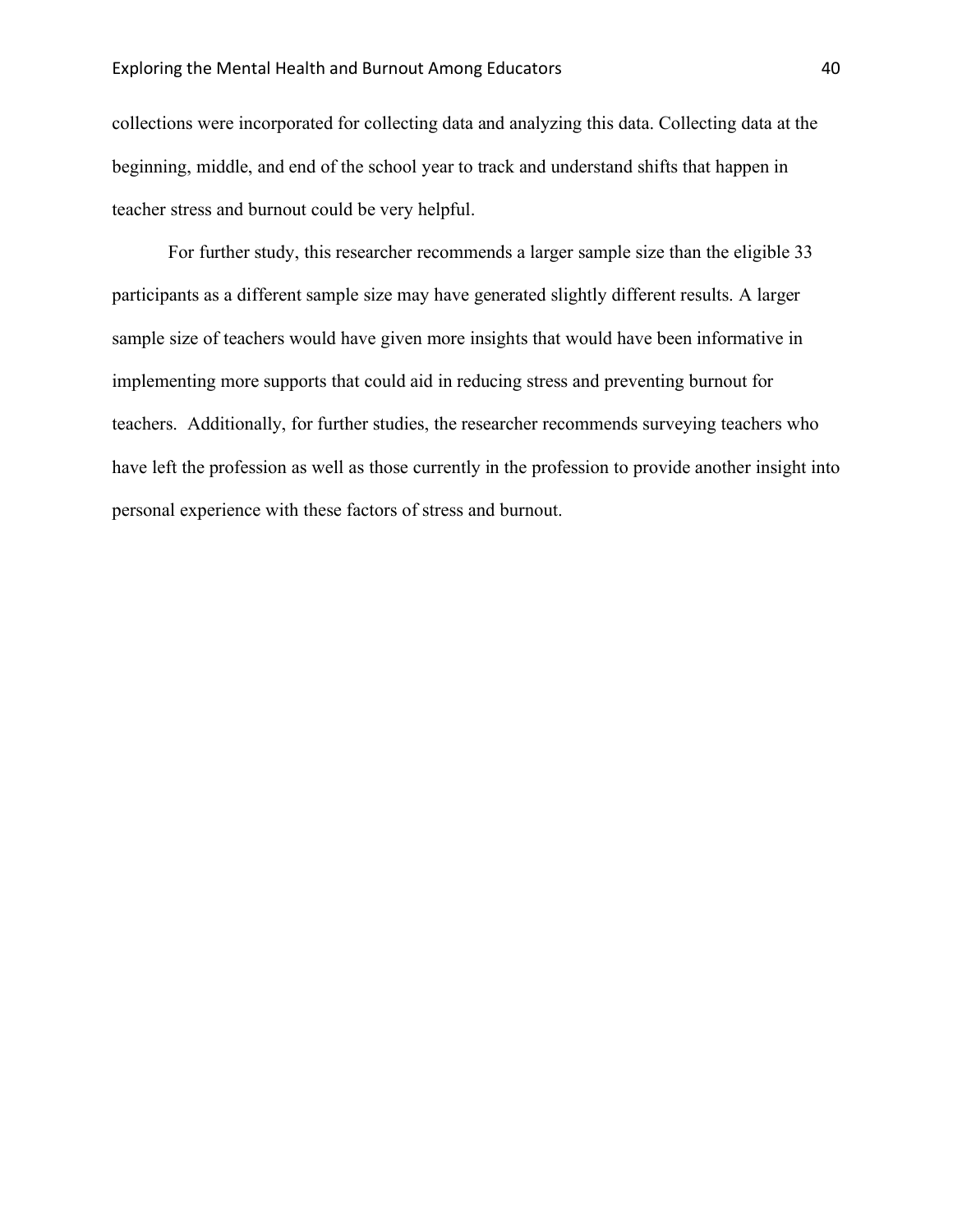#### **References**

- Caruso, G. (2019). Facing EL teachers' burnout through motivation. *Journal of Pedagogical Research, 3*(1), 1-14. doi: 10.33902/JPR.2019.0
- Coyle, T., Miller, E. V., & Cotto, C. R. (2020). Burnout: Why are teacher educators reaching their limits? *Leadership in Teaching and Learning*, *13*(1), 63-79. doi:https://doi.org/10.14305/jn.19440413.2020.13.1.04
- Craig, C. (2017). International teacher attrition: Multi-perspective views. *Teachers and Teaching. 23*(8)*,* 859-862. DOI:10.1080/13540602.2017.1360860
- Daniilidou, A., Platsidou, M., & Gonida, S. (2020). Primary school teachers ́resilience: Association with teacher self-efficacy, burn-out and stress. *Electronic Journal of Research in Educational Psychology*, *18*(3), 549-582. Retrieved from <https://ojs.ual.es/ojs/index.php/EJREP/article/view/3487/3974>
- Dassa, L., & Derose, D. S. (2017). Get in the teacher zone: A perception study of preservice teachers and their teacher identity. *Issues in Teacher Education*, *26*(1), 101-113. Retrieved from<https://files.eric.ed.gov/fulltext/EJ1139340.pdf>
- Inmaculada Vicente de Vera Garcia, M., & Inés Gabari Gambarte, M. (2019, December). Relationships between the dimensions of resilience and burnout in primary school teachers. *International Electronic Journal of Elementary Education*, *12*(2), 189-196. doi:10.26822/iejee.2019257666
- Herman, K. C., Hickmon-Rosa, J., & Reinke, W. M. (2018). Empirically derived profiles of teacher stress, burnout, self-efficacy, and coping and associated student outcomes. *Journal of Positive Behavior Interventions*, *20*(2), 90-100. doi:10.1177/1098300717732066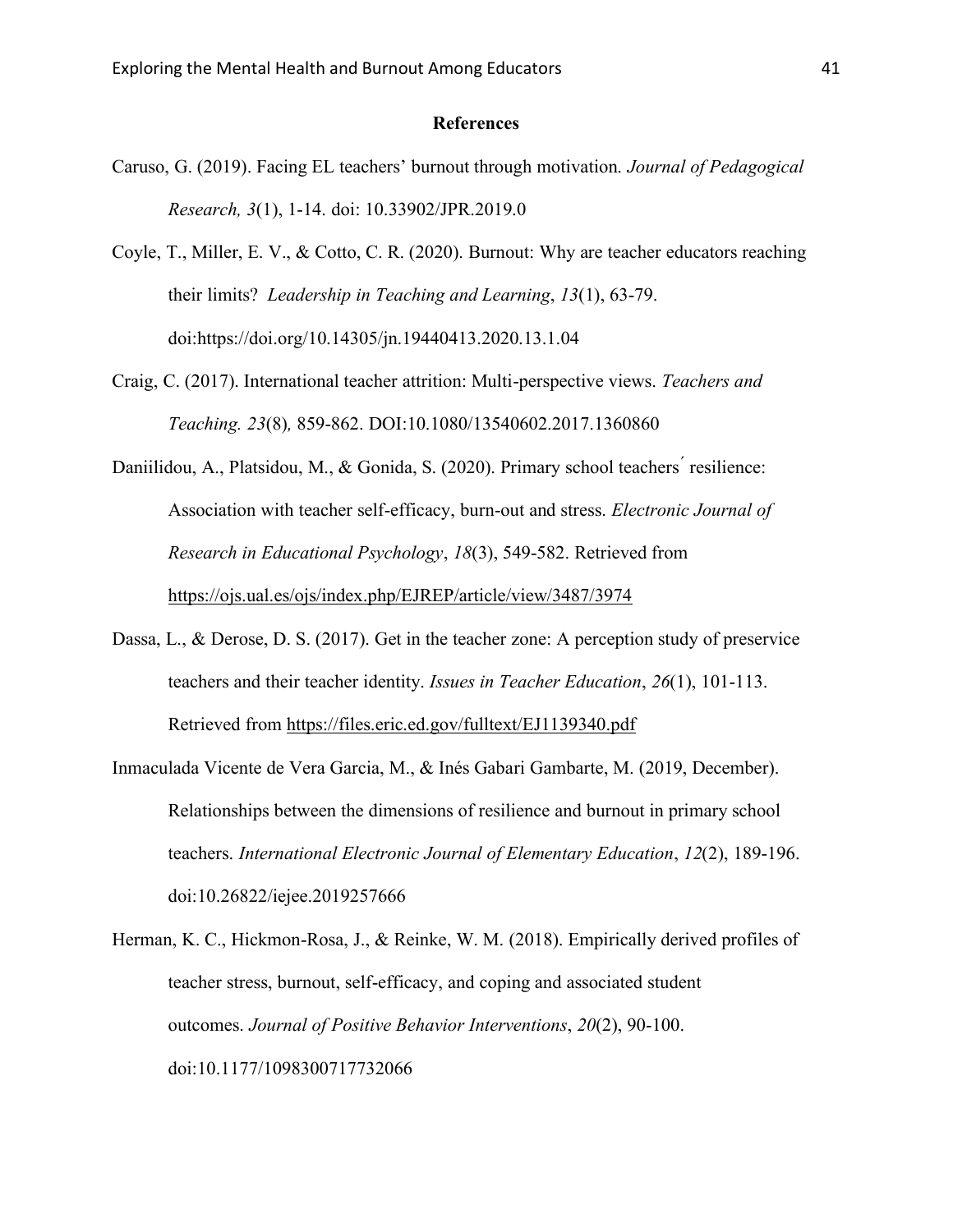- Lackritz, J. R. (2004) Exploring burnout among university faculty: Incidence, performance, and demographic issues. *Teaching and Teacher Education, 20*, 713-729. http://dx.doi.org/10.1016/j.tate.2004.07.002
- Oakes, W. P., Lane, K. L., Jenkins, A., & Booker, B. B. (2013). Three-tiered models of prevention: Teacher efficacy and burnout. *Education and Treatment of Children*, *36*(4), 95-126. Retrieved from http://www.jstor.org/stable/42900228
- Rajendran, N., Watt, H. M., & Richardson, P. W. (2020, January 30). Teacher burnout and turnover intent. *The Australian Educational Researcher*, 47, 477-500. doi:https://doi.org/10.1007/s13384-019-00371-x
- Tsang, K. (2011). Emotional labor of teaching. *Educational Research. 2*, 2141-5161.
- Yildiz-Durak, H., Seferoglu, S. S. & Sen, N. (2020). Some personal and professional variables as identifiers of teachers' lifelong learning tendencies and professional burnout. *Cypriot Journal of Educational Science. 15*(2), 259–270. https://doi.org/10.18844/cjes.v15i2.3797
- Yıldızlı, H. (2019). Structural relationships among teachers' goal orientations for teaching, selfefficacy, burnout, and attitudes towards teaching. *Journal on Efficiency and Responsibility in Education and Science, 12*(4) 111-125. http://dx.doi. org/10.7160/eriesj.2019.120402
- Zaretsky, R., & Katz, Y. J. (2019). The relationship between teachers' perceptions of emotional labor and teacher burnout and teachers' educational level. *Athens Journal of Education*, *6*(2), 127-144. doi:10.30958/aje.6-2-3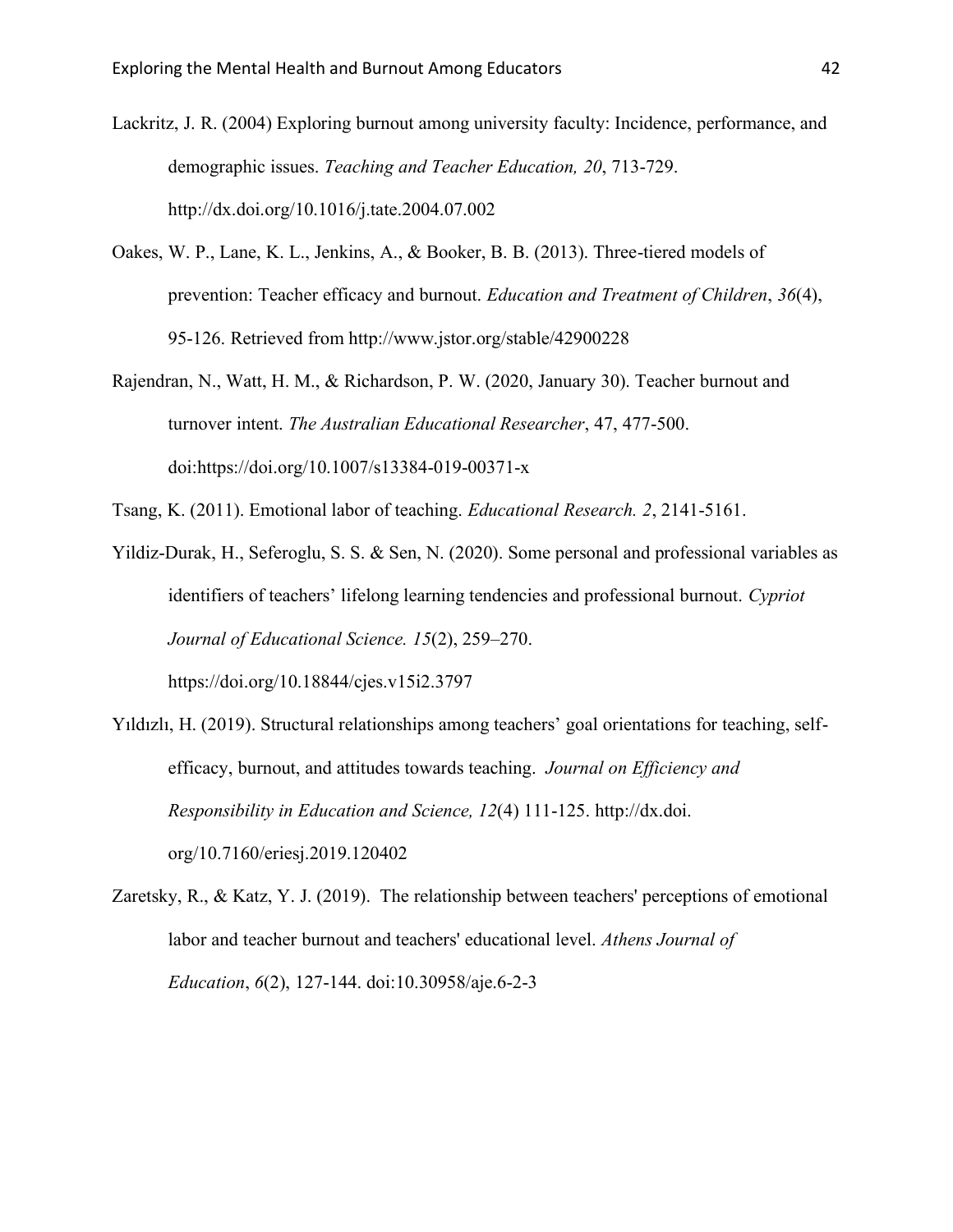# **Appendix A**

# **Action Research Survey**

# **These survey questions will be in an electronic version via Google Forms.**

Adapted from:<https://www.surveymonkey.com/r/CRTP9LN>

1. What grade level do you teach?

| Preschool           |
|---------------------|
| Elementary $(K-5)$  |
| Middle School (6-8) |
| High School (9-12)  |

2. What subjects do you teach?

| Bible                            |
|----------------------------------|
| Science                          |
| Social Studies/History/Geography |
| English                          |
| Math                             |
| Reading                          |
| Home Economics/Art/Shop          |
| Foreign Language                 |
| <b>Business</b>                  |
| Music                            |
| ESSP/Remedial                    |
| Other                            |

- 3. State where teaching (school is optional) \_\_\_\_\_\_\_\_\_\_\_\_\_\_\_\_\_\_\_\_\_\_\_\_\_\_\_\_\_\_\_\_\_\_\_
- 4. How many years have you been teaching total?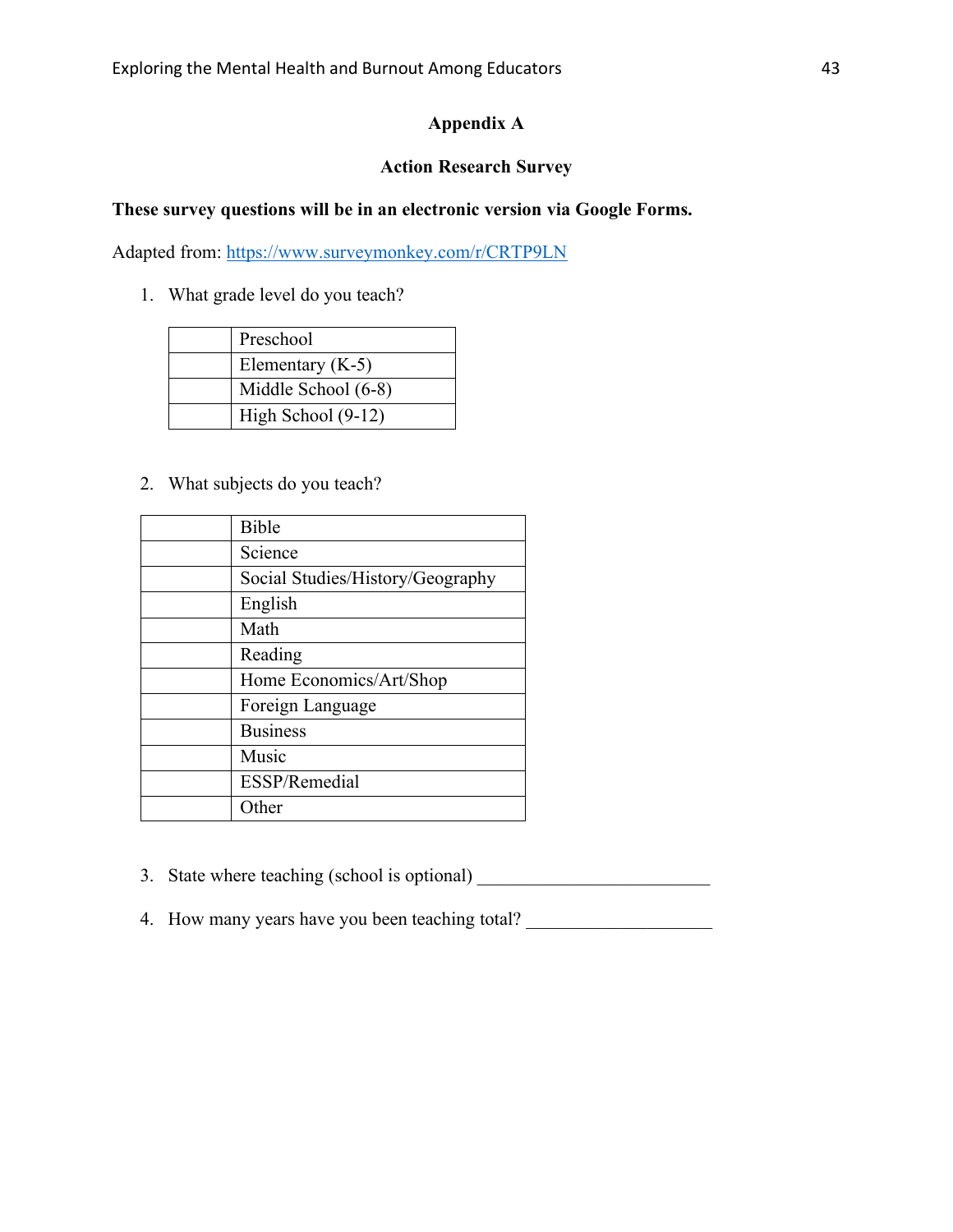| 4- Totally Satisfied   |
|------------------------|
| 3- Mostly Satisfied    |
| 2- Varies Daily        |
| 1- Mostly Unsatisfied  |
| 0- Totally Unsatisfied |

5. How would you rate your current level of satisfaction with teaching as a career?

6. How do the following aspects of teaching affect your job satisfaction and your ability to do your job well?

|                              | $\overline{0}$ | 1       | $\overline{2}$ | 3            | $\overline{4}$ |
|------------------------------|----------------|---------|----------------|--------------|----------------|
|                              | Not at         | A Small | $\mathbf{A}$   | Considerably | Constantly     |
|                              | all            | Amount  | Medium         |              |                |
|                              |                |         | Amount         |              |                |
| Adequate Training-for the    |                |         |                |              |                |
| position that you are        |                |         |                |              |                |
| assigned                     |                |         |                |              |                |
| Classroom Management-        |                |         |                |              |                |
| Behavior and Organization    |                |         |                |              |                |
| Meetings—including but       |                |         |                |              |                |
| not limited to: staff, team, |                |         |                |              |                |
| curriculum, parent, grade    |                |         |                |              |                |
| level PD opportunities       |                |         |                |              |                |
| Curriculum Pacing-to         |                |         |                |              |                |
| stay on track with the       |                |         |                |              |                |
| curriculum and have          |                |         |                |              |                |
| everything taught by         |                |         |                |              |                |
| certain testing dates        |                |         |                |              |                |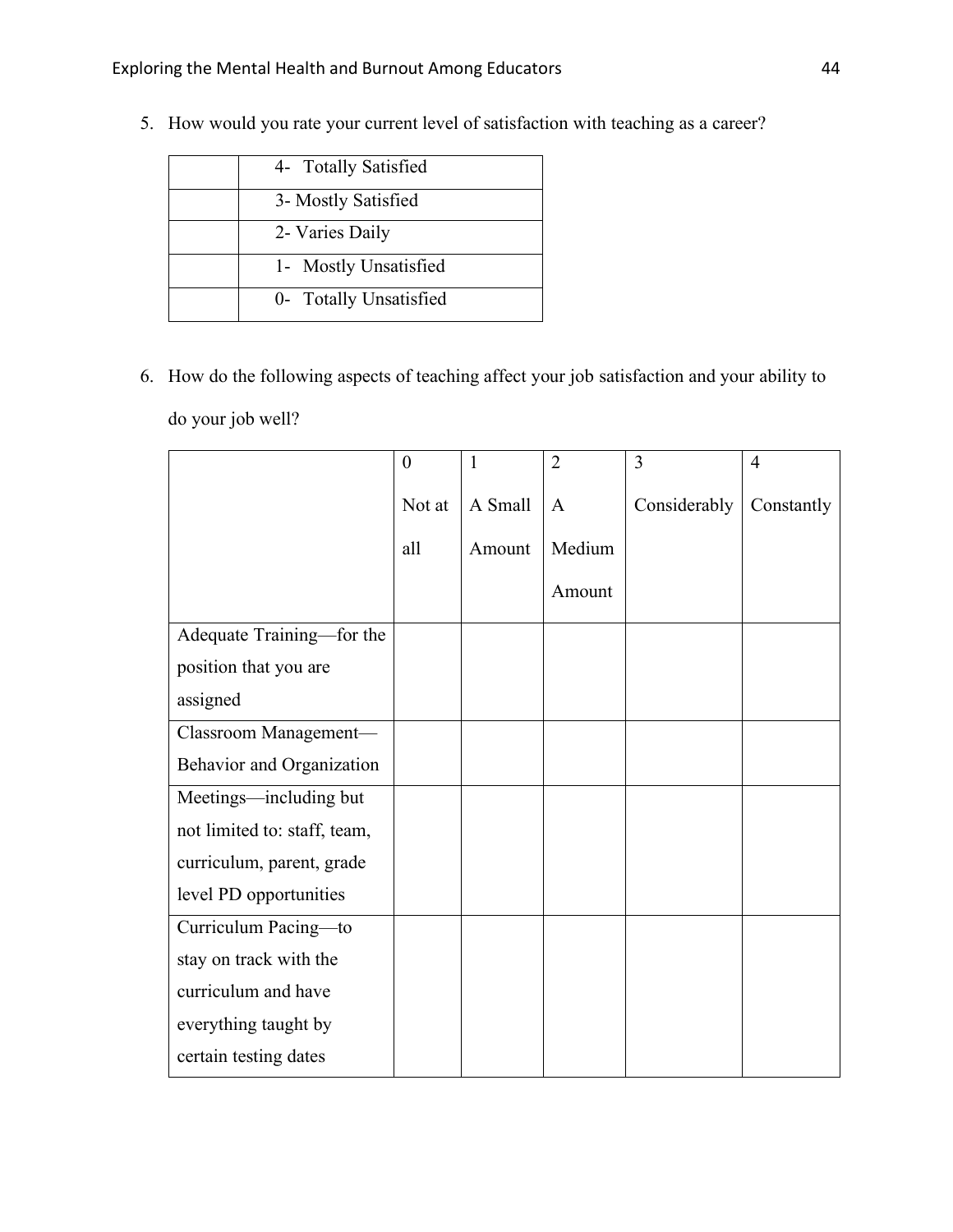| Testing—to have all of the        |  |  |  |
|-----------------------------------|--|--|--|
| students be at the correct        |  |  |  |
| grade level benchmarks            |  |  |  |
| School Work Outside the           |  |  |  |
| School Hours—any job              |  |  |  |
| responsibilities after            |  |  |  |
| instructional day and             |  |  |  |
| weekends                          |  |  |  |
| <b>Committee Responsibilities</b> |  |  |  |
| and Activities—additional         |  |  |  |
| committees and                    |  |  |  |
| responsibilities beyond job       |  |  |  |
| requirements during school        |  |  |  |
| day                               |  |  |  |
| Lack of Control in                |  |  |  |
| <b>Decision Making</b>            |  |  |  |
|                                   |  |  |  |

- 7. How many hours a week do you spend on the following tasks?
	- a. Academic Documentation—Grading, Entering Grades, etc.

| None             |
|------------------|
| 1-3 Hours        |
| 4-6 Hours        |
| 7-9 Hours        |
| 10 or More Hours |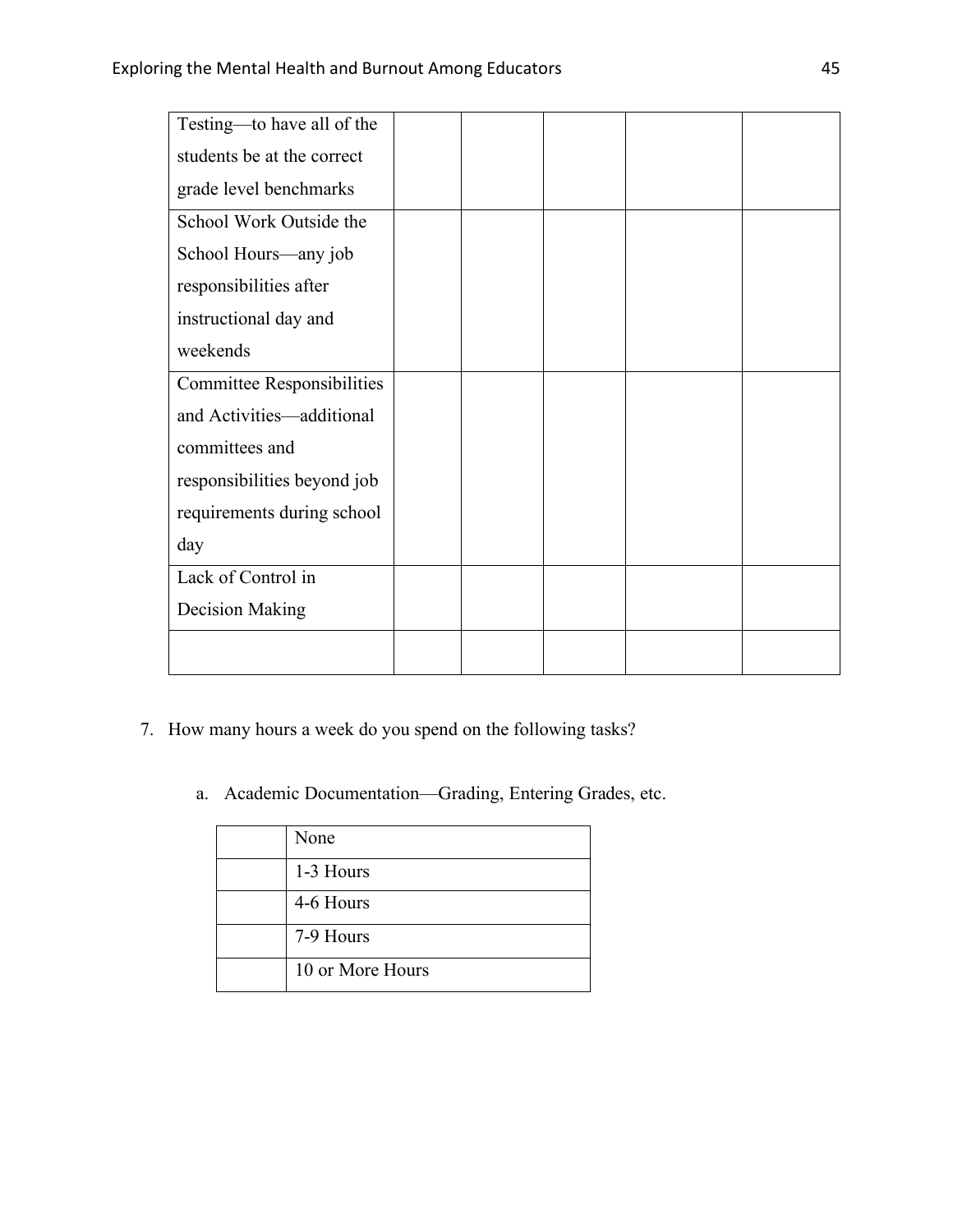b. Professional Development

| None             |
|------------------|
| 1-3 Hours        |
| 4-6 Hours        |
| 7-9 Hours        |
| 10 or More Hours |

c. Parent Communication—emails, phone calls, formal and informal conferences

| None             |
|------------------|
| 1-3 Hours        |
| 4-6 Hours        |
| 7-9 Hours        |
| 10 or More Hours |

d. Lesson Planning and Preparation

| None             |
|------------------|
| 1-3 Hours        |
| 4-6 Hours        |
| 7-9 Hours        |
| 10 or More Hours |

e. Classroom Management—Behavior, Organization, etc.

| None             |
|------------------|
| 1-3 Hours        |
| 4-6 Hours        |
| 7-9 Hours        |
| 10 or More Hours |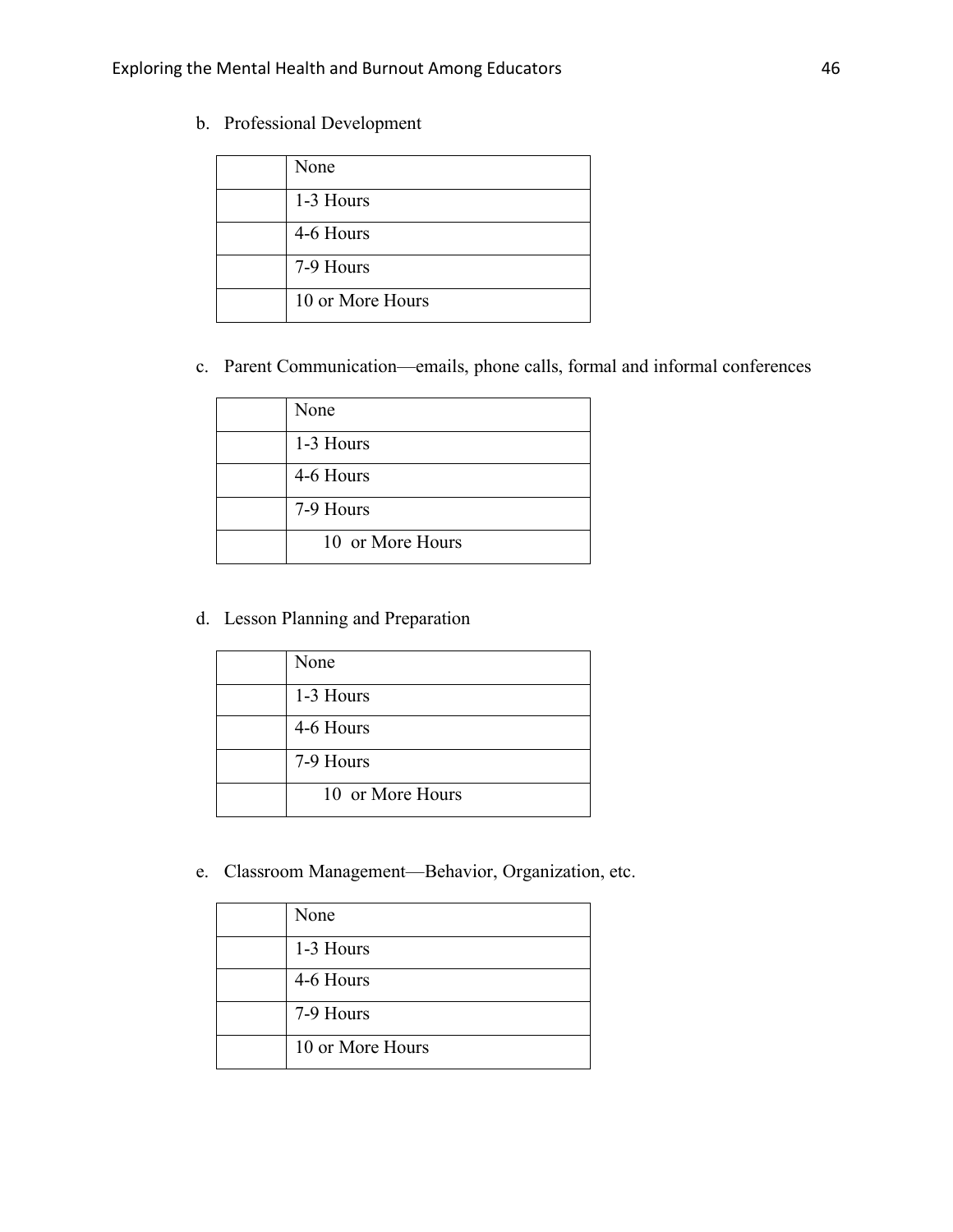8. Do you feel that you are well-rested on average?

| Yes |
|-----|
| No  |

9. How many hours of sleep do you get on average per night?

| 0-2 Hours   |
|-------------|
| 3-4 Hours   |
| 5-6 Hours   |
| 7-9 Hours   |
| 10-12 Hours |

10. Do you feel that you have an adequate social life?

| Yes |
|-----|
| No  |

11. How many hours a week do you spend on your social life?

| 0-2 Hours   |
|-------------|
| 3-4 Hours   |
| 5-6 Hours   |
| 7-9 Hours   |
| 10-12 Hours |

12. Do you feel that your salary is a fair compensation for your labor?

| Yes, very generous   |
|----------------------|
| Yes, adequate        |
| No, underpaid        |
| No, severely lacking |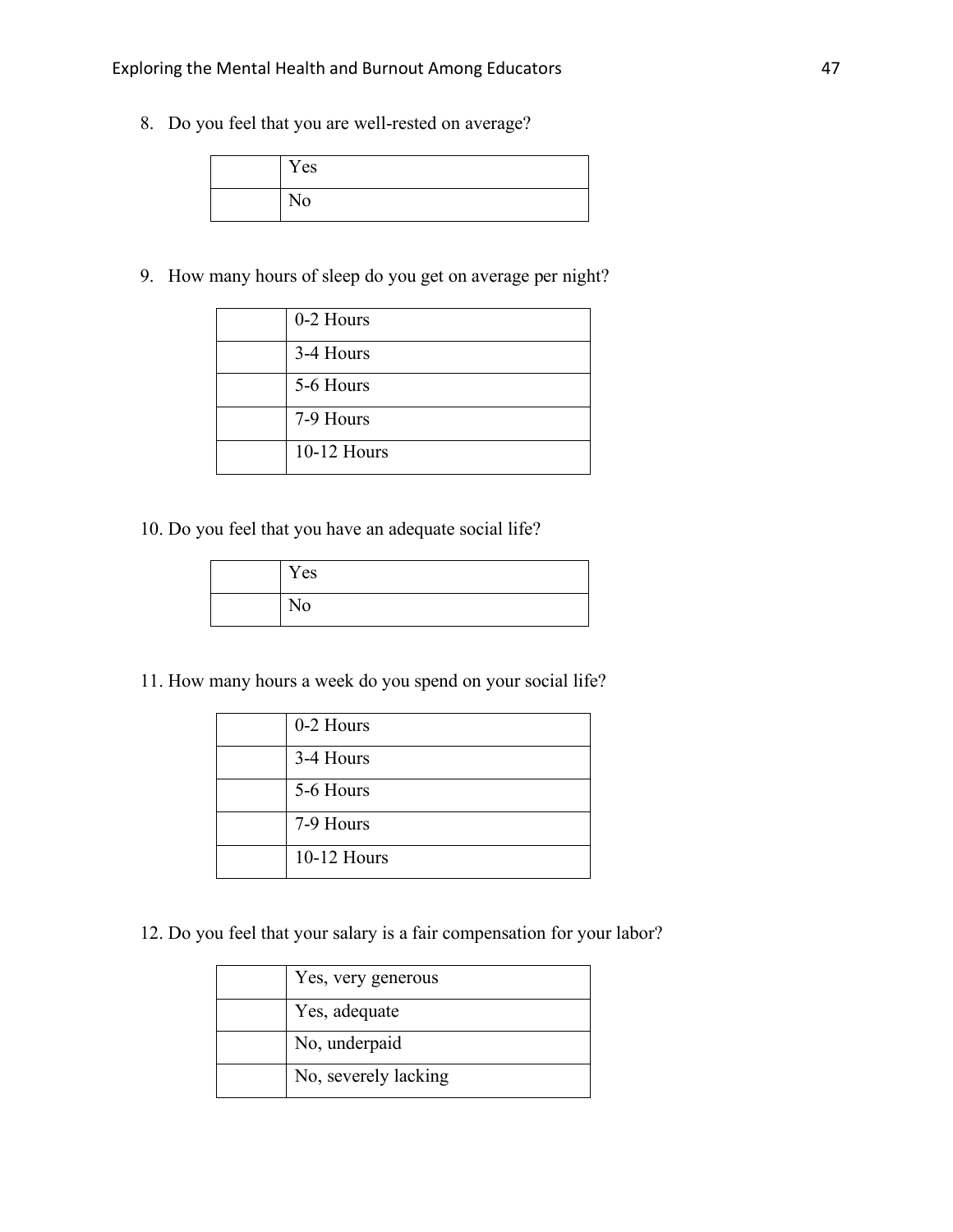| Not At All     |
|----------------|
| A Small Amount |
| Varies Daily   |
| Considerably   |
| Absolutely     |

13. Do you feel that you are making a difference in your profession?

14. What factors do you think contribute to teachers experiencing burnout?

15. Have you ever thought about leaving the teaching profession?

|  | Often     |
|--|-----------|
|  | Sometimes |
|  | Rarely    |
|  | Never     |

16. Do you feel that you have experienced teacher burnout in the past?

| Yes |
|-----|
| No  |

17. Do you feel that you are on the verge of or are experiencing teacher burnout?

| Not At All     |
|----------------|
| A Small Amount |
| Varies Daily   |
| Considerably   |
| Absolutely     |

18. What supports do you think are the most beneficial in preventing burnout?